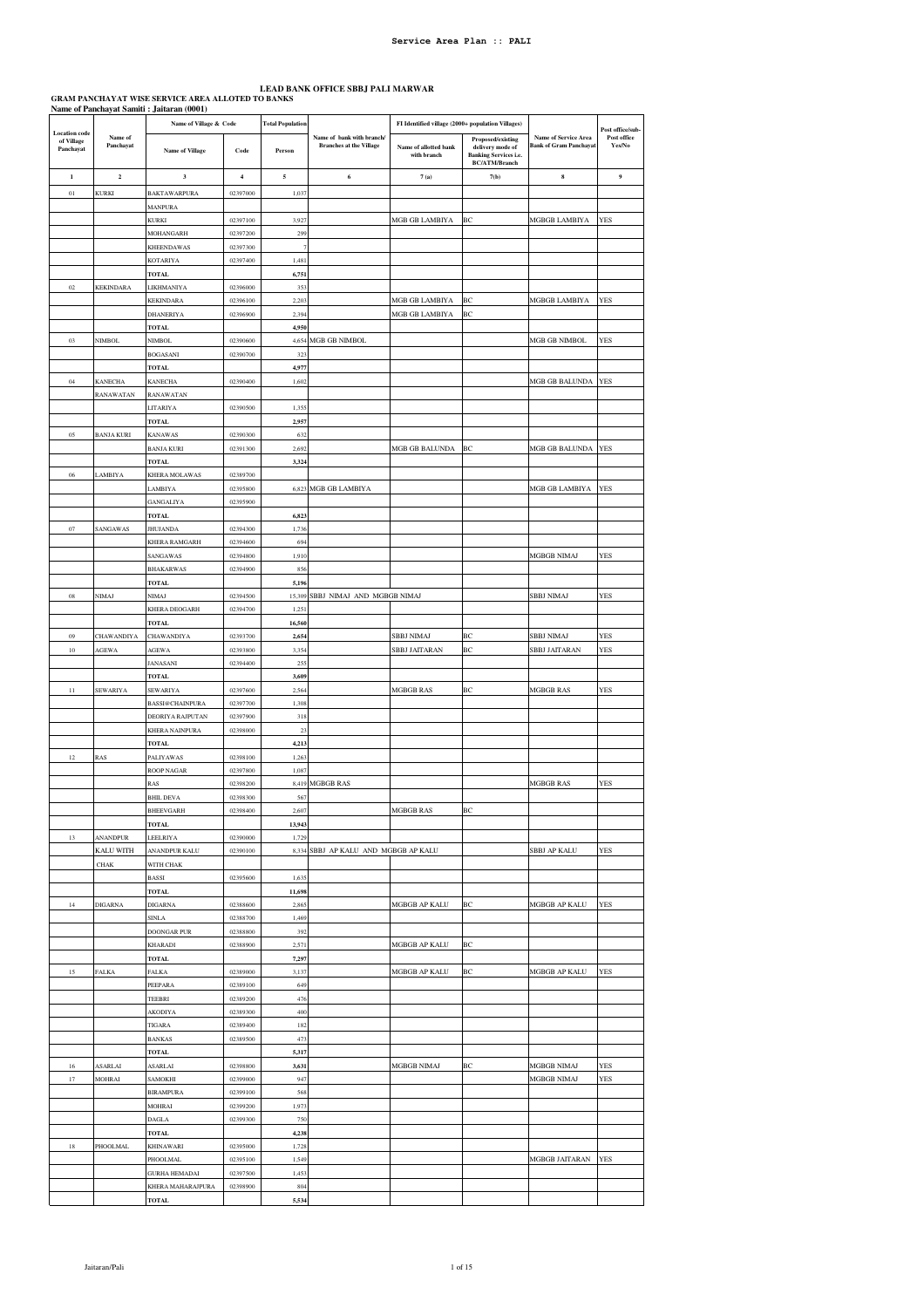|                         | Name of Panchayat Samiti: Jaitaran (0001) |                                   |                      |                         |                                                             |                                                   |                                                                                                      |                                                              |                       |
|-------------------------|-------------------------------------------|-----------------------------------|----------------------|-------------------------|-------------------------------------------------------------|---------------------------------------------------|------------------------------------------------------------------------------------------------------|--------------------------------------------------------------|-----------------------|
| <b>Location</b> code    |                                           | Name of Village & Code            |                      | <b>Total Population</b> |                                                             | FI Identified village (2000+ population Villages) |                                                                                                      |                                                              | Post office/sub-      |
| of Village<br>Panchayat | Name of<br>Panchayat                      | <b>Name of Village</b>            | Code                 | Person                  | Name of bank with branch/<br><b>Branches at the Village</b> | Name of allotted bank<br>with branch              | <b>Proposed/existing</b><br>delivery mode of<br><b>Banking Services i.e.</b><br><b>BC/ATM/Branch</b> | <b>Name of Service Area</b><br><b>Bank of Gram Panchayat</b> | Post office<br>Yes/No |
| 1                       | $\overline{\mathbf{c}}$                   | 3                                 | $\overline{4}$       | 5                       | 6                                                           | 7(a)                                              | 7(b)                                                                                                 | 8                                                            | $\boldsymbol{9}$      |
| 19                      | GARNIYA                                   | KHATI KHERA                       | 02392400             | 89                      |                                                             |                                                   |                                                                                                      |                                                              |                       |
|                         |                                           | GARNIYA                           | 02392500             | 3,013                   |                                                             | SBBJ JAITARAN                                     | ВC                                                                                                   | SBBJ JAITARAN                                                | YES                   |
|                         |                                           | PRITHVI PURA                      | 02393000             | 1,160                   |                                                             |                                                   |                                                                                                      |                                                              |                       |
|                         |                                           | <b>BHAKHAR WASNI</b>              | 02393100             | 41                      |                                                             |                                                   |                                                                                                      |                                                              |                       |
|                         |                                           | HUNAWAS KALAN                     | 02394100             | 744                     |                                                             |                                                   |                                                                                                      |                                                              |                       |
|                         |                                           | HUNAWAS KHURD                     | 02394200             | 539                     |                                                             |                                                   |                                                                                                      |                                                              |                       |
|                         |                                           | TOTAL                             |                      | 5,586                   |                                                             |                                                   |                                                                                                      |                                                              |                       |
| 20                      | <b>BER KALAN</b>                          | <b>RANIWAL</b>                    | 02392600             | 1,471                   |                                                             |                                                   |                                                                                                      |                                                              |                       |
|                         |                                           | <b>BER KHURD</b>                  | 02392700             | 804                     |                                                             |                                                   |                                                                                                      |                                                              |                       |
|                         |                                           | KISHAN NAGAR<br><b>BER KALAN</b>  | 02392800<br>02392900 | 3,029                   |                                                             | MGBGB NIMBOL                                      | BC                                                                                                   | MGBGB NIMBOL                                                 | <b>YES</b>            |
|                         |                                           | <b>TOTAL</b>                      |                      | 5,304                   |                                                             |                                                   |                                                                                                      |                                                              |                       |
| $21\,$                  | <b>BIROL</b>                              | MALPURIYA                         | 02391200             | 781                     |                                                             |                                                   |                                                                                                      |                                                              |                       |
|                         |                                           | PATUS                             | 02392000             | 420                     |                                                             |                                                   |                                                                                                      |                                                              |                       |
|                         |                                           | THAKARWAS                         | 02392100             | 1,134                   |                                                             |                                                   |                                                                                                      |                                                              |                       |
|                         |                                           | <b>KAROLIYA</b>                   | 02392200             | 643                     |                                                             |                                                   |                                                                                                      |                                                              |                       |
|                         |                                           | <b>BIROL</b>                      | 02392300             | 1,906                   |                                                             |                                                   |                                                                                                      | MGBGB JAITARAN                                               | YES                   |
|                         |                                           | TOTAL                             |                      | 4,884                   |                                                             |                                                   |                                                                                                      |                                                              |                       |
| $22\,$                  | LOTOTI                                    | LOTOTI                            | 02390800             | 3,562                   |                                                             | <b>MGBGB NIMBOL</b>                               | ВC                                                                                                   | MGBGB NIMBOL                                                 | YES                   |
| $23\,$                  | RAMAWAS                                   | RAMAWAS KALAN                     | 02390900             | 1,080                   |                                                             |                                                   |                                                                                                      | MGBGB NIMBOL                                                 | <b>YES</b>            |
|                         | KALAN                                     | RAMAWAS KHURD                     | 02391000             | 1,120                   |                                                             |                                                   |                                                                                                      |                                                              |                       |
|                         |                                           | <b>BEEKARLAI</b>                  | 02391100             | 1,349                   |                                                             |                                                   |                                                                                                      |                                                              |                       |
|                         |                                           | <b>TOTAL</b>                      |                      | 3,549                   |                                                             |                                                   |                                                                                                      |                                                              |                       |
| 24                      | <b>BHOOMBALIYA</b>                        | BHOOMBALIYA                       | 02396200             | 2,458                   |                                                             | MGBGB LAMBIYA                                     | BC                                                                                                   | <b>MGBGB LAMBIYA</b>                                         | <b>YES</b>            |
|                         |                                           | RAMPURA                           | 02396300             | 660                     |                                                             |                                                   |                                                                                                      |                                                              |                       |
|                         |                                           | ODAWAS                            | 02396400<br>02396700 | 544<br>797              |                                                             |                                                   |                                                                                                      |                                                              |                       |
|                         |                                           | DAYALPURA<br>KATMOR               | 02396800             | 852                     |                                                             |                                                   |                                                                                                      |                                                              |                       |
|                         |                                           | <b>TOTAL</b>                      |                      | 5,311                   |                                                             |                                                   |                                                                                                      |                                                              |                       |
| 25                      | <b>RABARIYAS</b>                          | <b>RABARIYAS</b>                  | 02395400             | 4,369                   |                                                             | Not Identified under FI                           |                                                                                                      | MGBGB RAS                                                    | YES                   |
|                         |                                           | PRATAPPURA                        | 02395700             | 726                     |                                                             |                                                   |                                                                                                      |                                                              |                       |
|                         |                                           | AMARPURA                          | 02396500             | 2,031                   |                                                             | MGBGB RAS                                         | ВC                                                                                                   |                                                              |                       |
|                         |                                           | <b>BALUPURA</b>                   | 02396600             |                         |                                                             |                                                   |                                                                                                      |                                                              |                       |
|                         |                                           |                                   |                      | 794                     |                                                             |                                                   |                                                                                                      |                                                              |                       |
|                         |                                           | TOTAL                             |                      | 7,920                   |                                                             |                                                   |                                                                                                      |                                                              |                       |
| 26                      | PEEPALIYA                                 | PEEPALIYA KHURD                   | 02391800             | 1,783                   |                                                             |                                                   |                                                                                                      | MGBGB JAITARAN                                               | YES                   |
|                         | <b>KHURD</b>                              | <b>CHAK JAITARAN</b>              | 02391500             |                         |                                                             |                                                   |                                                                                                      |                                                              |                       |
|                         |                                           | TALKIYA                           | 02391900             | 1,184                   |                                                             |                                                   |                                                                                                      |                                                              |                       |
|                         |                                           | <b>TOTAL</b>                      |                      | 2,967                   |                                                             |                                                   |                                                                                                      |                                                              |                       |
| $\sqrt{27}$             | <b>GHORAWAD</b>                           | GHORAWAD                          | 02391400             | 1,807                   |                                                             |                                                   |                                                                                                      | MGBGB BALARA                                                 | YES                   |
|                         |                                           | MUNDAWA                           | 02391700             | 1,016                   |                                                             |                                                   |                                                                                                      |                                                              |                       |
|                         |                                           | LASNI                             | 02395200             | 991                     |                                                             |                                                   |                                                                                                      |                                                              |                       |
|                         |                                           | TOTAL                             |                      | 3,814                   |                                                             |                                                   |                                                                                                      |                                                              |                       |
| $28\,$                  | <b>BALARA</b>                             | <b>BALARA</b><br><b>HINGANIYA</b> | 02395300             | 5,133                   | MGBGB BALARA                                                |                                                   |                                                                                                      | MGBGB BALARA                                                 | YES                   |
|                         |                                           | GYAS                              | 02391600<br>02395500 | 1,101                   |                                                             |                                                   |                                                                                                      |                                                              |                       |
|                         |                                           | <b>TOTAL</b>                      |                      | 6.234                   |                                                             |                                                   |                                                                                                      |                                                              |                       |
| 29                      | <b>TOONKARA</b>                           | TOONKARA                          | 02398500             | 1,458                   |                                                             |                                                   |                                                                                                      | MGBGB BALARA                                                 | YES                   |
|                         |                                           | VIJAY GARH                        | 02398600             | 558                     |                                                             |                                                   |                                                                                                      |                                                              |                       |
|                         |                                           | NIMBERA KHURD                     | 02398700             | 665                     |                                                             |                                                   |                                                                                                      |                                                              |                       |
|                         |                                           | <b>TOTAL</b>                      |                      | 2,681                   |                                                             |                                                   |                                                                                                      |                                                              |                       |
| $30\,$                  | DEORIYA                                   | LUMBARAWAS                        | 02393600             | 53                      |                                                             |                                                   |                                                                                                      |                                                              |                       |
|                         |                                           | DEORIYA                           | 02393900             | 3,585                   |                                                             | MGBGB JAITARAN                                    | BC                                                                                                   | MGBGB JAITARAN                                               | <b>YES</b>            |
|                         |                                           | <b>JODHAWAS</b>                   | 02394000             | 279                     |                                                             |                                                   |                                                                                                      |                                                              |                       |
|                         |                                           | <b>TOTAL</b>                      |                      | 3,917                   |                                                             |                                                   |                                                                                                      |                                                              |                       |
| $31\,$                  | <b>BALOONDA</b>                           | <b>BALOONDA</b>                   | 02390200             |                         | 7,761 MGBGB BALUNDA                                         |                                                   |                                                                                                      | MGBGB BALUNDA                                                | YES                   |
| $32\,$                  | KANWALIYA                                 | KHARCHIYA                         | 02389600             | 1,080                   |                                                             |                                                   |                                                                                                      |                                                              |                       |
|                         | KALAN                                     | KANWALIYA KALAN                   | 02389800             | 593                     |                                                             |                                                   |                                                                                                      | SBBJ AP KALU                                                 | YES                   |
|                         |                                           | KANWALIYA KHURD                   | 02389900             | 1,574                   |                                                             |                                                   |                                                                                                      |                                                              |                       |
|                         |                                           | TOTAL                             |                      | 3,247                   |                                                             |                                                   |                                                                                                      |                                                              |                       |
| 33                      | PATWA                                     | LAKHASANI                         | 02393200             | 155                     |                                                             |                                                   |                                                                                                      |                                                              |                       |
|                         |                                           | JAJANWAS<br>RAJADAND              | 02393300<br>02393400 | 1,352<br>1,316          |                                                             |                                                   |                                                                                                      |                                                              |                       |
|                         |                                           | PATWA                             | 02393500             | 3,706                   |                                                             | SBBJ JAITARAN                                     | ВC                                                                                                   | SBBJ JAITARAN                                                | YES                   |
|                         |                                           | <b>TOTAL</b>                      |                      | 6,529                   |                                                             |                                                   |                                                                                                      |                                                              |                       |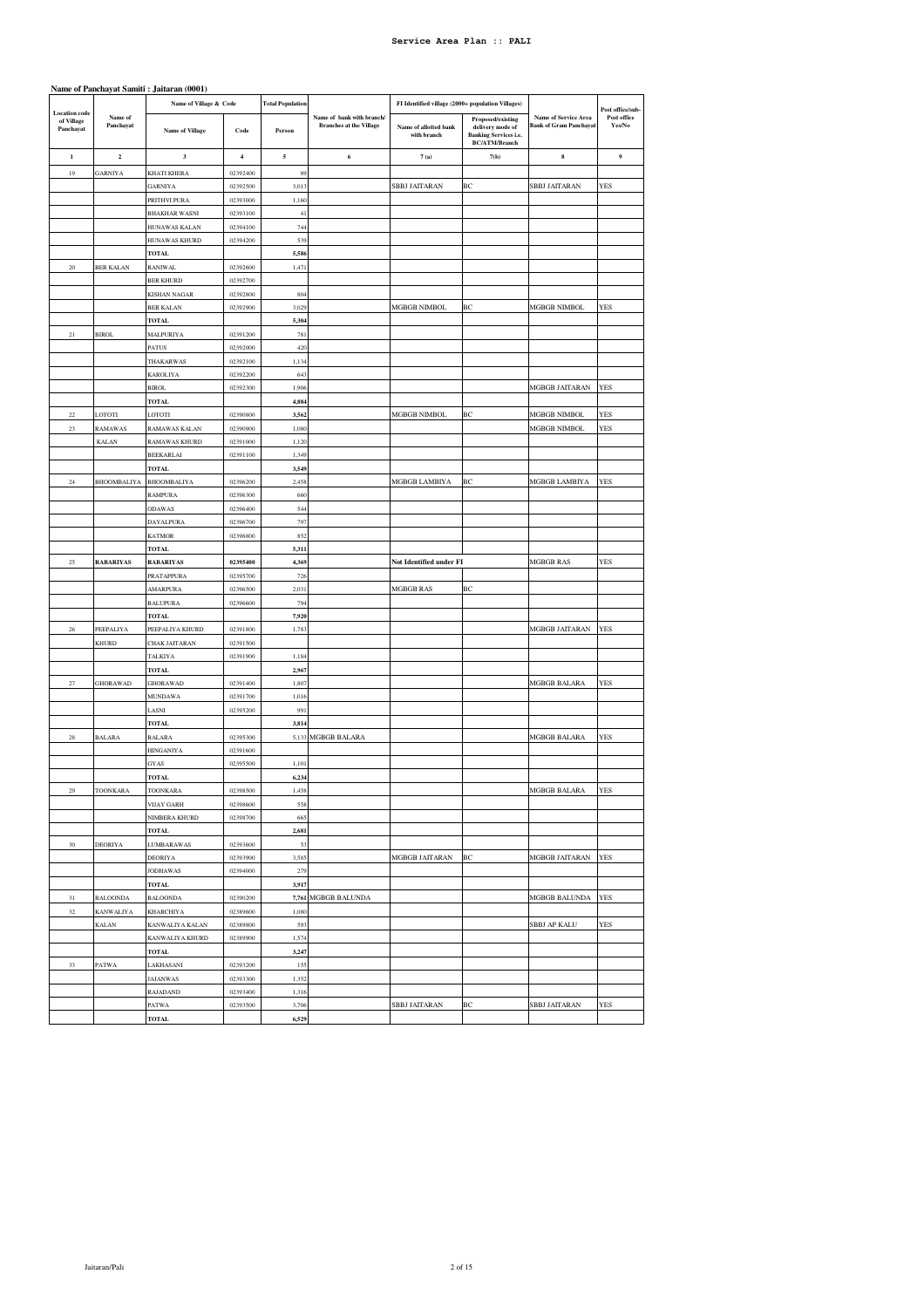**LEAD BANK OFFICE SBBJ PALI MARWAR**<br>SRAM PANCHAYAT WISE SERVICE AREA ALLOTED TO BANKS<br>Name of Panchayat Samiti : Raipur (0002)

|                                | Name of Panchayat Samiti: Raipur (0002) |                                                  |                      |                             |                                         |                                      |                                                                          |                                     |                                               |
|--------------------------------|-----------------------------------------|--------------------------------------------------|----------------------|-----------------------------|-----------------------------------------|--------------------------------------|--------------------------------------------------------------------------|-------------------------------------|-----------------------------------------------|
| Location<br>code of<br>Village | Name of Panchayat                       | Name of Village & Code<br><b>Name of Village</b> | Code                 | Total<br>Populati<br>Person | Name of bank with branch/               | <b>FI</b> Identified village         | (2000+ population Villages)<br>Proposed/existing                         | <b>Name of Service Area Bank of</b> | $\mathbf{Post}$<br>office/sub-<br>Post office |
| Panchayat                      |                                         |                                                  |                      |                             | <b>Branches at the Village</b>          | Name of allotted bank with<br>branch | delivery mode of<br><b>Banking Services i.e.</b><br><b>RC/ATM/Rranch</b> | <b>Gram Panchayat</b>               | Yes/No                                        |
| $\bf{l}$                       | $\mathbf 2$                             | $\overline{\mathbf{3}}$                          | $\boldsymbol{4}$     | 5                           | 6                                       | 7(a)                                 | 7(b)                                                                     | $\bf8$                              | 9                                             |
| $_{01}$                        | <b>DEOLI KALAN</b>                      | <b>DEOLI KALAN</b>                               | 02399400             | 6,669                       | MGBGB DEOLI KALAN                       |                                      |                                                                          | MGBGB DEOLI KALAN                   | YES                                           |
| 02                             | RAMPURA KALAN                           | <b>SEENGLA</b><br><b>BASNI KAVIYAN</b>           | 02399500<br>02399600 | 1.184<br>814                |                                         |                                      |                                                                          |                                     |                                               |
|                                |                                         | <b>NOKH</b>                                      | 02399700             | 529                         |                                         |                                      |                                                                          |                                     |                                               |
|                                |                                         | RAMPURA KALAN                                    | 02400000             | 1,589                       |                                         |                                      |                                                                          | <b>MGBGB DEOLI KALAN</b>            | YES                                           |
|                                |                                         | <b>TOTAL</b>                                     |                      | 4,116                       |                                         |                                      |                                                                          |                                     |                                               |
| $03\,$                         | NIMBERA KALAN                           | NIMBERA KALAN<br><b>BASNI</b>                    | 02399800<br>02399900 | 4,038<br>482                |                                         | MGBGB KUSHALPURA                     | BC                                                                       | MGBGB KUSHALPURA                    | YES                                           |
|                                |                                         | <b>DADHWARIYAN</b>                               |                      |                             |                                         |                                      |                                                                          |                                     |                                               |
|                                |                                         | <b>TOTAL</b>                                     |                      | 4,520                       |                                         |                                      |                                                                          |                                     |                                               |
| 04                             | MOHRA KALAN                             | MOHRA KALAN                                      | 02400100             | 2.239                       |                                         | MGBGB PIPALIYA KALAN                 | ВĊ                                                                       | MGBGB PIPALIYA KALAN                | <b>YES</b>                                    |
|                                |                                         | KARMAWAS<br><b>MALIYAN</b>                       | 02400400             | 2,143                       |                                         | SBBJ PIPALIYA KALLAN                 | BC                                                                       |                                     |                                               |
|                                |                                         | <b>TOTAL</b>                                     |                      | 4,382                       |                                         |                                      |                                                                          |                                     |                                               |
| 05                             | BANSEEYA                                | <b>BANSEEYA</b>                                  | 02400200             | 3,092                       | SBBJ PIPALIYA KALAN.                    | SBBJ PIPALIYA KALLAN                 | ВC                                                                       | SBBJ PIPALIYA KALLAN                | YES                                           |
|                                |                                         |                                                  |                      |                             | <b>MGBGB PIPALIYA</b>                   |                                      |                                                                          |                                     |                                               |
| 06<br>$_{07}$                  | PEEPALIYA KALAN<br><b>SABALPURA</b>     | PEEPALIYA KALAN<br><b>GURIYA</b>                 | 02400300<br>02401300 | 6,589<br>1.340              | <b>KALLAN</b>                           |                                      |                                                                          | <b>SBBJ PIPALIYA KALAN</b>          | YES                                           |
|                                |                                         | SABALPURA                                        | 02401400             | 1,135                       |                                         |                                      |                                                                          | MGBGB RAIPUR                        | YES                                           |
|                                |                                         | CHANWADIYA                                       | 02401500             | 844                         |                                         |                                      |                                                                          |                                     |                                               |
|                                |                                         | KHURD                                            |                      |                             |                                         |                                      |                                                                          |                                     |                                               |
|                                |                                         | KALAKOT<br><b>TOTAL</b>                          | 02401600             | 62<br>3,94                  |                                         |                                      |                                                                          |                                     |                                               |
| $08\,$                         | <b>JHOONTHA</b>                         | <b>BEECHARDI</b>                                 | 02400900             | 1,104                       |                                         |                                      |                                                                          |                                     |                                               |
|                                |                                         | <b>HOONTHA</b>                                   | 02401200             | 4.77                        |                                         | Not Identified under FI              |                                                                          | MGBGB RAIPUR                        | <b>YES</b>                                    |
|                                | KUSHALPURA                              | <b>TOTAL</b>                                     |                      | 5,878<br>9,693              |                                         |                                      |                                                                          | MGBGB KUSHALPURA                    | <b>YES</b>                                    |
| 09<br>$10\,$                   | <b>LEELAMBA</b>                         | <b>KUSHALPURA</b><br><b>BAGIYARA</b>             | 02400500<br>02400600 | 1,388                       | MGBGB KUSHALPURA                        |                                      |                                                                          |                                     |                                               |
|                                |                                         | <b>AKELI</b>                                     | 02400700             | 1,120                       |                                         |                                      |                                                                          |                                     |                                               |
|                                |                                         | <b>EELAMBA</b>                                   | 02400800             | 2,764                       |                                         | MGBGB KUSHALPURA                     | ВĊ                                                                       | MGBGB KUSHALPURA                    | YES                                           |
|                                |                                         | <b>TOTAL</b>                                     | 02401100             | 5,272                       |                                         |                                      |                                                                          |                                     |                                               |
| $11\,$                         | RAIPUR                                  | RAIPUR<br>BALI                                   | 02401000             | 14,136<br>$12^{i}$          | SBBJ AND MGBGB RAIPUR                   |                                      |                                                                          | <b>SBBJ RAIPUR</b>                  | YES                                           |
|                                |                                         | DEOLA                                            | 02401700             |                             |                                         |                                      |                                                                          |                                     |                                               |
|                                |                                         | <b>KHEENWAL</b>                                  | 02401800             | 1,507                       |                                         |                                      |                                                                          |                                     |                                               |
| 12                             |                                         | <b>TOTAL</b>                                     | 02402600             | 15,772                      |                                         |                                      |                                                                          |                                     |                                               |
|                                | PACHANPUR/                              | KALAB KHURD<br>PEEPALIYA BADIA                   | 02402700             | 1,538<br>526                |                                         |                                      |                                                                          |                                     |                                               |
|                                |                                         | PACHANPURA                                       | 02402800             | 1,085                       |                                         |                                      |                                                                          | <b>SBBJ RAIPUR</b>                  | YES                                           |
|                                |                                         | MOHRA KHURD                                      | 02402900             | $32^{1}$                    |                                         |                                      |                                                                          |                                     |                                               |
| 13                             | KALAB KALAN                             | <b>TOTAL</b><br>KALAB KALAN                      | 02401900             | 3,472<br>2,318              |                                         | <b>SBBJ RAIPUR</b>                   | ВC                                                                       | <b>SBBJ RAIPUR</b>                  | YES                                           |
|                                |                                         | ASAN JILELAO                                     | 02402500             | 781                         |                                         |                                      |                                                                          |                                     |                                               |
|                                |                                         | <b>TOTAL</b>                                     |                      | 3,099                       |                                         |                                      |                                                                          |                                     |                                               |
| 14                             | <b>KOT KIRANA</b>                       | SEERMA                                           | 02402100             | 1,449                       |                                         |                                      |                                                                          |                                     |                                               |
|                                |                                         | KOT KIRANA<br><b>TOTAL</b>                       | 02402200             | 2,629<br>4,078              |                                         | SBBJ BALI JASSAKHERA                 | BC                                                                       | <b>SBBJ RAIPUR</b>                  | YES                                           |
| 15                             | KALALIYA                                | <b>KALALIYA</b>                                  | 02402400             | 3,109                       |                                         | SBBJ BALI JASSAKHERA                 | BC                                                                       | <b>SBBJ RAIPUR</b>                  | YES                                           |
| $16\,$                         | <b>BAGRI</b>                            | <b>BELPANA</b>                                   | 02402000             | 32 <sub>6</sub>             |                                         |                                      |                                                                          |                                     |                                               |
|                                |                                         | <b>BAGRI</b>                                     | 02402300             | 2.627                       |                                         | <b>SBBJ RAIPUR</b>                   | BC                                                                       | <b>SBBJ RAIPUR</b>                  | <b>YES</b>                                    |
| $17\,$                         | <b>KANUJA</b>                           | TOTAL<br>CHAK DEEPAWAS                           | 02403500             | 2,951<br>156                |                                         |                                      |                                                                          |                                     |                                               |
|                                |                                         | KANUJA                                           | 02403600             | 3,487                       |                                         | MGBGB BAR                            | BC                                                                       | <b>SBI BAR</b>                      | YES                                           |
|                                |                                         | <b>TOTAL</b>                                     |                      | 3,643                       |                                         |                                      |                                                                          |                                     |                                               |
| $18\,$                         | DEEPAWAS                                | <b>BALLOO PURA</b>                               | 02403000             | 48<br>1,319                 |                                         |                                      |                                                                          |                                     |                                               |
|                                |                                         | LAWACHA<br>DEEPAWAS                              | 02403100<br>02403200 | 1.556                       |                                         |                                      |                                                                          | <b>SBBJ BAR</b>                     | <b>YES</b>                                    |
|                                |                                         | MEGARDA                                          | 02403900             | 1,150                       |                                         |                                      |                                                                          |                                     |                                               |
|                                |                                         | <b>TOTAL</b>                                     |                      | 4,512                       |                                         |                                      |                                                                          |                                     |                                               |
| 19                             | <b>BAR</b>                              | <b>MAKARWALI</b><br><b>BAR</b>                   | 02403400             | 395                         | 7,239 MGBGB BAR, SBI, BAR, AND SBBJ BAR |                                      |                                                                          | MGBGB BAR                           | <b>YES</b>                                    |
|                                |                                         | TOTAL                                            | 02404100             | 7,634                       |                                         |                                      |                                                                          |                                     |                                               |
| $20\,$                         | BIRANTIYA KALAN                         | DHOLI DHED                                       | 02404200             | 757                         |                                         |                                      |                                                                          |                                     |                                               |
|                                |                                         | <b>BOGASANI KHURD</b>                            | 02404300             | 105                         |                                         |                                      |                                                                          |                                     |                                               |
|                                |                                         | <b>BEESAWAS KHURD</b><br><b>BIRANTIYA KALAN</b>  | 02404400<br>02404500 | 2,459                       |                                         | MGBGB BAR                            | ВC                                                                       | MGBGB BAR                           | <b>YES</b>                                    |
|                                |                                         | <b>BEERBASNI</b>                                 | 02404600             |                             |                                         |                                      |                                                                          |                                     |                                               |
|                                |                                         | <b>BEESAWAS KALAN</b>                            | 02404700             |                             |                                         |                                      |                                                                          |                                     |                                               |
|                                |                                         | <b>TOTAL</b>                                     |                      | 3,321                       |                                         |                                      |                                                                          |                                     |                                               |
| $21\,$                         | <b>HAJIWAS</b>                          | <b>HAJIWAS</b><br>DHOOLKOT                       | 02404800<br>02404900 | 1,727<br>1,206              |                                         |                                      |                                                                          | MGBGB BAR                           | YES                                           |
|                                |                                         | <b>AWAMALI</b>                                   | 02405000             | 58                          |                                         |                                      |                                                                          |                                     |                                               |
|                                |                                         | <b>TOTAL</b>                                     |                      | 2,991                       |                                         |                                      |                                                                          |                                     |                                               |
| $22\,$                         | SENDARA                                 | SENDARA                                          | 02407200             | 2,328                       | MGBGBG SENDRA                           |                                      |                                                                          | MGBGBG SENDRA                       | YES                                           |
|                                |                                         | DHOLIYA<br>KURANTIYA                             | 02407300<br>02407400 | 1.084<br>275                |                                         |                                      |                                                                          |                                     |                                               |
|                                |                                         | <b>RAMGARH</b>                                   | 02407600             | 1,467                       |                                         |                                      |                                                                          |                                     |                                               |
|                                |                                         | <b>SEDONTAN</b>                                  |                      |                             |                                         |                                      |                                                                          |                                     |                                               |
|                                |                                         | KOTRI                                            | 02407700             | 63                          |                                         |                                      |                                                                          |                                     |                                               |
|                                |                                         | KHERA SAGROTAN<br>MANPURA                        | 02407800<br>02407900 | 813                         |                                         |                                      |                                                                          |                                     |                                               |
|                                |                                         | SHERGARH                                         | 02408200             | 8 <sup>2</sup>              |                                         |                                      |                                                                          |                                     |                                               |
|                                |                                         | <b>TOTAL</b>                                     |                      | 6,11.                       |                                         |                                      |                                                                          |                                     |                                               |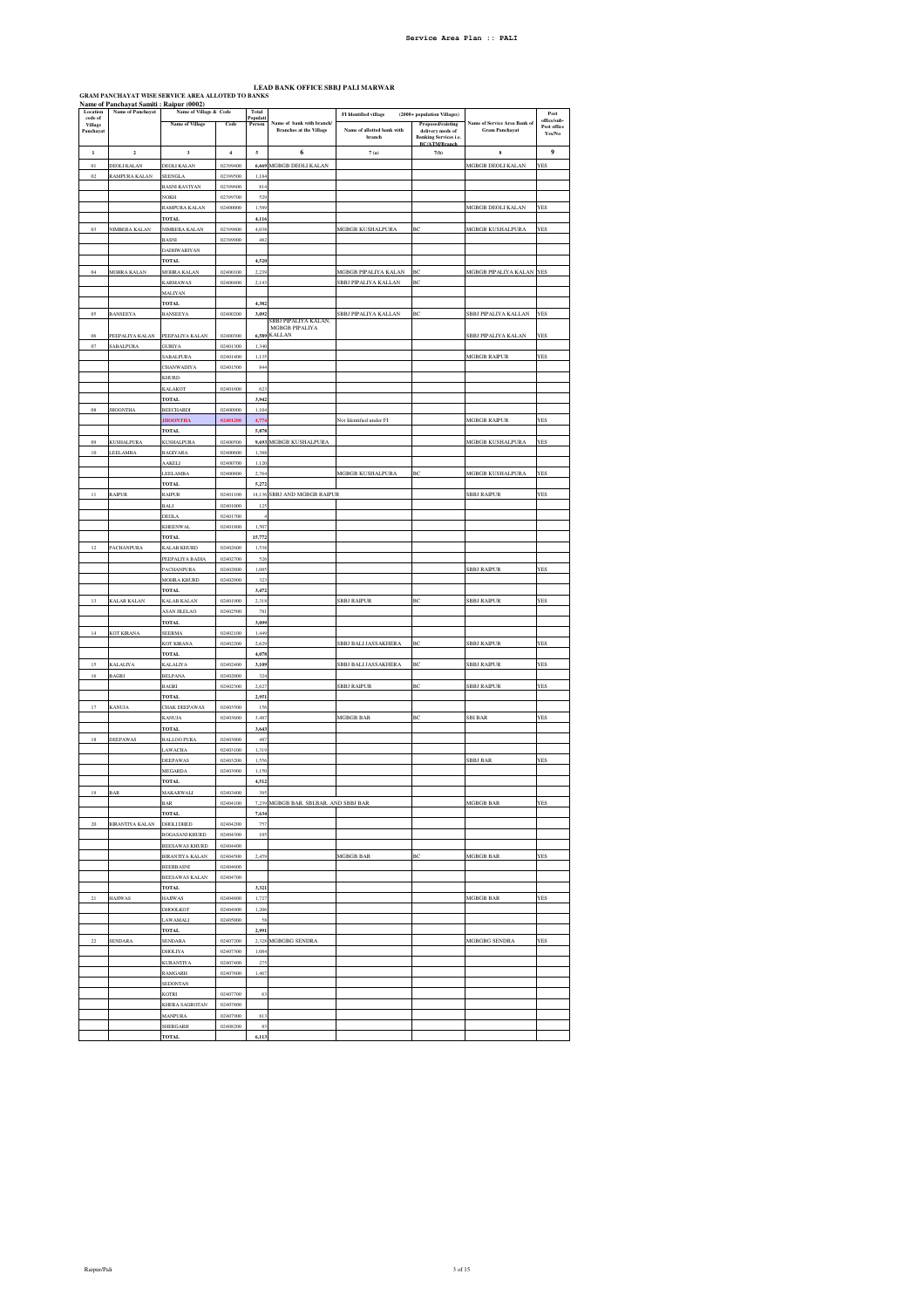|                                | Name of Panchayat Samiti: Raipur (0002) | Name of Village & Code                  |                      | Total              |                                                             |                                      |                                                                                                   |                                           |                       |
|--------------------------------|-----------------------------------------|-----------------------------------------|----------------------|--------------------|-------------------------------------------------------------|--------------------------------------|---------------------------------------------------------------------------------------------------|-------------------------------------------|-----------------------|
| Location<br>code of<br>Village | Name of Panchayat                       |                                         |                      | Populati<br>Person |                                                             | <b>FI</b> Identified village         | (2000+ population Villages)                                                                       |                                           | Post<br>office/sub    |
| Panchayat                      |                                         | Name of Village                         | Code                 |                    | Name of bank with branch/<br><b>Branches at the Village</b> | Name of allotted bank with<br>branch | Proposed/existing<br>delivery mode of<br>Banking Services i.e.<br>BC/ATM/Branch<br>B <sub>2</sub> | of Service Area Bank of<br>Gram Panchayat | Post office<br>Yes/No |
| $\mathbf{1}$                   | $\mathbf 2$                             | $\mathbf 3$                             | $\overline{4}$       | $\mathfrak{s}$     | 6                                                           | 7(a)                                 | 7(b)                                                                                              | $\bf{s}$                                  | $\boldsymbol{9}$      |
| $\overline{23}$                | <b>BIRANTIYA KHURD</b>                  | <b>JHEENTRA</b>                         | 02406700             | 1,000              |                                                             |                                      |                                                                                                   |                                           |                       |
|                                |                                         | <b>BIRANTIYA KHURD</b>                  | 02406800             | 3,395              |                                                             | MGBGB BAR                            | ВC                                                                                                | MGBGB BAR                                 | YES                   |
|                                |                                         | <b>TOTAL</b>                            |                      | 4,395              |                                                             |                                      |                                                                                                   |                                           |                       |
| $\bf 24$                       | <b>JHALA KI CHAUKI</b>                  | <b>MALNI</b>                            | 02403300             | 824                |                                                             |                                      |                                                                                                   |                                           |                       |
|                                |                                         | ASAN TILORIYA                           | 02403700             | 577                |                                                             |                                      |                                                                                                   |                                           |                       |
|                                |                                         | <b>FATA KHERA</b><br><b>KAYA BHEELA</b> | 02403800<br>02404000 | 595<br>1,297       |                                                             |                                      |                                                                                                   |                                           |                       |
|                                |                                         | <b>JAITPURA</b>                         | 02407000             | 658                |                                                             |                                      |                                                                                                   |                                           |                       |
|                                |                                         | <b>JHALA KI CHAUKI</b>                  | 02407100             | 860                |                                                             |                                      |                                                                                                   | <b>SBI BAR</b>                            | YES                   |
|                                |                                         | <b>TOTAL</b>                            |                      | 4.811              |                                                             |                                      |                                                                                                   |                                           |                       |
| 25                             | AMARPURA                                | <b>SABALPURA</b>                        | 02407500             | 480                |                                                             |                                      |                                                                                                   |                                           |                       |
|                                |                                         | <b>LALPURA</b>                          | 02408000             | 420                |                                                             |                                      |                                                                                                   |                                           |                       |
|                                |                                         | <b>MARPURA</b>                          | 02408100             | 650                |                                                             |                                      |                                                                                                   | <b>MGBGB CHANG</b>                        | YES                   |
|                                |                                         | <b>SARADHANA</b>                        | 02408300             | 699                |                                                             |                                      |                                                                                                   |                                           |                       |
|                                |                                         | JAGMAL PURA                             | 02408600             | 686                |                                                             |                                      |                                                                                                   |                                           |                       |
| 26                             | <b>CHITAR</b>                           | <b>TOTAL</b><br><b>CHITAR</b>           | 02406500             | 2,935<br>3,656     |                                                             | MGBGB SENDRA                         | BC                                                                                                | MGBGB SENDRA                              | YES                   |
|                                |                                         | <b>CANPURA</b>                          | 02406600             | 726                |                                                             |                                      |                                                                                                   |                                           |                       |
|                                |                                         | KESARPURA                               | 02406900             | 980                |                                                             |                                      |                                                                                                   |                                           |                       |
|                                |                                         | <b>LAKHINA</b>                          | 02409000             | 32                 |                                                             |                                      |                                                                                                   |                                           |                       |
|                                |                                         | PANABAORI                               |                      |                    |                                                             |                                      |                                                                                                   |                                           |                       |
|                                |                                         | <b>TOTAL</b>                            |                      | 5,394              |                                                             |                                      |                                                                                                   |                                           |                       |
| $\overline{27}$                | RELRA                                   | <b>CHAINPURA</b>                        | 02406100             | 52                 |                                                             |                                      |                                                                                                   |                                           |                       |
|                                |                                         | RELRA                                   | 02406200             | 1,415              |                                                             |                                      |                                                                                                   | MGBGB GIRI                                | YES                   |
|                                |                                         | <b>DEOLI KHURD</b>                      | 02406300             | 252                |                                                             |                                      |                                                                                                   |                                           |                       |
|                                |                                         | <b>KANECHA</b><br><b>UDAWATAN</b>       | 02406400             | 299                |                                                             |                                      |                                                                                                   |                                           |                       |
|                                |                                         | <b>TOTAL</b>                            |                      | 2,489              |                                                             |                                      |                                                                                                   |                                           |                       |
| 28                             | <b>NANANA</b>                           | <b>SODPURA</b>                          | 02405800             | 1.545              |                                                             |                                      |                                                                                                   |                                           |                       |
|                                |                                         | <b>NANANA</b>                           | 02405900             | 3,088              |                                                             | <b>SBBJ RAIPUR</b>                   | BC                                                                                                | SBBJ BAR                                  | YES                   |
|                                |                                         | SHAHPURA                                | 02406000             | 232                |                                                             |                                      |                                                                                                   |                                           |                       |
|                                |                                         | <b>TOTAL</b>                            |                      | 4,865              |                                                             |                                      |                                                                                                   |                                           |                       |
| $\mathbf{29}$                  | GIRI                                    | KHERA MAMAWAS                           | 02405100             | 1,098              |                                                             |                                      |                                                                                                   |                                           |                       |
|                                |                                         | $_{\rm GIRI}$                           | 02405200             |                    | 4,281 MGBGB GIRI                                            |                                      |                                                                                                   | MGBGB GIRI                                | YES                   |
|                                |                                         | <b>NAHARPURA</b><br><b>TOTAL</b>        | 02405700             | 1,832<br>7,211     |                                                             |                                      |                                                                                                   |                                           |                       |
| $30\,$                         | <b>BOONTIWAS</b>                        | MESIYA                                  | 02405300             | 1,663              |                                                             |                                      |                                                                                                   |                                           |                       |
|                                |                                         | <b>CHANWADIYA</b>                       | 02405400             | 355                |                                                             |                                      |                                                                                                   |                                           |                       |
|                                |                                         | <b>KALAN</b>                            |                      |                    |                                                             |                                      |                                                                                                   |                                           |                       |
|                                |                                         | <b>BOONTIWAS</b>                        | 02405500             | 2.41               |                                                             | <b>MGBGB GIRI</b>                    | ВC                                                                                                | MGBGB GIRI                                | <b>YES</b>            |
|                                |                                         | <b>RAMAWAS</b>                          | 02405600             | 98                 |                                                             |                                      |                                                                                                   |                                           |                       |
|                                |                                         | TOTAL                                   |                      | 5,42               |                                                             |                                      |                                                                                                   |                                           |                       |
| 31                             | <b>BABRA</b>                            | PATAN                                   | 02409300             | 1.17               |                                                             |                                      |                                                                                                   |                                           |                       |
|                                |                                         | <b>GOPALPURA</b><br><b>JHALAMAND</b>    | 02409400<br>02409500 | 519<br>1.063       |                                                             |                                      |                                                                                                   |                                           |                       |
|                                |                                         | BABRA                                   | 02409600             |                    | <b>SBBJ BABARA</b>                                          |                                      |                                                                                                   | <b>SBBJ BABARA</b>                        | YES                   |
|                                |                                         | RAMGARH                                 | 02409700             | 49                 |                                                             |                                      |                                                                                                   |                                           |                       |
|                                |                                         | KOLPURA                                 | 02409800             | 811                |                                                             |                                      |                                                                                                   |                                           |                       |
|                                |                                         | TOTAL.                                  |                      | 7,385              |                                                             |                                      |                                                                                                   |                                           |                       |
| 32                             | <b>RATDIYA</b>                          | <b>SAILPURA</b>                         | 02408900             | 663                |                                                             |                                      |                                                                                                   |                                           |                       |
|                                |                                         | RATDIYA                                 | 02409100             | 2,526              |                                                             | MGBGB CHANG                          | BC                                                                                                | MGBGB CHANG                               | YES                   |
|                                |                                         | <b>BHANWARIYA</b>                       | 02409200             | 929                |                                                             |                                      |                                                                                                   |                                           |                       |
|                                |                                         | <b>TOTAL</b>                            |                      | 4,118              |                                                             |                                      |                                                                                                   |                                           |                       |
| 33                             | <b>CHANG</b>                            | <b>BARIPOL</b><br>CHANG                 | 02408400<br>02408500 | 1,014<br>4,038     | MGBGB CHANG                                                 |                                      |                                                                                                   | MGBGB CHANG                               | <b>YES</b>            |
|                                |                                         | AMARGARH CHANG                          | 02408700             | 150                |                                                             |                                      |                                                                                                   |                                           |                       |
|                                |                                         | RAMGARH CHANG                           | 02408800             | 669                |                                                             |                                      |                                                                                                   |                                           |                       |
|                                |                                         | <b>TOTAL</b>                            |                      | 5,871              |                                                             |                                      |                                                                                                   |                                           |                       |
| 34                             | <b>SUMEL</b>                            | RAWANIYA                                | 02410200             | 2,062              |                                                             | MGBGB SUMEL                          | BC                                                                                                |                                           |                       |
|                                |                                         | <b>SUMEL</b>                            | 02410300             |                    | 2,990 MGBGB SUMEL                                           |                                      |                                                                                                   | MGBGB SUMEL                               | YES                   |
|                                |                                         | PEELPAYA                                | 02410500             | 1,118              |                                                             |                                      |                                                                                                   |                                           |                       |
|                                |                                         | NAHARGARH                               | 02410600             | 518                |                                                             |                                      |                                                                                                   |                                           |                       |
|                                |                                         | <b>TOTAL</b>                            |                      | 6,688              |                                                             |                                      |                                                                                                   |                                           |                       |
| $35\,$                         | PRATAPGARH                              | <b>NAHARPURA</b><br>PRATAPGARH          | 02409900<br>02410000 | 2,050<br>1,636     |                                                             | MGBGB SUMEL                          | ВC                                                                                                | MGBGB SUMEL                               | YES                   |
|                                |                                         | SODPURA                                 | 02410100             | 1,165              |                                                             |                                      |                                                                                                   |                                           |                       |
|                                |                                         | <b>MOHRA</b>                            | 02410400             | 719                |                                                             |                                      |                                                                                                   |                                           |                       |
|                                |                                         | <b>TOTAL</b>                            |                      | 5,570              |                                                             |                                      |                                                                                                   |                                           |                       |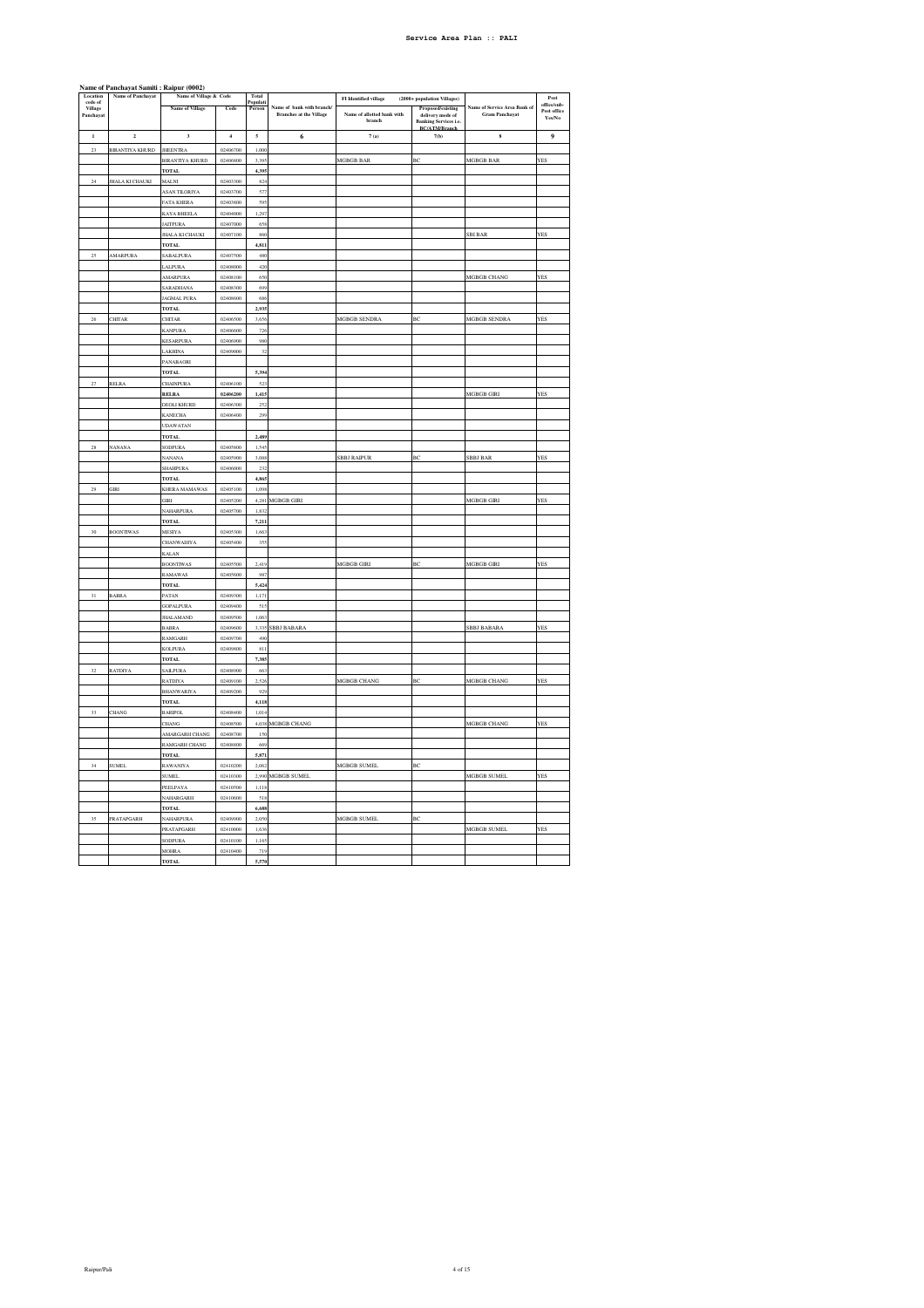## **LEAD BANK OFFICE SBBJ PALI MARWAR GRAM PANCHAYAT WISE SERVICE AREA ALLOTED TO BANKS**

**Name of Panchayat Samiti : Sojat (0003)**

| Location<br>code of | Name of Panchayat    | Name of Village & Code                           |                      | Total                   |                                                         | <b>FI</b> Identified village<br>Villag | $(2000 + population$                                                  |                                                       | Post                                 |
|---------------------|----------------------|--------------------------------------------------|----------------------|-------------------------|---------------------------------------------------------|----------------------------------------|-----------------------------------------------------------------------|-------------------------------------------------------|--------------------------------------|
| Village<br>Panchaya |                      | <b>Name of Village</b>                           | Code                 | Population<br>Person    | Name of bank with<br>branch/ Branches at<br>the Village | Same of allotted bank<br>with branch   | Proposed/existing<br>delivery mode of<br><b>Banking Services i.e.</b> | Name of Service Area Bank of<br><b>Gram Panchayat</b> | office/sub-<br>Post office<br>Yes/No |
| $\bf{l}$            | $\overline{2}$       | $\overline{\mathbf{3}}$                          | $\boldsymbol{4}$     | $\mathfrak s$           | 6                                                       | 7(a)                                   | <b>BC/ATM/Branch</b><br>7(b)                                          | $\bf{s}$                                              | 9                                    |
| $_{01}$             | RAJOLA KALAN         | <b>AJOLA KALAN</b>                               | 02410700             | 1,31                    |                                                         |                                        |                                                                       | MGBGB CHARWAS                                         | YES                                  |
|                     |                      | SOHAN NAGAR                                      | 02410800             | 23'                     |                                                         |                                        |                                                                       |                                                       |                                      |
|                     |                      | <b>BHANIYA</b>                                   | 02410900<br>02411000 | 1,143                   |                                                         |                                        |                                                                       |                                                       |                                      |
|                     |                      | <b>ANFRA</b><br>NAPAWAS                          | 02411400             | 1.60<br>302             |                                                         |                                        |                                                                       |                                                       |                                      |
|                     |                      | <b>TOTAL</b>                                     |                      | 4,598                   |                                                         |                                        |                                                                       |                                                       |                                      |
| $02\,$              | CHOPRA               | ABKAI KI DHANI                                   | 02411100             | 659                     |                                                         |                                        |                                                                       |                                                       |                                      |
|                     |                      | NAYA GAON<br><b>CHOPRA</b>                       | 02411200<br>02411300 | 1,420<br>1,639          |                                                         |                                        |                                                                       | MGBGB CHARWAS                                         | YES                                  |
|                     |                      | CHANDASANI                                       | 02412300             | 63                      |                                                         |                                        |                                                                       |                                                       |                                      |
|                     |                      | TOTAL                                            |                      | 4.35                    |                                                         |                                        |                                                                       |                                                       |                                      |
| 03                  | <b>CHARWAS</b>       | CHARWAS                                          | 02412500             | 1,673                   | MGBGB CHARWAS                                           |                                        |                                                                       | MGBGB CHARWAS                                         | YES                                  |
|                     |                      | DHAGARWAS<br>TOTAL                               | 02412600             | 1.01<br>2,689           |                                                         |                                        |                                                                       |                                                       |                                      |
| $_{04}$             | <b>HUPELAO</b>       | ANCHWA KHURD                                     | 02412200             | 75'                     |                                                         |                                        |                                                                       |                                                       |                                      |
|                     |                      | PANCHWA KALAN                                    | 02412400             | 1,060                   |                                                         |                                        |                                                                       |                                                       |                                      |
|                     |                      | <b>JHUPELAO</b>                                  | 02413500             | 1,16<br>30 <sub>i</sub> |                                                         |                                        |                                                                       | MGBGB SOJAT CITY                                      | YES                                  |
|                     |                      | SHIV NAGAR<br><b>TOTAL</b>                       | 02413600             | 3,286                   |                                                         |                                        |                                                                       |                                                       |                                      |
| 05                  | <b>BILAWAS</b>       | <b>BILAWAS</b>                                   | 02414800             | 396                     | MGBGB BILAWAS                                           |                                        |                                                                       | <b>MGBGB BILAWAS</b>                                  | YES                                  |
|                     |                      | SOJAT (RURAL)                                    | 02415400             | 1,118                   |                                                         |                                        |                                                                       |                                                       |                                      |
| 06                  | RUPAWAS              | TOTAL<br><b>RUPAWAS</b>                          | 02414900             | 1,51<br>2,00            |                                                         | SBI SOJAT CITY                         | BC                                                                    | SBI SOJAT CITY                                        | YES                                  |
|                     |                      | <b>JUNDAWAS</b>                                  | 02415300             | 77                      |                                                         |                                        |                                                                       |                                                       |                                      |
|                     |                      | TOTAL                                            |                      | 2,778                   |                                                         |                                        |                                                                       |                                                       |                                      |
| 07                  | REPRAWAS             | REPRAWAS                                         | 02412700             | 1,70                    |                                                         |                                        |                                                                       | MGBGB ATBARA                                          | YES                                  |
|                     |                      | HAPAT<br>GODELAO                                 | 02412800<br>02413300 | 1.12<br>520             |                                                         |                                        |                                                                       |                                                       |                                      |
|                     |                      | TOTAL                                            |                      | 3.35                    |                                                         |                                        |                                                                       |                                                       |                                      |
| 08                  | MEO                  | RAMASANI SANDWA                                  | 02412900             | 1,162                   |                                                         |                                        |                                                                       |                                                       |                                      |
|                     |                      | THARASANI<br>MEO                                 | 02413000<br>02413100 | 1.02<br>893             |                                                         |                                        |                                                                       | MGBGB ATBARA                                          | YES                                  |
|                     |                      | <b>DEO NAGAR</b>                                 | 02413200             | 66                      |                                                         |                                        |                                                                       |                                                       |                                      |
|                     |                      | <b>BUTELAO</b>                                   | 02415000             | 1.23                    |                                                         |                                        |                                                                       |                                                       |                                      |
|                     |                      | <b>TOTAL</b>                                     |                      | 4,977                   |                                                         |                                        |                                                                       |                                                       |                                      |
| 09                  | <b>SARDAR SAMAND</b> | <b>NAI DHANI</b><br>SARDAR SAMAND                | 02411900<br>02412000 | 568<br>1,405            | MGBGB SARDAR SAMAND                                     |                                        |                                                                       | MGBGB SARDAR SAMAND                                   | YES                                  |
|                     |                      | <b>TOTAL</b>                                     |                      | 1.97                    |                                                         |                                        |                                                                       |                                                       |                                      |
| $10\,$              | DHURASANI            | <b>POTALIYA</b>                                  | 02411500             | 43                      |                                                         |                                        |                                                                       |                                                       |                                      |
|                     |                      | DHURASANI<br><b>HUNDLAI</b>                      | 02411600<br>02411700 | 975<br>1,050            |                                                         |                                        |                                                                       | MGBGB SARDAR SAMAND                                   | YES                                  |
|                     |                      | SOBRAWAS                                         | 02411800             | 398                     |                                                         |                                        |                                                                       |                                                       |                                      |
|                     |                      | TOTAL                                            |                      | 2.85                    |                                                         |                                        |                                                                       |                                                       |                                      |
| $\bar{1}$           | SHIVPURA             | SHIVPURA                                         | 02412100             | 1,927                   |                                                         |                                        |                                                                       | MGBGB SARDAR SAMAND                                   | YES                                  |
|                     |                      | <b>MORAWAS</b><br><b>BUPUR</b>                   | 02413700<br>02413800 | 89<br>1,017             |                                                         |                                        |                                                                       |                                                       |                                      |
|                     |                      | <b>CHAMAL</b>                                    | 02413900             | 1,179                   |                                                         |                                        |                                                                       |                                                       |                                      |
|                     |                      | <b>TOTAL</b>                                     |                      | 5,01                    |                                                         |                                        |                                                                       |                                                       |                                      |
| 12                  | SURAYTA              | MALPURIYA KHURD<br>KANAWAS                       | 02414000<br>02414100 | 529<br>516              |                                                         |                                        |                                                                       |                                                       |                                      |
|                     |                      | MALPURIYA KALAN                                  | 02414200             | 548                     |                                                         |                                        |                                                                       |                                                       |                                      |
|                     |                      | <b>BASNI SURAYTA</b>                             | 02414300             | 122                     |                                                         |                                        |                                                                       |                                                       |                                      |
|                     |                      | <b>BASNI ANANT</b>                               | 02414400             | 147                     |                                                         |                                        |                                                                       |                                                       |                                      |
|                     |                      | <b>SURAYTA</b><br><b>TOTAL</b>                   | 02414500             | 2.340<br>4,20           |                                                         | <b>MGBGB BILAWAS</b>                   | BC                                                                    | MGBGB BILAWAS                                         | <b>YES</b>                           |
| $13\,$              | DHAKRI               | DHAKRI                                           | 02415800             | 2,55                    |                                                         | SBI SOJAT CITY                         | ВC                                                                    | SBI SOJAT CITY                                        | YES                                  |
|                     |                      | <b>BAGAWAS</b>                                   | 02415900             | 1,586                   |                                                         |                                        |                                                                       |                                                       |                                      |
|                     |                      | <b>TOTAL</b>                                     |                      | 4,146                   |                                                         |                                        |                                                                       |                                                       |                                      |
| 14                  | DHEENAWAS            | <b>NJEETPURA</b><br>DHEENAWAS                    | 02415700<br>02416000 | 44<br>2,090             |                                                         | MGBGB BILAWAS BC                       |                                                                       | MGBGB BILAWAS                                         | YES                                  |
|                     |                      | <b>OTAL</b>                                      |                      | 2.53                    |                                                         |                                        |                                                                       |                                                       |                                      |
| 15                  | KHARIYA SODA         | <b>BASNI JODHRAJ</b>                             | 02416100             | 718                     |                                                         |                                        |                                                                       |                                                       |                                      |
|                     |                      | <b>BASNI BHADAWATAN</b><br><b>BASNI NARSINGH</b> | 02416200<br>02416300 | 615<br>61               |                                                         |                                        |                                                                       |                                                       |                                      |
|                     |                      | MAMAWAS                                          | 02416400             | 65                      |                                                         |                                        |                                                                       |                                                       |                                      |
|                     |                      | <b>BIJLIYAWAS</b>                                | 02416500             | 549                     |                                                         |                                        |                                                                       |                                                       |                                      |
|                     |                      | KHARIYA SWAMI                                    | 02416600             | 446                     |                                                         |                                        |                                                                       |                                                       |                                      |
|                     |                      | KHARIYA SODA<br><b>TOTAL</b>                     | 02416700             | 980<br>4,025            |                                                         |                                        |                                                                       | ICICI SOJAT CITY                                      | YES                                  |
| 16                  | BHAISANA             | BHAISANA                                         | 02416900             | 1,71                    |                                                         |                                        |                                                                       | <b>SBBJ SOJAT ROAD</b>                                | YES                                  |
|                     |                      | SISARWADA                                        | 02417000             | 1,964                   |                                                         |                                        |                                                                       |                                                       |                                      |
|                     |                      | <b>FOTAL</b>                                     |                      | 3,678                   |                                                         |                                        |                                                                       |                                                       |                                      |
| 17                  | KHOKHARA             | PACHUNDA KALAN<br>KHOKHARA                       | 02417500<br>02417800 | 1,76<br>2,63            |                                                         | SBI SOJAT CITY                         | BC                                                                    | SBI SOJAT CITY                                        | YES                                  |
|                     |                      | <b>TOTAL</b>                                     |                      | 4,397                   |                                                         |                                        |                                                                       |                                                       |                                      |
| $1\,\mathrm{s}$     | BASNA                | <b>ASNA</b>                                      | 02418700             | 2,27                    |                                                         | Not Identified under FI                |                                                                       | SBI SOJAT CITY                                        | YES                                  |
|                     |                      | NATHAL KUNDI                                     | 02418800             | 360                     |                                                         |                                        |                                                                       |                                                       |                                      |
| 19                  | ATPARA               | <b>TOTAL</b><br><b>ATPARA</b>                    | 02418400             | 2,630<br>5,823          | MGBGB ATBARA                                            |                                        |                                                                       | MGBGB ATBARA                                          | <b>YES</b>                           |
| 20                  |                      |                                                  | 02418900             | 4,15                    |                                                         | SBI SOJAT CITY                         | BC                                                                    | SBI SOJAT CITY                                        | YES                                  |
|                     | SANDIYA              | SANDIYA                                          |                      |                         |                                                         |                                        |                                                                       |                                                       |                                      |
| $2\sqrt{1}$         | CHANDAWAL            | CHANDAWAL                                        | 02419100             |                         | 6,810 MGBGB CHANDAWAL                                   |                                        |                                                                       | MGBGB CHANDAWAL                                       | YES                                  |
| $\bf{22}$           | <b>BAGRI</b>         | <b>BAGRI</b>                                     | 02417700             |                         | 11,420 SBBJ, BAGRI                                      |                                        |                                                                       | SBBJ, BAGRI                                           | YES                                  |
| 23                  | HARIYA MALI          | <b>ARANGWAS</b><br>HARIYA MALI                   | 02420500<br>02420700 | 1,27<br>2.367           |                                                         | SBBJ SOJAT ROAD BC                     |                                                                       |                                                       | YES                                  |
|                     |                      | <b>KER KHERA</b>                                 | 02420800             | 296                     |                                                         |                                        |                                                                       | SBBJ SOJAT ROAD                                       |                                      |
|                     |                      | <b>GUDA BHADAWATAN</b><br><b>TOTAL</b>           | 02420900             | 480<br>4,420            |                                                         |                                        |                                                                       |                                                       |                                      |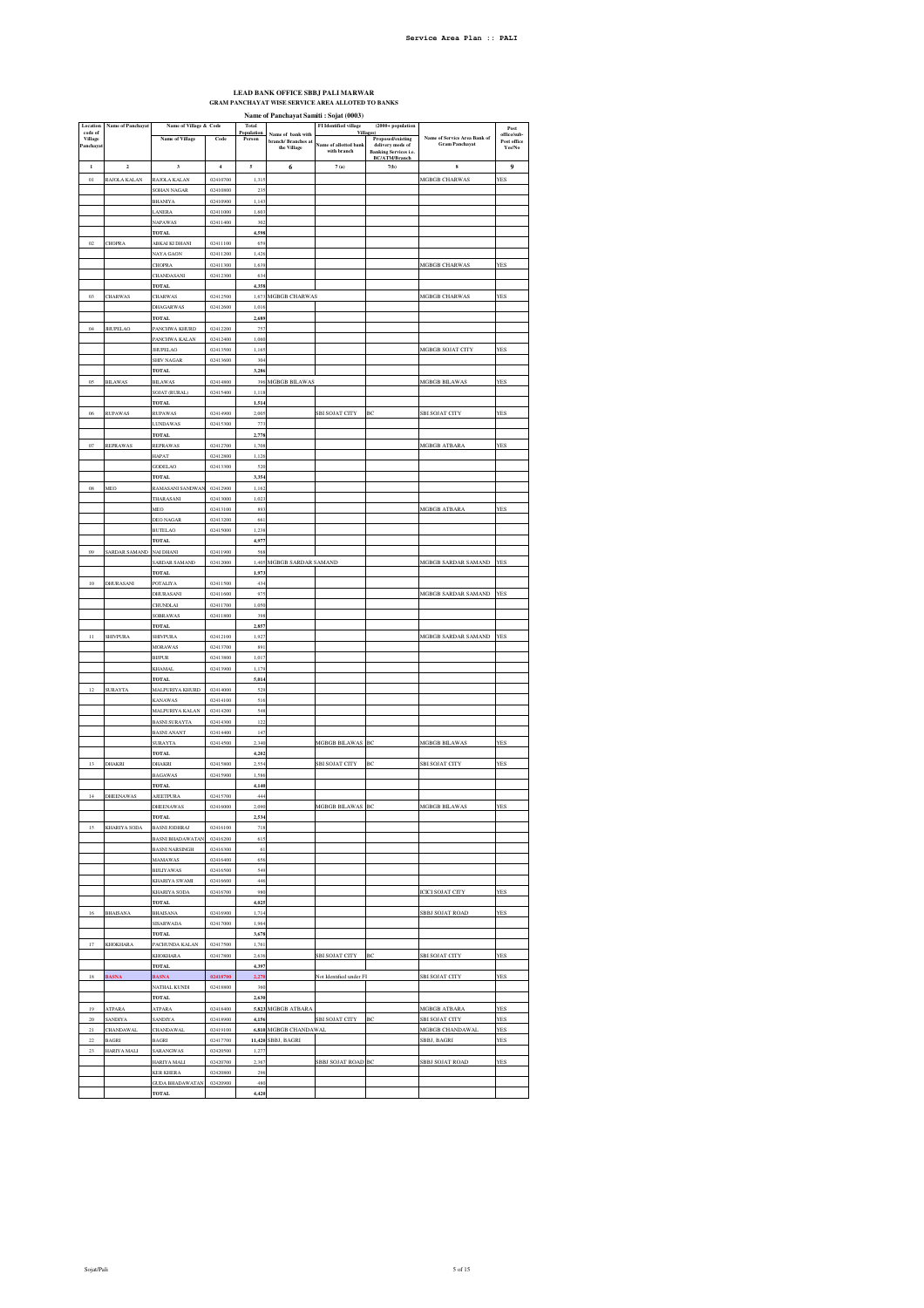|                    | Name of Panchayat Samiti: Sojat (0003) |                                     |                      |                         |                                             |                                             |                                                                          |                              |                           |
|--------------------|----------------------------------------|-------------------------------------|----------------------|-------------------------|---------------------------------------------|---------------------------------------------|--------------------------------------------------------------------------|------------------------------|---------------------------|
| Location           | Name of Panchayat                      | Name of Village & Code              |                      | Total                   |                                             | <b>FI</b> Identified village<br>Villa       | $(2000 + population)$                                                    |                              | Post                      |
| code of<br>Village |                                        | Name of Village                     | Code                 | Population<br>Person    | Name of bank with<br><b>branch/Branches</b> |                                             | Proposed/existing                                                        | Name of Service Area Bank of | office/sub<br>Post office |
| Panchavat          |                                        |                                     |                      |                         | the Village                                 | <b>Same of allotted bank</b><br>with branch | delivery mode of<br><b>Banking Services i.e.</b><br><b>BC/ATM/Branch</b> | <b>Gram Panchayat</b>        | Yes/No                    |
| $\mathbf{I}$       | $\mathbf 2$                            | $\overline{\mathbf{3}}$             | $\overline{4}$       | $\overline{\mathbf{5}}$ | 6                                           | 7(a)                                        | 7(b)                                                                     | $\bf{s}$                     | $\boldsymbol{9}$          |
| $^{24}$            | RENDARI                                | RENDARI                             | 02416800             | 1,39                    |                                             |                                             |                                                                          | SBBJ SOJAT CITY              | YES                       |
|                    |                                        | <b>BASNI MOOTHA</b>                 | 02417100             | 382                     |                                             |                                             |                                                                          |                              |                           |
|                    |                                        | BASNI TILWADIYAN                    | 02417200             | 404                     |                                             |                                             |                                                                          |                              |                           |
|                    |                                        | <b>ALAWAS</b>                       | 02417300             | 1,338                   |                                             |                                             |                                                                          |                              |                           |
|                    |                                        | TOTAL                               |                      | 3.515                   |                                             |                                             |                                                                          |                              |                           |
| 25                 | <b>JUDA KALAN</b>                      | <b>GUDA CHATURA</b>                 | 02420600             | 694                     |                                             |                                             |                                                                          |                              |                           |
|                    |                                        | <b>GUDA SHYAMA</b>                  | 02421000             | 1.244                   |                                             |                                             |                                                                          |                              |                           |
|                    |                                        | <b>GUDA KALAN</b>                   | 02421200             | 2,830                   |                                             | MGBGB SOJAT ROABC                           |                                                                          | MGBGB SOJAT ROAD             | YES                       |
|                    |                                        | <b>TOTAL</b>                        |                      | 4,768                   |                                             |                                             |                                                                          |                              |                           |
| 26                 | <b>GUDA RAMSINGH</b>                   | DHOONDHA LAMBODI                    | 02420400             | 728                     |                                             |                                             |                                                                          |                              |                           |
|                    |                                        | KHERA NABRA                         | 02421100             | 338                     |                                             |                                             |                                                                          |                              |                           |
|                    |                                        | <b>GUDA RAMSINGH</b>                | 02421300             | 1,461                   |                                             |                                             |                                                                          | SBBJ SOJAT ROAD              | YES                       |
|                    |                                        | <b>HEERAWAS</b>                     | 02421400             | 603                     |                                             |                                             |                                                                          |                              |                           |
|                    |                                        | DADI                                | 02421500             | 682                     |                                             |                                             |                                                                          |                              |                           |
|                    |                                        | <b>TOTAL</b>                        |                      | 3,812                   |                                             |                                             |                                                                          |                              |                           |
| 27                 | <b>KELWAD</b>                          | <b>KELWAD</b>                       | 02420200             | 1.93                    |                                             |                                             |                                                                          | MGBGB SOJAT ROAD             | <b>YES</b>                |
|                    |                                        | PEEPLAD                             | 02420300             | 1,833                   |                                             |                                             |                                                                          |                              |                           |
|                    |                                        | <b>TOTAL</b>                        |                      | 3,771                   |                                             |                                             |                                                                          |                              |                           |
| 28                 | <b>GUDA BEEJA</b>                      | <b>GUDA BEEJA</b>                   | 02419900             | 2,092                   |                                             | MGBGB SOJAT ROBC                            |                                                                          | MGBGB SOJAT ROAD             | YES                       |
|                    |                                        | LADPURA                             | 02420100             | 1,212                   |                                             |                                             |                                                                          |                              |                           |
|                    |                                        | GAJNAI                              | 02421600             | 734                     |                                             |                                             |                                                                          |                              |                           |
|                    |                                        | LAKHAN KA KHET                      | 02421700             | 483                     |                                             |                                             |                                                                          |                              |                           |
|                    |                                        | <b>TOTAL</b>                        |                      | 4.521                   |                                             |                                             |                                                                          |                              |                           |
| 29                 | KHORIYA                                |                                     |                      | 380                     |                                             |                                             |                                                                          |                              |                           |
|                    |                                        | SAND MAGRA<br>KHEJARIYA KA BALA     | 02421800<br>02421900 | 36 <sup>2</sup>         |                                             |                                             |                                                                          |                              |                           |
|                    |                                        |                                     |                      | 2,046                   |                                             |                                             |                                                                          |                              | YES                       |
|                    |                                        | KHORIYA<br>KHARNI KHERA             | 02422000<br>02422100 | 530                     |                                             | MGBGB CHANDAWBC                             |                                                                          | MGBGB CHANDAWAL              |                           |
|                    |                                        |                                     |                      |                         |                                             |                                             |                                                                          |                              |                           |
| 30                 |                                        | TOTAL                               |                      | 3,318<br>2,731          |                                             | MGBGB CHANDAWBC                             |                                                                          | MGBGB CHANDAWAL              | YES                       |
|                    | RAYARA KALAN                           | RAYARA KALAN & KH                   | 02419800             |                         |                                             |                                             |                                                                          |                              |                           |
|                    | & KHURD                                | <b>SINGPURA</b>                     | 02419700             | 457                     |                                             |                                             |                                                                          |                              |                           |
| 31                 |                                        | TOTAL<br>DORNARI                    | 02419500             | 3,188<br>1.651          |                                             |                                             |                                                                          |                              |                           |
|                    | <b>KARMAWAS</b>                        |                                     |                      |                         |                                             |                                             |                                                                          |                              | <b>YES</b>                |
|                    |                                        | <b>KARMAWAS</b><br><b>TOTAL</b>     | 02419600             | 2,053<br>3,704          |                                             | MGBGB CHANDAWBC                             |                                                                          | MGBGB CHANDAWAL              |                           |
| 32                 | <b>SIYAT</b>                           | SIYAT                               | 02417400             | 3,655                   |                                             | MGBGB SOJAT ROABC                           |                                                                          | MGBGB SOJAT ROAD             | YES                       |
|                    |                                        | PACHUNDA KHURD                      | 02417600             | 919                     |                                             |                                             |                                                                          |                              |                           |
|                    |                                        | TOTAL                               |                      | 4,574                   |                                             |                                             |                                                                          |                              |                           |
| 33                 | <b>MANDLA</b>                          | SARDARPURA                          | 02417900             | 598                     |                                             |                                             |                                                                          |                              |                           |
|                    |                                        |                                     | 02418000             | 1.689                   |                                             |                                             |                                                                          |                              |                           |
|                    |                                        | <b>DHANDHERI</b><br><b>MANDLA</b>   | 02418200             | 2,125                   |                                             | MGBGB SOJAT CIT BC                          |                                                                          | MGBGB SOJAT CITY             | YES                       |
|                    |                                        | <b>TOTAL</b>                        |                      | 4,412                   |                                             |                                             |                                                                          |                              |                           |
| 34                 | <b>CHANDAWAL</b>                       | <b>GURA BACHHRAJ</b>                | 02419000             | 600                     |                                             |                                             |                                                                          |                              |                           |
|                    | <b>STATION</b>                         |                                     | 02419200             | 1.186                   |                                             |                                             |                                                                          |                              |                           |
|                    |                                        | <b>MURDAWA</b><br>CHANDAWAL STATION | 02419300             | 246                     |                                             |                                             |                                                                          | MGBGB CHANDAWAL              | YES                       |
|                    |                                        | <b>UDESHI KUA</b>                   | 02419400             | 1,238                   |                                             |                                             |                                                                          |                              |                           |
|                    |                                        | DEOLI HULLA                         | 02420000             | 1.595                   |                                             |                                             |                                                                          |                              |                           |
|                    |                                        | TOTAL                               |                      | 4,86                    |                                             |                                             |                                                                          |                              |                           |
| 35                 | GAGURA                                 | <b>BARIYALA</b>                     | 02413400             | 391                     |                                             |                                             |                                                                          |                              |                           |
|                    |                                        | GAGURA                              | 02414600             | 1,534                   |                                             |                                             |                                                                          | MGBGB BILAWAS                | YES                       |
|                    |                                        | SNDARDA                             | 02414700             | 613                     |                                             |                                             |                                                                          |                              |                           |
|                    |                                        | <b>BILAWAS</b>                      | 02415500             | 4,26                    |                                             |                                             |                                                                          |                              |                           |
|                    |                                        | <b>HINGAWAS</b>                     | 02415600             | 667                     |                                             |                                             |                                                                          |                              |                           |
|                    |                                        | <b>TOTAL</b>                        |                      | 7,468                   |                                             |                                             |                                                                          |                              |                           |
| 36                 | KHARIYA NEEV                           | KHARIYA NEEV                        | 02415100             | 2,721                   |                                             | MGBGB SOJAT CIT BC                          |                                                                          | MGBGB SOJAT CITY             | YES                       |
|                    |                                        | CHAMDIYAK                           | 02415200             | 725                     |                                             |                                             |                                                                          |                              |                           |
|                    |                                        |                                     |                      | 1,624                   |                                             |                                             |                                                                          |                              |                           |
|                    |                                        | RAMASANIWALA                        | 02418100             | 5.070                   |                                             |                                             |                                                                          |                              |                           |
| 37                 | BOYAL                                  | TOTAL<br>ROONDIYA                   | 02418300             | 1,179                   |                                             |                                             |                                                                          | <b>ICICI SOJAT CITY</b>      | <b>YES</b>                |
|                    |                                        | CHHEETARIYA                         | 02418500             | 1,109                   |                                             |                                             |                                                                          |                              |                           |
|                    |                                        |                                     |                      | 98                      |                                             |                                             |                                                                          |                              |                           |
|                    |                                        | BOYAL<br><b>TOTAL</b>               | 02418600             | 3,270                   |                                             |                                             |                                                                          |                              |                           |
| 38                 | SOJAT ROAD (C.T.) SOJAT ROAD (C.T.)    |                                     | 42003000             |                         | 11,178 SBBJ, MGBGB, ICICI SOJAT ROAD        |                                             |                                                                          | <b>ICICI SOLAT ROAD</b>      | <b>YES</b>                |
|                    |                                        |                                     |                      |                         |                                             |                                             |                                                                          |                              |                           |

## **Name of Panchayat Samiti : Sojat (0003)**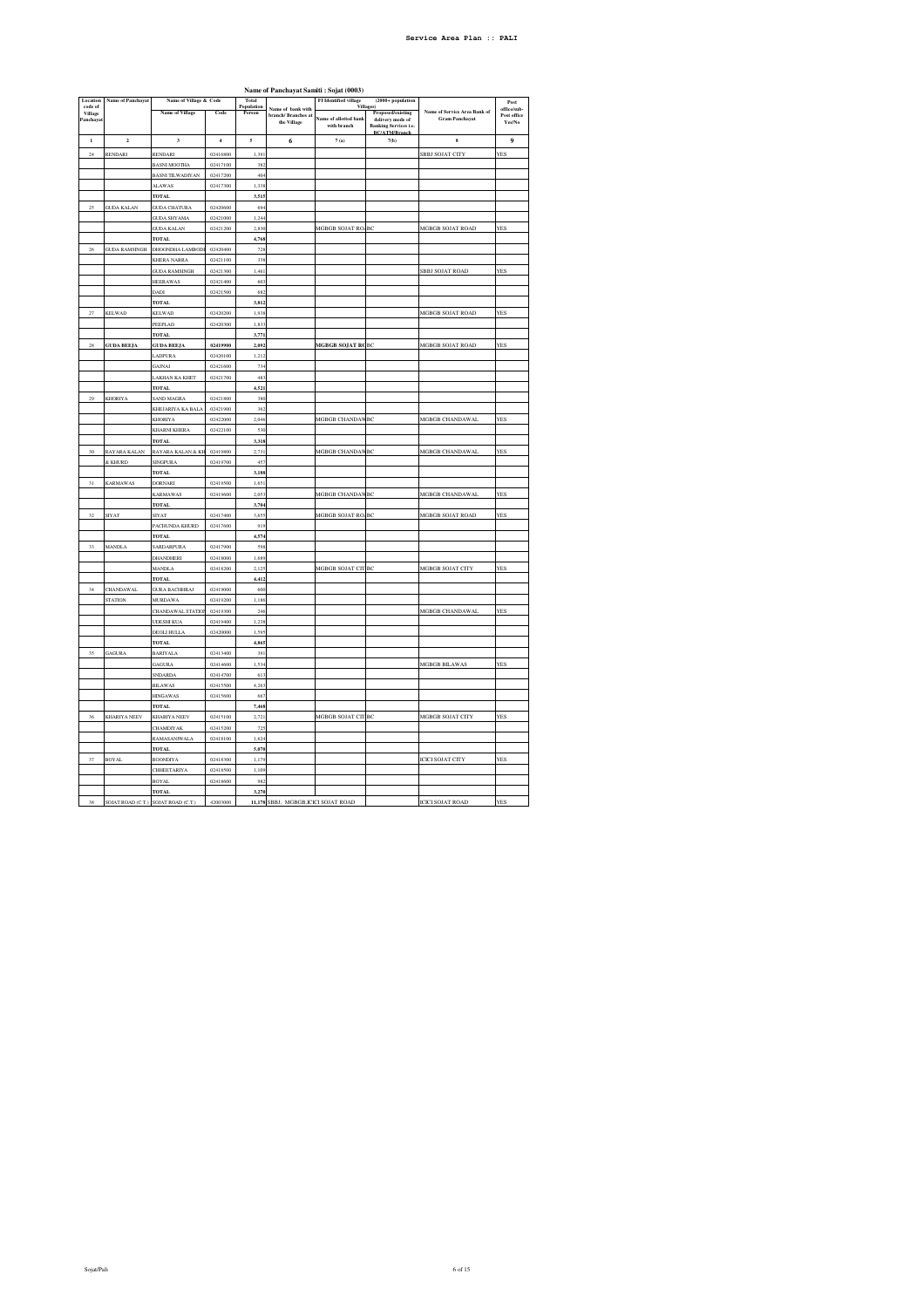# **LEAD BANK OFFICE SBBJ PALI MARWAR GRAM PANCHAYAT WISE SERVICE AREA ALLOTED TO BANKS Name of Panchayat Samiti : Rohat (0004) FI Identified village (2000+ population**

| Location<br>code of  | Name of Panchayat | Name of Village & Code               |                      | Total<br>Population      |                                                         | FI Identified village<br>Villa | (2000+ population                             |                                              | Post office/sub       |
|----------------------|-------------------|--------------------------------------|----------------------|--------------------------|---------------------------------------------------------|--------------------------------|-----------------------------------------------|----------------------------------------------|-----------------------|
| Village<br>Panchayat |                   | Name of Village                      | Code                 | Person                   | Name of bank with<br>branch/ Branches at the<br>Village | <b>Name of allotted bank</b>   | Proposed/existing<br>delivery mode of         | me of Service Area Bani<br>of Gram Panchayat | Post office<br>Yes/No |
|                      |                   |                                      |                      |                          |                                                         | with branch                    | <b>Banking Services i.e.</b><br>BC/ATM/Branch |                                              |                       |
| $\mathbf{I}$         | $\overline{a}$    | 3                                    | $\ddot{ }$           | $\overline{\phantom{a}}$ | 6                                                       | 7(a)                           | 7(b)                                          | $\bf{s}$                                     | $\ddot{\mathbf{Q}}$   |
| $_{01}$              | MANDAWAS          | MANDAWAS                             | 02422900             | 4,538                    | MGBGB MANDAWAS                                          |                                |                                               | MGBGB MANDAWAS                               | YES                   |
| $_{02}$              | DHOLERIYA         | PHENKARIYA                           | 02423100             | 937                      |                                                         |                                |                                               |                                              |                       |
|                      | SASAN             | <b>NEHRA</b>                         | 02423800             | 570                      |                                                         |                                |                                               |                                              |                       |
|                      |                   | <b>DHOLERIYA SASAN</b>               | 02423900             | 879                      |                                                         |                                |                                               | MGBGB JETPUR                                 | YES                   |
|                      |                   | DHOLERIYA JAGIR<br>TOTAL             | 02424000             | 926<br>3.312             |                                                         |                                |                                               |                                              |                       |
| O3                   | <b>HOTILA</b>     | <b>JANASANI</b>                      | 02428000             | 459                      |                                                         |                                |                                               |                                              |                       |
|                      |                   | MUKANPURA                            | 02428100             | 743                      |                                                         |                                |                                               |                                              |                       |
|                      |                   | <b>CHOTILA</b>                       | 02428200             | 2,119                    |                                                         | MGBGB ROHAT                    | BC                                            | MGBGB ROHAT                                  | YES                   |
|                      |                   | <b>SAWAIPURA</b>                     | 02428300             | 848                      |                                                         |                                |                                               |                                              |                       |
|                      |                   | DHARAMDHARI                          | 02428400             | 940                      |                                                         |                                |                                               |                                              |                       |
|                      |                   | <b>BANDAL</b>                        | 02428700             | 1.064                    |                                                         |                                |                                               |                                              |                       |
| $_{04}$              | <b>KHARDA</b>     | <b>TOTAL</b><br><b>JAJANGARH</b>     | 02428500             | 6,173<br>1,016           |                                                         |                                |                                               |                                              |                       |
|                      |                   | KHARDA                               | 02428600             | 1,974                    |                                                         |                                |                                               | SBBJ ROHAT                                   | YES                   |
|                      |                   | TOTAL                                |                      | 2,990                    |                                                         |                                |                                               |                                              |                       |
| $\alpha$             | <b>BEETHOO</b>    | CHATELAOO                            | 02426300             | 1,371                    |                                                         |                                |                                               |                                              |                       |
|                      |                   | <b>BEETHOO</b>                       | 02426500             | 2.234                    |                                                         | <b>MGBGB ROHAT</b>             | BC                                            | MGBGB ROHAT                                  | <b>YES</b>            |
|                      |                   | <b>TOTA</b>                          |                      | 3,605                    |                                                         |                                |                                               |                                              |                       |
| $\alpha$             | <b>INGARI</b>     | MORIY/                               | 02426600             | 849                      |                                                         |                                |                                               |                                              | YES                   |
|                      |                   | SINGARI<br><b>DOODALI</b>            | 02426700<br>02426900 | 1,410<br>1,140           |                                                         |                                |                                               | SBBJ ROHAT                                   |                       |
|                      |                   | <b>TOTAL</b>                         |                      | 3,399                    |                                                         |                                |                                               |                                              |                       |
| $_{07}$              | KHANDI            | <b>HEERAWAS</b>                      | 02423200             | 160                      |                                                         |                                |                                               |                                              |                       |
|                      |                   | <b>KHANDI</b>                        | 02423300             | 1,405                    |                                                         |                                |                                               | <b>MGBGB ROHAT</b>                           | <b>YES</b>            |
|                      |                   | <b>DUNGAR PUR</b>                    | 02423400             | 1,493                    |                                                         |                                |                                               |                                              |                       |
|                      |                   | <b>TOTAL</b>                         |                      | 3,058                    |                                                         |                                |                                               |                                              |                       |
| $_{\rm OS}$          | SONAILAKHA        | <b>SONAILAKHA</b>                    | 02423500             | 1,925                    |                                                         |                                |                                               | MGBGB ROHAT                                  | <b>YES</b>            |
|                      |                   | SAJIANPURA<br>SAJI                   | 02423600<br>02423700 | 846<br>788               |                                                         |                                |                                               |                                              |                       |
|                      |                   | <b>TOTAL</b>                         |                      | 3.559                    |                                                         |                                |                                               |                                              |                       |
| 09                   | <b>ARWARA</b>     | <b>IAITPUR</b>                       | 02424100             | 3,207                    | MGBGB JETPUR                                            |                                |                                               | MGBGB JETPUR                                 | YES                   |
|                      |                   | <b>JARWALIYA</b>                     | 02425900             | 82!                      |                                                         |                                |                                               |                                              |                       |
|                      |                   | GARWARA                              | 02426400             | 2,116                    |                                                         | MGBGB JETPUR                   | BC                                            |                                              |                       |
|                      |                   | <b>TOTAL</b>                         |                      | 6,148                    |                                                         |                                |                                               |                                              |                       |
| 10                   | <b>KHUNDAWAS</b>  | <b>KHUNDAWAS</b><br>SEDARIYA         | 02426100<br>02425700 | 1,548<br>934             |                                                         |                                |                                               | <b>MGBGB JETPUR</b>                          | YES                   |
|                      |                   | MALWA                                | 02426000             | 509                      |                                                         |                                |                                               |                                              |                       |
|                      |                   | <b>SUKARLAI</b>                      | 02426200             | 509                      |                                                         |                                |                                               |                                              |                       |
|                      |                   | <b>TOTAL</b>                         |                      | 3,500                    |                                                         |                                |                                               |                                              |                       |
| $\mathbf{H}$         | <b>EANA</b>       | EANA                                 | 02425600             | 3,001                    |                                                         | Not Identified under FI        |                                               | SBBJ VAYAD                                   | YES                   |
| 12                   | KALALI            | LALKI                                | 02427200             | 1,856                    |                                                         |                                |                                               |                                              |                       |
|                      |                   | <b>BHOORIYA SANI</b>                 | 02427600             | 489                      |                                                         |                                |                                               |                                              |                       |
|                      |                   | GAL AL                               | 02427700             | 1,886                    |                                                         |                                |                                               | SBBJ ROHAT                                   | YES                   |
|                      |                   | <b>RAMPURA</b><br><b>TOTAL</b>       | 02427800             | 1,424<br>5,655           |                                                         |                                |                                               |                                              |                       |
| 13                   | <b>SANWALTA</b>   | ANTAN                                | 02427300             | 860                      |                                                         |                                |                                               |                                              |                       |
|                      | <b>KALAN</b>      | SANWALTA KALAN                       | 02427400             | 1,143                    |                                                         |                                |                                               | MGBGB JHEETARA                               | YES                   |
|                      |                   | SANWALTA KHURD                       | 02427500             | 1.189                    |                                                         |                                |                                               |                                              |                       |
|                      |                   | <b>TOTAL</b>                         |                      | 3,192                    |                                                         |                                |                                               |                                              |                       |
| $^{14}$              | <b>BHAKRIWALA</b> | ARATIYA                              | 02428800             | 1,564                    |                                                         |                                |                                               |                                              |                       |
|                      |                   | MANDLI DARJIYAN<br><b>BHAKRIWALA</b> | 02429300<br>02429400 | 1,045<br>1,871           |                                                         |                                |                                               | MGBGB JHEETARA                               | <b>YES</b>            |
|                      |                   | TOTAL                                |                      | 4,480                    |                                                         |                                |                                               |                                              |                       |
| 15                   | DIWANDI           | <b>DIWANDI</b>                       | 02422200             | 1.767                    |                                                         |                                |                                               | <b>MGBGB MANDAWAS</b>                        | YES                   |
|                      |                   | <b>KHUTANI</b>                       | 02422800             | 1,999                    |                                                         |                                |                                               |                                              |                       |
|                      |                   | <b>IURDIYA</b>                       | 02423000             | 1,104                    |                                                         |                                |                                               |                                              |                       |
|                      |                   | <b>TOTAL</b>                         |                      | 4,870                    |                                                         |                                |                                               |                                              |                       |
| 16                   | VAYAD             | BEENJA                               | 02424200             | 1,908                    |                                                         |                                |                                               |                                              |                       |
|                      |                   | <b>BASSI</b><br>VAYAD                | 02425400<br>02425500 | 635<br>2,027             | <b>SBBJ VAYAD</b>                                       |                                |                                               | SBBJ VAYAD                                   | YES                   |
|                      |                   | <b>UNDRA</b>                         | 02425800             | 867                      |                                                         |                                |                                               |                                              |                       |
|                      |                   | <b>TOTAL</b>                         |                      | 5,437                    |                                                         |                                |                                               |                                              |                       |
| 17                   | CHENDA            | <b>HENDA</b>                         | 02424300             | 1,783                    |                                                         |                                |                                               | SBBJ VAYAD                                   | YES                   |
|                      |                   | <b>SIRANA</b>                        | 02424400             | 1,279                    |                                                         |                                |                                               |                                              |                       |
|                      |                   | PATI                                 | 02424500             | 1,330                    |                                                         |                                |                                               |                                              |                       |
|                      |                   | <b>HANJAWA</b>                       | 02424600             | 458<br>4,850             |                                                         |                                |                                               |                                              |                       |
| 18                   | <b>JELAWAS</b>    | <b>TOTAL</b><br>PUKHTARI             | 02422300             | 426                      |                                                         |                                |                                               |                                              |                       |
|                      |                   | LAMBRA                               | 02422400             | 531                      |                                                         |                                |                                               |                                              |                       |
|                      |                   | <b>GELAWAS</b>                       | 02422500             | 1,657                    |                                                         |                                |                                               | MGBGB MANDAWAS                               | <b>YES</b>            |
|                      |                   | REODA KHURD                          | 02422600             | 442                      |                                                         |                                |                                               |                                              |                       |
|                      |                   | PANCH PADARIYA                       | 02422700             | 1,488                    |                                                         |                                |                                               |                                              |                       |
|                      |                   | <b>TOTAL</b>                         |                      | 4,544                    |                                                         |                                |                                               |                                              |                       |
| $^{\rm 19}$          | DHABAR            | DHABAR KALAN & KHU                   | 02428900             | 2,235                    |                                                         | MGBGB ROHAT                    | ВC                                            | MGBGB ROHAT                                  | YES                   |
|                      |                   | <b>KANAWAS</b>                       | 02429000             | 423                      |                                                         |                                |                                               |                                              |                       |
|                      |                   | <b>DOODIYA</b>                       | 02429200             | 1,114                    |                                                         |                                |                                               |                                              |                       |
|                      |                   | <b>TOTAL</b>                         |                      | 3,772                    |                                                         |                                |                                               |                                              |                       |
| 20                   | NEEMBLI URRA      | <b>BAGARIYA</b>                      | 02429100             | 1.676                    |                                                         |                                |                                               |                                              |                       |
|                      |                   | NEEMBLI URRA                         | 02430000             | 1,409                    |                                                         |                                |                                               | MGBGB JHEETRA                                | YES                   |
|                      |                   | <b>TOTAL</b>                         |                      | 3,085                    |                                                         |                                |                                               |                                              |                       |
| $_{\rm 21}$          | <b>JHEETRA</b>    | INDROKON KI DHANI<br><b>JHEETRA</b>  | 02429500<br>02429600 | $1.805\,$<br>1,170       | MGBGB JHEETRA                                           |                                |                                               | MGBGB JHEETRA                                | YES                   |
|                      |                   | MADPURIYA                            | 02429700             | 549                      |                                                         |                                |                                               |                                              |                       |
|                      |                   | KALA PIPAL KI DHANI                  | 02429800             | 1,047                    |                                                         |                                |                                               |                                              |                       |
|                      |                   | PEEPALIYA KI DHANI                   | 02429900             | 607                      |                                                         |                                |                                               |                                              |                       |
|                      |                   | TOTAL                                |                      | 5,178                    |                                                         |                                |                                               |                                              |                       |
| $22\,$               | <b>KULTHANA</b>   | <b>DHINGANA</b>                      | 02424700             | $834\,$                  |                                                         |                                |                                               |                                              |                       |
|                      |                   | <b>UMKALI</b>                        | 02424800             | 886                      |                                                         |                                |                                               |                                              |                       |
|                      |                   | KUNDLI CHARNAN                       | 02424900             | 66                       |                                                         |                                |                                               |                                              |                       |
|                      |                   | <b>DEWAN</b><br><b>BHINDER</b>       | 02425000<br>02425100 | 1.241<br>700             |                                                         |                                |                                               |                                              |                       |
|                      |                   | <b>KULTHANA</b>                      | 02425200             | 1,672                    |                                                         |                                |                                               | SBBJ VAYAD                                   | YES                   |
|                      |                   | <b>EAKHANA</b>                       | 02425300             | 494                      |                                                         |                                |                                               |                                              |                       |
|                      |                   | TOTAL                                |                      | 5,893                    |                                                         |                                |                                               |                                              |                       |
| 23                   | <b>ROHAT</b>      | DHUDALI                              | 02426800             | 541                      |                                                         |                                |                                               |                                              |                       |
|                      |                   | NEEMBLI PATELAN                      | 02427000             | 1,136                    |                                                         |                                |                                               |                                              |                       |
|                      |                   | NEEMBLI BRAMNAN                      | 02427100             | 896                      | SBBJ ROHAT,                                             |                                |                                               |                                              |                       |
|                      |                   | ROHAT                                | 02427900             | 5,787                    | MGBGB ROHAT                                             |                                |                                               | <b>SBBJ ROHAT</b>                            | YES                   |
|                      |                   | <b>TOTAL</b>                         |                      | 8,360                    |                                                         |                                |                                               |                                              |                       |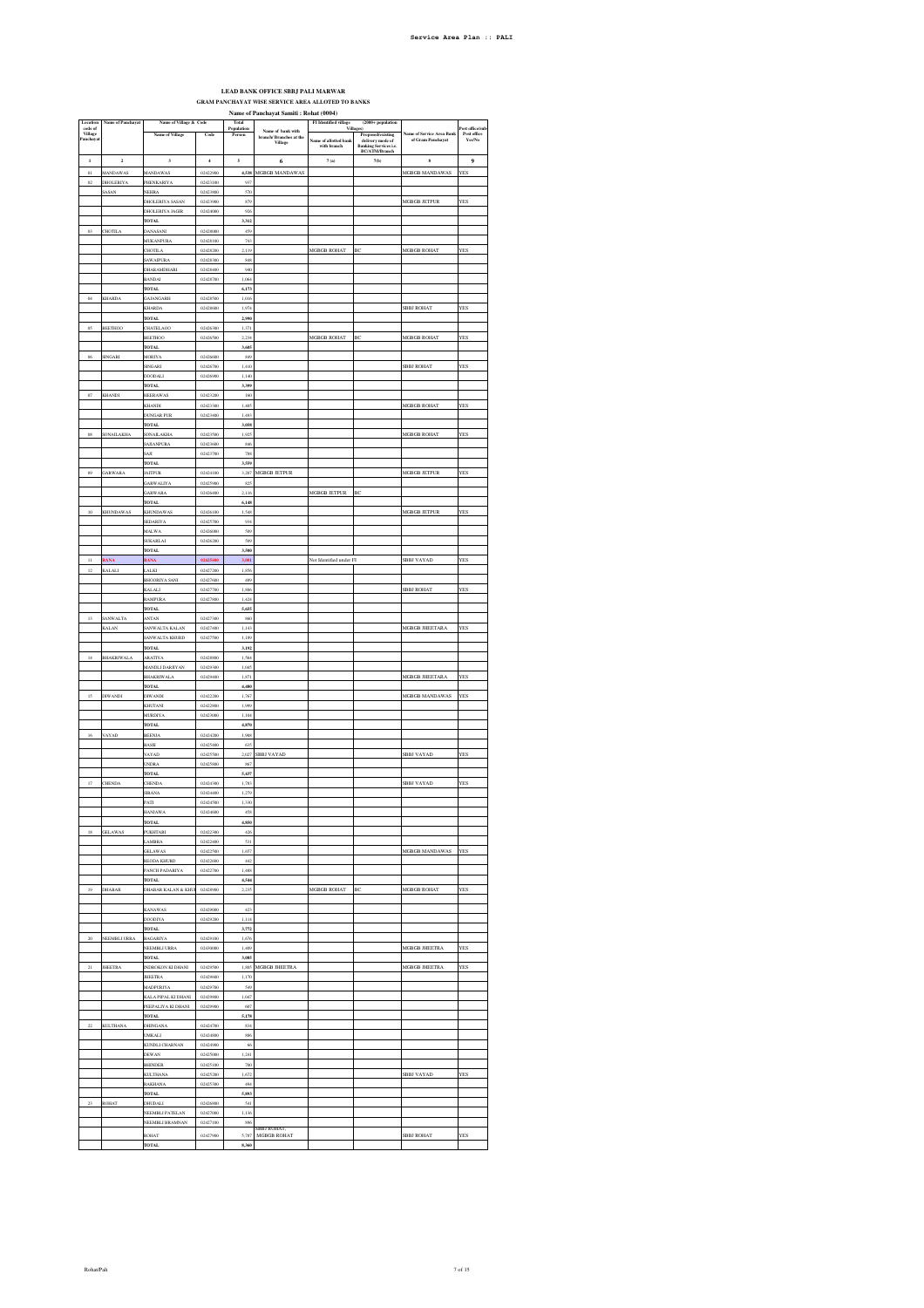## **LEAD BANK OFFICE SBBJ PALI MARWAR GRAM PANCHAYAT WISE SERVICE AREA ALLOTED TO BANKS**

|                                            |                                      |                                                 |                      |                               | Name of Panchayat Samiti: Pali (0005)                  |                                                                         |                                                                                                               |                                                       |                                              |
|--------------------------------------------|--------------------------------------|-------------------------------------------------|----------------------|-------------------------------|--------------------------------------------------------|-------------------------------------------------------------------------|---------------------------------------------------------------------------------------------------------------|-------------------------------------------------------|----------------------------------------------|
| Location<br>code of<br>Vilage<br>Panchayat | me of<br>Panchayat                   | Name of Village & Code<br>Name of Village       | Village              | Total<br>Population<br>Person | Name of bank with<br>branch/Branches at<br>the Village | FI Identified village (Villages)<br>ame of allotted bank<br>with branch | $(2000 + population$<br>Proposed/existing<br>delivery mode of<br><b>Banking Services Le.</b><br>BC/ATM/Branch | Name of Service Area<br><b>Bank of Gram Panchayat</b> | Post<br>ffice/st<br>Post<br>office<br>Yes/No |
| $\begin{array}{c} \textbf{1} \end{array}$  | $\overline{\phantom{a}}$             | 3                                               | $\ddot{\phantom{1}}$ | 5                             | 6                                                      | $7\,(\rm a)$                                                            | $7(b)$                                                                                                        | s                                                     | 9                                            |
| $_{01}$                                    | DEERI                                | GODAWAS                                         | 02437400             | 1,398                         |                                                        |                                                                         |                                                                                                               |                                                       |                                              |
|                                            |                                      | DEERI                                           | 02437500             | 1,516                         |                                                        |                                                                         |                                                                                                               | BANK OF INDIA PALI YES                                |                                              |
| $_{02}$                                    | <b>SAKDARA</b>                       | TOTAL<br>BHAWNAGAR                              | 02437600             | 2,914<br>492                  |                                                        |                                                                         |                                                                                                               |                                                       |                                              |
|                                            |                                      | <b>SAKDARA</b>                                  | 02437700             | 663                           |                                                        |                                                                         |                                                                                                               | <b>IDBI BANK PALI</b>                                 | YES                                          |
|                                            |                                      | PENAWA                                          | 02437800             | 582                           |                                                        |                                                                         |                                                                                                               |                                                       |                                              |
|                                            |                                      | SUNDELAO<br>SAALI                               | 02437900<br>02438000 | 425<br>597                    |                                                        |                                                                         |                                                                                                               |                                                       |                                              |
|                                            |                                      | TOTAL                                           |                      | 2,759                         |                                                        |                                                                         |                                                                                                               |                                                       |                                              |
| $^{0}$                                     | BHAWRI                               | BHAWRI                                          | 02437300             | 3,244                         | <b>MGBGB BHANWARI</b>                                  |                                                                         |                                                                                                               | MGBGB BHANWARI                                        | <b>YES</b>                                   |
| 04                                         | DAYALPURA                            | DAYALPURA<br>GURDAI                             | 02434700<br>02434900 | 2,115<br>2,039                |                                                        | <b>SBBJ SM PALI</b><br><b>SBBJ SM PALI</b>                              | BC<br>BC                                                                                                      | SBBJ SM PALI                                          | YES                                          |
|                                            |                                      | <b>MADRI</b>                                    | 02437100             | 1,346                         |                                                        |                                                                         |                                                                                                               |                                                       |                                              |
|                                            |                                      | TOTAL.                                          |                      | 5,500                         |                                                        |                                                                         |                                                                                                               | ALLAHABAD BANK<br>PALI                                |                                              |
| $\alpha$                                   | MANIHARI                             | MANIHARI                                        | 02437200<br>02438100 | 3,318                         |                                                        | <b>SBBJ SM PALI</b>                                                     | ВĊ                                                                                                            |                                                       | YES                                          |
|                                            |                                      | <b>GURA PRATAPSINGH</b><br><b>PADARLA</b>       | 02438200             | 613<br>533                    |                                                        |                                                                         |                                                                                                               |                                                       |                                              |
|                                            |                                      | TOTAL                                           |                      | 4,464                         |                                                        |                                                                         |                                                                                                               |                                                       |                                              |
| $\alpha$<br>$\sigma$                       | <b>KHERWA</b><br><b>BADER KA WAS</b> | <b>KHERWA</b><br>RAMPURA                        | 02432600<br>02432500 | 569                           | 4,675 MGBGB KHERWA                                     |                                                                         |                                                                                                               | MGBGB KHERWA                                          | YES                                          |
|                                            |                                      | SHIVPURA                                        | 02432800             | 538                           |                                                        |                                                                         |                                                                                                               |                                                       |                                              |
|                                            |                                      | KENPURA                                         | 02432900             | 759                           |                                                        |                                                                         |                                                                                                               |                                                       |                                              |
|                                            |                                      | <b>BADER KA WAS</b><br><b>GURA GIRDHARI</b>     | 02433000<br>02435500 | 512<br>68                     |                                                        |                                                                         |                                                                                                               | <b>DENA BANK PALI</b>                                 | YES                                          |
|                                            |                                      | TOTAL                                           |                      | 2,446                         |                                                        |                                                                         |                                                                                                               |                                                       |                                              |
|                                            | GUNDOJ                               | HATHLAI                                         | 02435100             | 501                           |                                                        |                                                                         |                                                                                                               |                                                       |                                              |
|                                            |                                      | <b>JUNDOJ</b><br><b>TOTAL</b>                   | 02435200             | 5,096<br>5,597                | <b>MGBGB GUNDOJ</b>                                    |                                                                         |                                                                                                               | <b>MGBGB GUNDOJ</b>                                   | YES                                          |
| 09                                         | <b>GURA ENDLA</b>                    | <b>ENDLAWAS</b>                                 | 02438600             | 811                           |                                                        |                                                                         |                                                                                                               |                                                       |                                              |
|                                            |                                      | <b>IOONI ENDLA</b><br><b>JURA ENDLA</b>         | 02438700<br>02438900 | 624                           |                                                        |                                                                         |                                                                                                               | MGBGB GURA ENDLA                                      | YES                                          |
|                                            |                                      | <b>FOTAL</b>                                    |                      | 3,797<br>5,232                | MGBGB GURA ENDLA                                       |                                                                         |                                                                                                               |                                                       |                                              |
| 10                                         | DINGAI                               | <b>JURA SONIGARA</b>                            | 02436600             | 187                           |                                                        |                                                                         |                                                                                                               | CORPORATION                                           |                                              |
|                                            |                                      | DINGAI                                          | 02436800             |                               | 2,483 MGBGB GUNDOJ                                     | MGBGB GUNDOJ                                                            | BO                                                                                                            | <b>BANK PALI</b>                                      | YES                                          |
|                                            |                                      | <b>JAITPURA</b><br>TOTAL                        | 02438800             | 1,004<br>3,674                |                                                        |                                                                         |                                                                                                               |                                                       |                                              |
| $\mathbf{11}%$                             | SODAWAS                              | SODAWAS                                         | 02435300             | 1,216                         |                                                        |                                                                         |                                                                                                               | <b>VIJAYA BANK PALI</b>                               | YES                                          |
|                                            |                                      | <b>SAPOONI</b>                                  | 02435400             | 713                           |                                                        |                                                                         |                                                                                                               |                                                       |                                              |
|                                            |                                      | THAKURLA<br><b>GURA BICHCHHU</b>                | 02436400<br>02436500 | 1,214<br>562                  |                                                        |                                                                         |                                                                                                               |                                                       |                                              |
|                                            |                                      | TOTAL                                           |                      | 3,705                         |                                                        |                                                                         |                                                                                                               |                                                       |                                              |
| $\overline{12}$                            | <b>HEMAWAS</b>                       | <b>JOR KANDRA</b>                               | 02433500             |                               |                                                        |                                                                         |                                                                                                               |                                                       |                                              |
|                                            |                                      | <b>HEMAWAS</b><br>RAMASIYA                      | 02433300<br>02433400 | 3,554<br>1,034                | VIJAYA BK HEMAWMGBGB PALI                              |                                                                         | BC                                                                                                            | <b>MGBGB PALI</b>                                     | YES                                          |
|                                            |                                      | JOR JOONAMATH                                   | 02433600             |                               |                                                        |                                                                         |                                                                                                               |                                                       |                                              |
|                                            |                                      | KANDARA                                         | 02435000             | 1,868                         |                                                        |                                                                         |                                                                                                               |                                                       |                                              |
|                                            | SONAI MANJI                          | TOTAL<br>AAICHIYA                               | 02432300             | 6,456<br>1,154                |                                                        |                                                                         |                                                                                                               | OBC PALI                                              | YES                                          |
|                                            |                                      | <b>BUDHWARA</b>                                 | 02432400             | 911                           |                                                        |                                                                         |                                                                                                               |                                                       |                                              |
|                                            |                                      | <b>URA NARKHAN</b><br>SONAL MANJI               | 02433100             | 705<br>1,996                  |                                                        |                                                                         |                                                                                                               |                                                       |                                              |
|                                            |                                      | TOTAL                                           | 02433200             | 4,766                         |                                                        |                                                                         |                                                                                                               |                                                       |                                              |
|                                            | ROOPAWAS                             | KERI                                            | 02434200             | 843                           |                                                        |                                                                         |                                                                                                               |                                                       |                                              |
|                                            |                                      | <b><i>ALLIAWAS</i></b><br>RAUNAGAR              | 02434300<br>02434400 | 683<br>318                    |                                                        |                                                                         |                                                                                                               |                                                       |                                              |
|                                            |                                      | ROOPAWAS                                        | 02434500             | 1.961                         |                                                        |                                                                         |                                                                                                               | CBI PALI                                              | YES                                          |
|                                            |                                      | CHAWARDA                                        | 02434600             |                               |                                                        |                                                                         |                                                                                                               |                                                       |                                              |
| 15                                         |                                      |                                                 |                      | 369                           |                                                        |                                                                         |                                                                                                               |                                                       |                                              |
|                                            |                                      | <b>TOTAL</b>                                    |                      | 4,174                         |                                                        |                                                                         |                                                                                                               |                                                       |                                              |
|                                            | <b>GIRADRA JAGE GULABPURA</b>        | <b>GIRADRA JAGEER</b>                           | 02433700<br>02433800 | 439<br>18                     |                                                        |                                                                         |                                                                                                               | CANARA BANK PALI                                      | YES                                          |
|                                            |                                      | <b>JAWARIYA</b>                                 | 02433900             | $696\,$                       |                                                        |                                                                         |                                                                                                               |                                                       |                                              |
|                                            |                                      | <b>BHATON KI DHANI</b>                          | 02434000             | 377                           |                                                        |                                                                         |                                                                                                               |                                                       |                                              |
|                                            |                                      | <b>BALDON KI DHANI</b><br><b>GIRADRA KHALSA</b> | 02434100<br>02434800 | 749<br>1,451                  |                                                        |                                                                         |                                                                                                               |                                                       |                                              |
|                                            |                                      | TOTAL                                           |                      | 3,730                         |                                                        |                                                                         |                                                                                                               |                                                       |                                              |
| 16                                         | LAMBIYA                              | RAWALWAS<br>LAMBIYA                             | 02431100<br>02431900 | 160<br>1,783                  |                                                        |                                                                         |                                                                                                               | SBI PALI MAIN                                         | <b>YES</b>                                   |
|                                            |                                      | <b>SANKRAWAS</b>                                | 02432000             | 159                           |                                                        |                                                                         |                                                                                                               |                                                       |                                              |
|                                            |                                      | KHATI KHERA                                     | 02432700             | 48                            |                                                        |                                                                         |                                                                                                               |                                                       |                                              |
| 17                                         | <b>BOMADARA</b>                      | TOTAL<br>UTVAN                                  | 02430900             | 2,150<br>1,464                |                                                        |                                                                         |                                                                                                               |                                                       |                                              |
|                                            |                                      | AKELI                                           | 02431000             | 827                           |                                                        |                                                                         |                                                                                                               |                                                       |                                              |
|                                            |                                      | <b>BOMADARA</b><br>BALELAO                      | 02431200<br>02432100 | 918<br>844                    |                                                        |                                                                         |                                                                                                               | <b>UNION BANK PALI</b>                                | YES                                          |
|                                            |                                      | ADAWAS                                          | 02432200             | 251                           |                                                        |                                                                         |                                                                                                               |                                                       |                                              |
|                                            |                                      | <b>TOTAL</b>                                    |                      | 4,304                         |                                                        |                                                                         |                                                                                                               |                                                       |                                              |
| $^{18}$                                    | KOORNA                               | KANLAO<br><b>BALA</b>                           | 02436900<br>02438300 | 1,491<br>1,474                |                                                        |                                                                         |                                                                                                               |                                                       |                                              |
|                                            |                                      | KOORN/                                          | 02438400             | 1,666                         |                                                        |                                                                         |                                                                                                               | <b>INDIAN BANK PALI</b>                               | YES                                          |
|                                            |                                      | <b>GIRWAR</b>                                   | 02438500             | 700<br>5.331                  |                                                        |                                                                         |                                                                                                               |                                                       |                                              |
| 19                                         | DENDA                                | TOTAL<br>DENDA                                  | 02437000             |                               | 3,020 MGBGB DENDA                                      |                                                                         |                                                                                                               | MGBGB DENDA                                           | YES                                          |
| 20                                         | <b>BANIYAWAS</b>                     | NEEMBALA KHERA                                  | 02431300             | 322                           |                                                        |                                                                         |                                                                                                               |                                                       |                                              |
|                                            |                                      | PARASLA KALAN<br><b>BANIYAWAS</b>               | 02431400<br>02431500 | 965<br>497                    |                                                        |                                                                         |                                                                                                               | PNB PALI                                              | YES                                          |
|                                            |                                      | PARASLA KHURD                                   | 02431600             | 428                           |                                                        |                                                                         |                                                                                                               |                                                       |                                              |
|                                            |                                      | <b>AKRAWAS</b>                                  | 02431700             | $375\,$                       |                                                        |                                                                         |                                                                                                               |                                                       |                                              |
|                                            |                                      | AKRAWAS PUROHITAN                               | 02431800             | 419                           |                                                        |                                                                         |                                                                                                               |                                                       |                                              |
| $_{\rm 21}$                                | TEWALI                               | <b>TOTAL</b><br>TEWALI KHURD                    | 02436300             | 3,006<br>1,068                |                                                        |                                                                         |                                                                                                               |                                                       |                                              |
|                                            |                                      | TEWALI KALAN                                    | 02436200             | 1,243                         |                                                        |                                                                         |                                                                                                               | <b>INDIAN OVERSEAS</b><br><b>BANK PALI</b>            | YES                                          |
|                                            |                                      | <b>TOTAL</b>                                    |                      | 2,311                         |                                                        |                                                                         |                                                                                                               |                                                       |                                              |
| $\overline{2}$                             | BHAGESAR                             | <b>NIMBARA</b><br>BHALELAO                      | 02430100<br>02430200 | 1,137<br>659                  |                                                        |                                                                         |                                                                                                               |                                                       |                                              |
|                                            |                                      | BHAGESAR                                        | 02430300             | 1,422                         |                                                        |                                                                         |                                                                                                               | <b>BOB PALI</b>                                       | YES                                          |
|                                            |                                      | <b>TOTAL</b>                                    |                      | , 218                         |                                                        |                                                                         |                                                                                                               |                                                       |                                              |
| $^{23}$                                    | SANPA                                | BHAMBOLAI<br>SOWANIYA                           | 02430400<br>02430500 | 356<br>643                    |                                                        |                                                                         |                                                                                                               |                                                       |                                              |
|                                            |                                      | KHETAWAS                                        | 02430600             | 782                           |                                                        |                                                                         |                                                                                                               |                                                       |                                              |
|                                            |                                      | SANPA                                           | 02430700             | 317                           |                                                        |                                                                         |                                                                                                               | SYNDICATE<br><b>BANK PALI</b>                         | YES                                          |
|                                            |                                      | <b>INDRA NAGAR</b><br>TOTAL                     | 02430800             | 1,165<br>3,263                |                                                        |                                                                         |                                                                                                               |                                                       |                                              |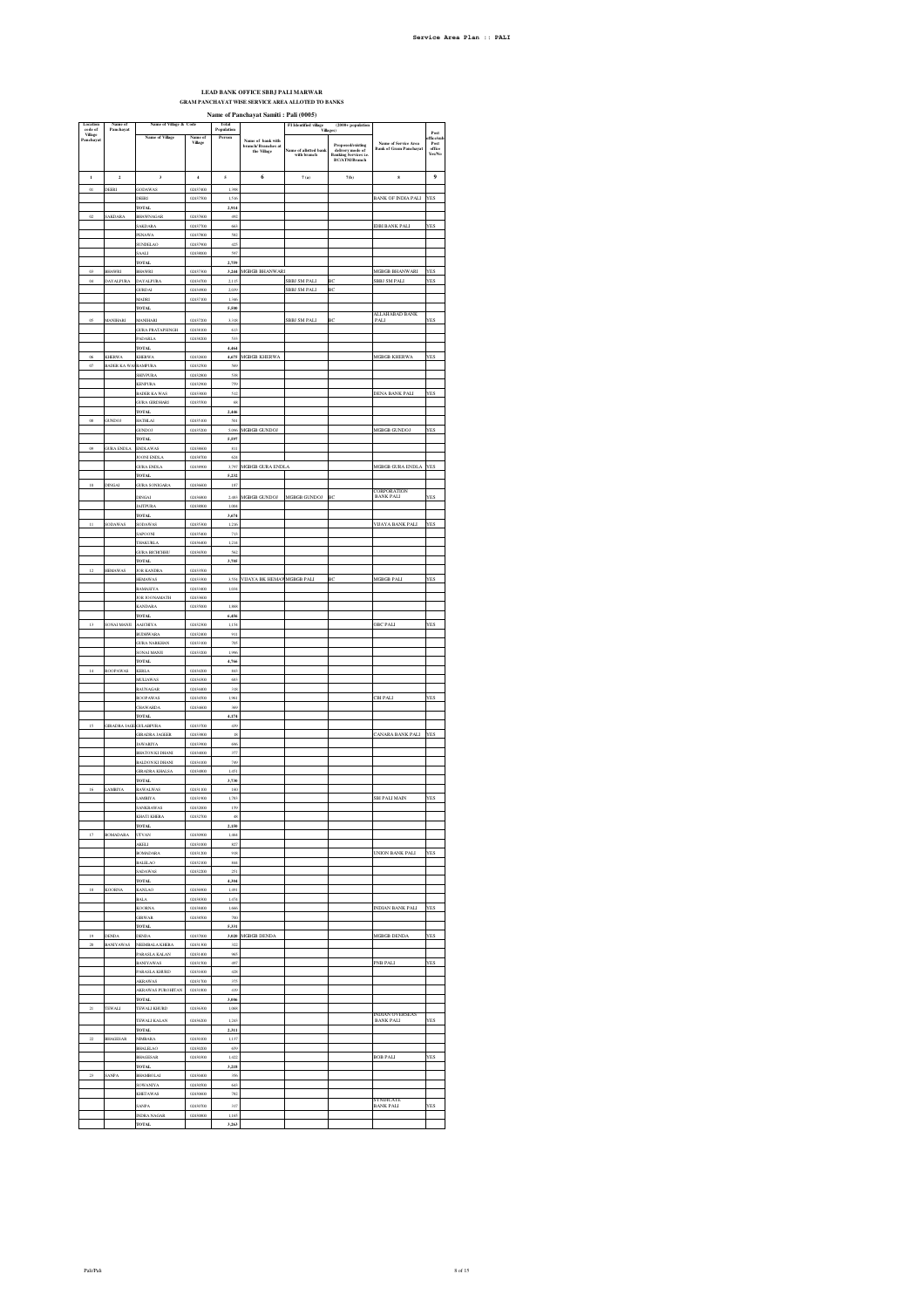$\overline{\phantom{0}}$ 

## **LEAD BANK OFFICE SBBJ PALI MARWAR GRAM PANCHAYAT WISE SERVICE AREA ALLOTED TO BANKS**

**Name of Panchayat Samiti : Kharchi (0006)**<br> **FI Identified village** (2000+ population **FI** Identified village (2000+ population

 $\overline{\mathbf{L}}$ 

| Location<br>code of  | Name of<br>Panchayat                     | Name of Village & Code                          |                      | Total<br>Populatic |                                                            | FI Identified village<br>Village     | $(2000 + population$                                                                   |                                                       |                                              |
|----------------------|------------------------------------------|-------------------------------------------------|----------------------|--------------------|------------------------------------------------------------|--------------------------------------|----------------------------------------------------------------------------------------|-------------------------------------------------------|----------------------------------------------|
| Village<br>Panchayat |                                          | Name of Village                                 | Code                 | Person             | Name of bank with branch<br><b>Branches at the Village</b> | Name of allotted bank<br>with branch | Proposed/existing<br>delivery mode of<br><b>Banking Services i.e.</b><br>BC/ATM/Branch | Name of Service Area Bank of<br><b>Gram Panchayat</b> | Post<br>office/sub-<br>Post office<br>Yes/No |
| $\,$ $\,$            | $\,2\,$                                  | $\overline{\mathbf{3}}$                         | $\,4\,$              | $\sqrt{5}$<br>272  | 6                                                          | 7(a)                                 | 7(b)                                                                                   | ${\bf s}$                                             | 9                                            |
| $_{01}$              | <b>ADAN</b>                              | <b>TALKA</b>                                    | 02440100             | 2,238              | MGBGB JADAN.                                               |                                      |                                                                                        |                                                       |                                              |
|                      |                                          | <b>JADAN KHALSA</b><br><b>JADAN JAGEER</b>      | 02440200<br>02440300 | 1,146              | <b>SBI JADAN</b>                                           |                                      |                                                                                        | MGBGB JADAN                                           | YES                                          |
|                      |                                          | KHARDI                                          | 02440500             | 1,969<br>5,625     |                                                            |                                      |                                                                                        |                                                       |                                              |
| 02                   | SINLA                                    | <b>TOTAL</b><br><b>SINLA</b>                    | 02440400             | 2,116              |                                                            | MGBGB JADAN                          | ВĊ                                                                                     | <b>SBI JADAN</b>                                      | <b>ES</b>                                    |
|                      |                                          | <b>AKHAWAS</b>                                  | 02440800             | 687<br>599         |                                                            |                                      |                                                                                        |                                                       |                                              |
|                      |                                          | LOLAWAS<br><b>TOTAL</b>                         | 02441200             | 3,402              |                                                            |                                      |                                                                                        |                                                       |                                              |
| 03                   | <b>DUDOR</b>                             | <b>JOR DUDOR</b>                                | 02440900             | 401                |                                                            |                                      |                                                                                        |                                                       |                                              |
|                      |                                          | <b>DUDOR</b><br><b>TOTAL</b>                    | 02441000             | 3,259<br>3,660     |                                                            | Not identified under FI              |                                                                                        | <b>MGBGB MARJUN</b>                                   | YES                                          |
| 04                   | KHARCHI                                  | <b>KHARCHI</b>                                  | 02441300             | 2,016              |                                                            | SBBJ MAR.JUN.                        | ВĊ                                                                                     | SBBJ MAR.JUN.                                         | <b>ES</b>                                    |
| $05\,$               | <b>CHAWADIYA</b>                         | <b>JOGRAWAS</b>                                 | 02440700             | 983<br>855         |                                                            |                                      |                                                                                        |                                                       | <b>YES</b>                                   |
|                      |                                          | CHAWADIYA<br><b>BITHORA KHURD</b>               | 02441400<br>02442100 | 562                |                                                            |                                      |                                                                                        | <b>SBBJ MARJUN</b>                                    |                                              |
|                      |                                          | <b>SURYA NAGAR</b>                              | 02442200             | 602<br>3,002       |                                                            |                                      |                                                                                        |                                                       |                                              |
| 06                   | <b>BARSA</b>                             | TOTAL<br>RAJKIYAWAS KHURD                       | 02440600             | 389                |                                                            |                                      |                                                                                        |                                                       |                                              |
|                      |                                          | RAJKIYAWAS KALAN                                | 02441500             | 634<br>1,729       |                                                            |                                      |                                                                                        |                                                       |                                              |
|                      |                                          | <b>BARSA</b><br><b>TOTAL</b>                    | 02441900             | 2,752              |                                                            |                                      |                                                                                        | SBBJ MAR.JUN.                                         | YES                                          |
| 07                   | <b>HINGOLA KHL</b>                       | GODAWAS                                         | 02441600             | 505                |                                                            |                                      |                                                                                        |                                                       |                                              |
|                      |                                          | HINGOLA KALAN                                   | 02441700             | 634<br>449         |                                                            |                                      |                                                                                        |                                                       |                                              |
|                      |                                          | SUGALIYA<br>HINGOLA KHURD                       | 02441800<br>02447900 | 760                |                                                            |                                      |                                                                                        | MGBGB MARWAR JUN                                      | <b>YES</b>                                   |
|                      |                                          | TOTAI                                           |                      | 2,348<br>2,747     |                                                            |                                      |                                                                                        |                                                       |                                              |
| 08<br>09             | DHAMLI<br><b>BHIMALIYA</b>               | <b>DHAMLI</b><br>BHIMALIYA                      | 02447800<br>02448000 | 1,946              |                                                            | SBBJ MAR.JUN.                        | BC                                                                                     | MGBGB BANTA<br>MGBGB BANTA                            | <b>YES</b><br>YES                            |
| 10                   | <b>BANTA</b>                             | <b>BANTA</b>                                    | 02448300             | 4,650              | MGBGB BANTA                                                | MGBGB BANTA                          | <b>BRANCH</b>                                                                          | MGBGB BANTA                                           | YES                                          |
| $\mathbf{11}$        | <b>KARARI</b>                            | <b>SATIYON KI DHANI</b>                         | 02447400             | 491<br>1,476       |                                                            |                                      |                                                                                        | <b>MGBGB AUWA</b>                                     | <b>YES</b>                                   |
|                      |                                          | <b>KARARI</b><br><b>NAYAGAON</b>                | 02447600<br>02447700 | 552                |                                                            |                                      |                                                                                        |                                                       |                                              |
|                      |                                          | <b>TOTAL</b>                                    |                      | 2,519<br>848       |                                                            |                                      |                                                                                        |                                                       |                                              |
| 12                   |                                          | BITHORA KAL BHAGWANPURA<br><b>BITHORA KALAN</b> | 02442000<br>02442300 | 2,337              |                                                            | MGBGB AUWA                           | BC                                                                                     | MGBGB AUWA                                            | YES                                          |
|                      |                                          | <b>TOTAL</b>                                    |                      | 3,185<br>579       |                                                            |                                      |                                                                                        |                                                       |                                              |
| 13                   | <b>HEMLIYAWAS</b><br>KHURD (RURA (RURAL) | HEMLIYAWAS KALAN                                | 02441100             |                    |                                                            |                                      |                                                                                        | MGBGB MAR. JUN.                                       | <b>ES</b>                                    |
|                      |                                          | <b>NARSINGHPURA</b>                             | 02442400             | 798                |                                                            |                                      |                                                                                        |                                                       |                                              |
|                      |                                          | HEMLIYAWAS KHURD                                | 02442500             | 466                |                                                            |                                      |                                                                                        |                                                       |                                              |
|                      |                                          | (RURAL)<br>REWARIYA                             | 02442600             | 358                |                                                            |                                      |                                                                                        |                                                       |                                              |
|                      |                                          | KAROLIYA                                        | 02442700             | 577<br>2,778       |                                                            |                                      |                                                                                        |                                                       |                                              |
| $14\,$               | <b>CHIRPATIYA</b>                        | <b>TOTAL</b><br>CHIRPATIYA                      | 02442800             | 2,588              |                                                            | SBBJ MAR.JUN.                        | BC                                                                                     | <b>ICICI RANAWAS</b>                                  | <b>YES</b>                                   |
|                      |                                          | <b>KUSHALPURA</b>                               | 02442900             | 415<br>338         |                                                            |                                      |                                                                                        |                                                       |                                              |
|                      |                                          | <b>GOPAWAS</b><br><b>BARI</b>                   | 02443000<br>02446500 | 990                |                                                            |                                      |                                                                                        |                                                       |                                              |
|                      |                                          | <b>TOTAL</b>                                    |                      | 4,331              |                                                            |                                      |                                                                                        |                                                       |                                              |
| 15                   | <b>MANDA</b>                             | PHOOLIYA<br><b>MANDA</b>                        | 02443100<br>02443200 | 821<br>4,037       | MGBGB MANDA                                                |                                      |                                                                                        | <b>MGBGB MANDA</b>                                    | <b>ES</b>                                    |
|                      |                                          | <b>BALI</b>                                     | 02443300             | 840                |                                                            | MGBGB MANDA                          | <b>BRANCH</b>                                                                          |                                                       |                                              |
|                      |                                          | <b>TOTAL</b>                                    |                      | 5,698<br>737       |                                                            |                                      |                                                                                        |                                                       |                                              |
| 16                   | SAWRAD                                   | REESANIYA<br><b>SAWRAD</b>                      | 02443400<br>02443500 | 4,513              |                                                            | SBBJ SOJAT ROAD                      | BC                                                                                     | MGBGB MANDA                                           | YES                                          |
|                      |                                          | <b>TOTAL</b>                                    |                      | 5,250<br>3,550     |                                                            |                                      |                                                                                        |                                                       |                                              |
| 17<br>$18\,$         | <b>DHUNDHALA</b><br>SEHWAJ               | <b>DHUNDHALA</b><br>MELAWAS                     | 02443800<br>02443700 | 1,319              |                                                            | SBBJ SOJAT ROAD                      | BC                                                                                     | MGBGB KANTALIYA                                       | <b>YES</b>                                   |
|                      |                                          | <b>DADIYA</b>                                   | 02443900             | 881                |                                                            |                                      |                                                                                        |                                                       |                                              |
|                      |                                          | SEHWAJ<br><b>TOTAL</b>                          | 02444000             | 2,209<br>4,409     |                                                            | SBBJ SOJAT ROAD                      | BC                                                                                     | MGBGB KANTALIYA                                       | YES                                          |
| 19                   | MUSALIYA                                 | <b>MUSALIYA</b>                                 | 02443600             | 2,563              |                                                            | MGBGB KANTALIYA                      | BC                                                                                     | MGBGB KANTALIYA                                       | <b>ES</b>                                    |
| $20\,$               | <b>BORI MADA</b>                         | SEENCHIYAWAS                                    | 02445400             | 878<br>1,129       |                                                            |                                      |                                                                                        |                                                       |                                              |
|                      |                                          | RAD JHALRA<br>MAYALA GURHA                      | 02445500<br>02445600 | 253                |                                                            |                                      |                                                                                        |                                                       |                                              |
|                      |                                          | <b>BORI MADA</b>                                | 02445700             | 1,770<br>1,262     |                                                            |                                      |                                                                                        | MGBGB SIRIYARI                                        | <b>YES</b>                                   |
|                      |                                          | UPARLI NEEMBARI<br><b>GURA DHAMAWAT</b>         | 02445800<br>02450400 | 387                |                                                            |                                      |                                                                                        |                                                       |                                              |
|                      |                                          | <b>TOTAL</b>                                    |                      | 5,679<br>656       |                                                            |                                      |                                                                                        |                                                       |                                              |
| $21\,$               | SHEKHAWAS                                | <b>HAMEER WAS</b><br>SHEKHAWAS                  | 02444500<br>02444600 | 1,915              |                                                            |                                      |                                                                                        | MGBGB KANTALIYA                                       | <b>YES</b>                                   |
|                      |                                          | <b>TOTAL</b>                                    |                      | 2.571              |                                                            |                                      |                                                                                        |                                                       |                                              |
| 22                   |                                          | NIMLI MANDA NIMLI MANDA                         | 02446300             | 3,347<br>5,241     | MGBGB RANAWAS,                                             | <b>MGBGB SIRIYARI</b>                | BC                                                                                     | <b>MGBGB SIRIYARI</b>                                 | <b>YES</b>                                   |
| $^{23}$              | RANAWAS                                  | <b>RANAWAS</b>                                  | 02446600             | 1,501              | <b>ICICI RANAWAS</b>                                       |                                      |                                                                                        | <b>ICICI RANAWAS</b>                                  | <b>YES</b>                                   |
| $\mathbf{24}$        |                                          | MALSA BAORI THAKURWAS<br>MALSA BAORI            | 02446400<br>02449900 | 3,110              |                                                            | MGBGB RANAWAS                        | BC                                                                                     | MGBGB RANAWAS                                         | YES                                          |
|                      |                                          | TOTAL                                           |                      | 4,611<br>2,110     |                                                            |                                      |                                                                                        |                                                       |                                              |
| $25\,$               | <b>GADANA</b>                            | <b>GADANA</b><br>CHELAWAS                       | 02446700<br>02446800 | 1,751              |                                                            | MGBGB RANAWAS                        | BC                                                                                     | MGBGB RANAWAS                                         | <b>YES</b>                                   |
|                      |                                          | <b>TOTAL</b>                                    |                      | 3,861              |                                                            |                                      |                                                                                        |                                                       |                                              |
| $26\,$               | <b>GURA RAMSIN</b>                       | ANGDOSH<br><b>GURA RAMSINGH</b>                 | 02446900<br>02449300 | 1,054<br>1,195     |                                                            |                                      |                                                                                        | MGBGB RANAWAS                                         | YES                                          |
|                      |                                          | <b>GURA DURJAN</b>                              | 02449400             | 371                |                                                            |                                      |                                                                                        |                                                       |                                              |
|                      |                                          | <b>TOTAL</b>                                    |                      | 2,620<br>566       |                                                            |                                      |                                                                                        |                                                       |                                              |
| $\sqrt{27}$          | AUWA                                     | JATIYON KI DHANI<br><b>AUWA</b>                 | 02447000<br>02447100 | 4,202              | MGBGB AUWA                                                 |                                      |                                                                                        | MGBGB AUWA                                            | YES                                          |
|                      |                                          | KHARCHI KI DHANI                                | 02447200             | 344<br>284         |                                                            |                                      |                                                                                        |                                                       |                                              |
|                      |                                          | ASAN (GHANCHIAN)<br>CHAUDHARIYON KI             | 02447300<br>02447500 | 363                |                                                            |                                      |                                                                                        |                                                       |                                              |
|                      |                                          | DHANI                                           |                      |                    |                                                            |                                      |                                                                                        |                                                       |                                              |
| 28                   | DEOLI                                    | TOTAI<br>DEOLI                                  | 02448600             | 5,759<br>3,269     | MGBGB DEOLI                                                |                                      |                                                                                        | MGBGB DEOLI                                           | <b>YES</b>                                   |
| 29                   | DHANLA                                   | <b>KOLPURA</b>                                  | 02452000             | 829                |                                                            |                                      |                                                                                        |                                                       |                                              |
|                      |                                          | <b>DHANLA</b>                                   | 02452100             | 4,793              | MGBGB DHANLA                                               |                                      |                                                                                        | MGBGB DHANLA                                          | YES                                          |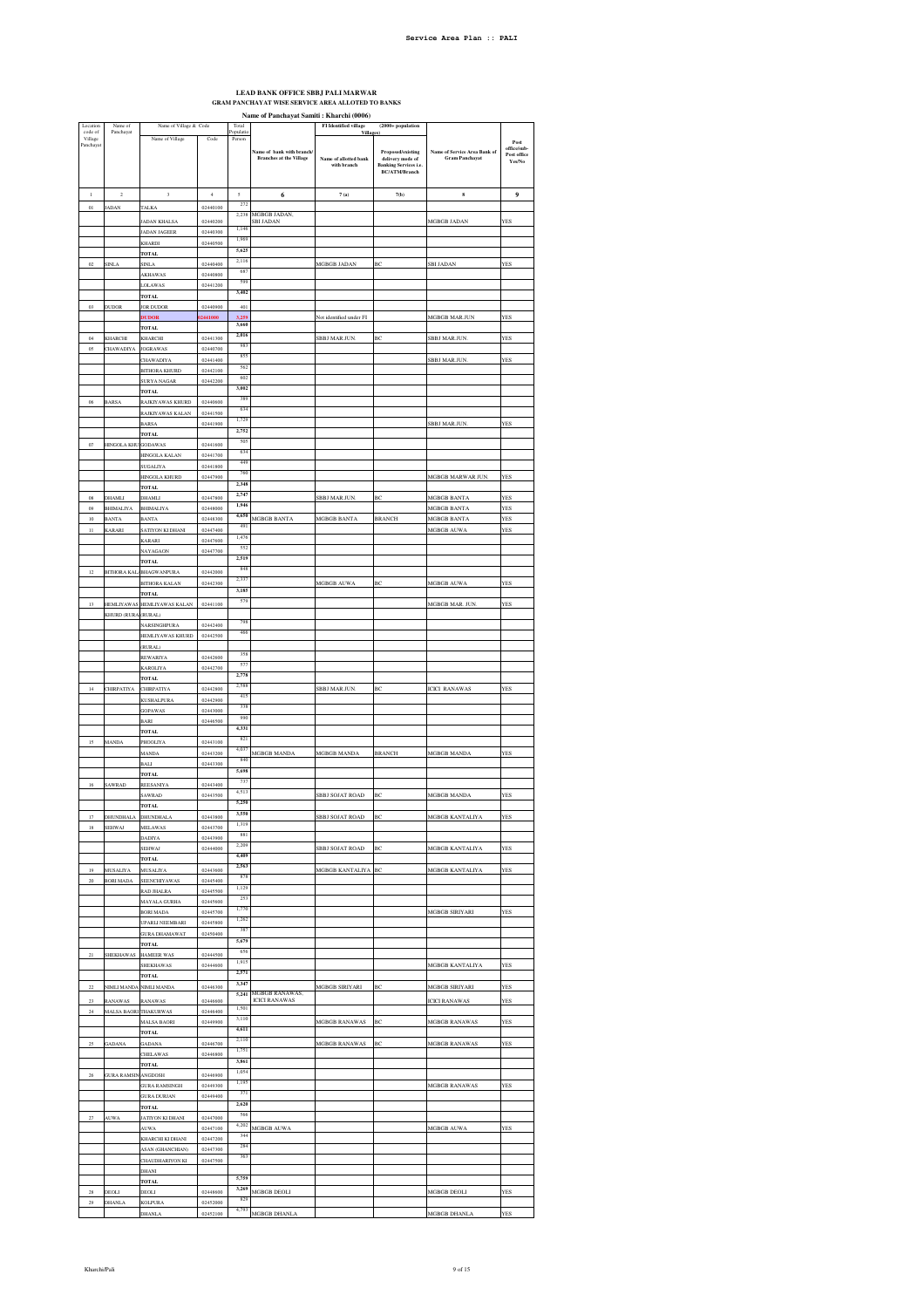| Location                        | Name of                    | Name of Village & Code                |                      | Total               |                                                            | <b>FI</b> Identified village                            | $(2000+$ population                                                                    |                                                       |                                                      |
|---------------------------------|----------------------------|---------------------------------------|----------------------|---------------------|------------------------------------------------------------|---------------------------------------------------------|----------------------------------------------------------------------------------------|-------------------------------------------------------|------------------------------------------------------|
| code of<br>Village<br>Panchayat | Panchayat                  | Name of Village                       | Code                 | Populatio<br>Person | Name of bank with branch<br><b>Branches at the Village</b> | <b>Villages</b><br>Name of allotted bank<br>with branch | Proposed/existing<br>delivery mode of<br><b>Banking Services i.e.</b><br>BC/ATM/Branch | Name of Service Area Bank of<br><b>Gram Panchavat</b> | Post<br>office/sub-<br>Post office<br>${\rm Yes/No}$ |
|                                 |                            |                                       |                      |                     |                                                            |                                                         |                                                                                        |                                                       |                                                      |
| $\,$ $\,$                       | $\overline{2}$             | $\overline{\mathbf{3}}$               | $\ddot{4}$           | $\sqrt{2}$          | 6                                                          | 7(a)                                                    | 7(b)                                                                                   | $\bf{s}$                                              | 9                                                    |
|                                 |                            | <b>TOTAL</b>                          |                      | 5,622               |                                                            |                                                         |                                                                                        |                                                       |                                                      |
| 30                              | <b>JANUDA</b>              | <b>JAITPURA</b>                       | 02448500             | 738                 |                                                            |                                                         |                                                                                        |                                                       |                                                      |
|                                 |                            | MUKANPURA                             | 02448700             | 357                 |                                                            |                                                         |                                                                                        |                                                       |                                                      |
|                                 |                            | <b>JANUDA</b>                         | 02448800             | 1,481               |                                                            |                                                         |                                                                                        | MGBGB DEOLI                                           | YES                                                  |
|                                 |                            | <b>TOTAL</b>                          |                      | 2.576               |                                                            |                                                         |                                                                                        |                                                       |                                                      |
| 31                              | <b>ISALI</b>               | <b>GURA MOKAM SINGH</b>               | 02448900             | 983<br>2,122        |                                                            |                                                         |                                                                                        |                                                       |                                                      |
|                                 |                            | ISALI                                 | 02449000             | 3,105               |                                                            | MGBGB DEOLI                                             | ВC                                                                                     | MGBGB DEOLI                                           | YES                                                  |
|                                 |                            | <b>TOTAL</b>                          |                      | 1,725               |                                                            |                                                         |                                                                                        |                                                       |                                                      |
| 32                              |                            | <b>GURA KESHAR GURA KESHAR SINGH</b>  | 02449100             | 495                 |                                                            |                                                         |                                                                                        | MGBGB AUWA                                            | YES                                                  |
|                                 | SINGH                      | KADOO                                 | 02449200<br>02451500 | 175                 |                                                            |                                                         |                                                                                        |                                                       |                                                      |
|                                 |                            | <b>GURHA NAWAN</b>                    | 02451600             | 669                 |                                                            |                                                         |                                                                                        |                                                       |                                                      |
|                                 |                            | MANI<br><b>TOTAL</b>                  |                      | 3,064               |                                                            |                                                         |                                                                                        |                                                       |                                                      |
| 33                              | RADAWAS                    | GURA                                  | 02449500             | 523                 |                                                            |                                                         |                                                                                        |                                                       |                                                      |
|                                 |                            | RUGHNATHSINGH                         |                      |                     |                                                            |                                                         |                                                                                        |                                                       |                                                      |
|                                 |                            | <b>GURA PREMSINGH</b>                 | 02449600             | 869                 |                                                            |                                                         |                                                                                        |                                                       |                                                      |
|                                 |                            | RADAWAS                               | 02449700             | 1,79                |                                                            |                                                         |                                                                                        | MGBGB RANAWAS                                         | YES                                                  |
|                                 |                            | <b>TOTAL</b>                          |                      | 3,189               |                                                            |                                                         |                                                                                        |                                                       |                                                      |
| $_{\rm 34}$                     | CHAUKARIYA                 | <b>CHAUKARIYA</b>                     | 02451100             | 1,185               |                                                            |                                                         |                                                                                        | MGBGB JOJAWAR                                         | <b>YES</b>                                           |
|                                 |                            | NAWA GURA                             | 02451200             | 492<br>155          |                                                            |                                                         |                                                                                        |                                                       |                                                      |
|                                 |                            | ASAN DAKANIYA                         | 02451300             | 317                 |                                                            |                                                         |                                                                                        |                                                       |                                                      |
|                                 |                            | <b>ASAN JODHWAN</b>                   | 02451400             | 755                 |                                                            |                                                         |                                                                                        |                                                       |                                                      |
|                                 |                            | <b>BOGLA</b>                          | 02453000             | 573                 |                                                            |                                                         |                                                                                        |                                                       |                                                      |
|                                 |                            | <b>KARMAL</b>                         | 02453100             | 351                 |                                                            |                                                         |                                                                                        |                                                       |                                                      |
|                                 |                            | <b>GURHA GANGA-I</b>                  | 02453200             | 276                 |                                                            |                                                         |                                                                                        |                                                       |                                                      |
|                                 |                            | <b>GURHA GANGA-II</b><br><b>TOTAL</b> | 02453300             | 4,104               |                                                            |                                                         |                                                                                        |                                                       |                                                      |
| 35                              | <b>BASNI JOJAW</b>         | <b>GURHA AJBA</b>                     | 02451700             | 442                 |                                                            |                                                         |                                                                                        | <b>MGBGB JOJAWAR</b>                                  | YES                                                  |
|                                 |                            | <b>BASNI JOJAWAR</b>                  | 02451800             | 958                 |                                                            |                                                         |                                                                                        |                                                       |                                                      |
|                                 |                            | <b>GURHA DURGA</b>                    | 02451900             | 868                 |                                                            |                                                         |                                                                                        |                                                       |                                                      |
|                                 |                            | <b>GURHA HIMTA</b>                    | 02452200             | 79                  |                                                            |                                                         |                                                                                        |                                                       |                                                      |
|                                 |                            | ANJI KI DHANI                         | 02452300             | 1,334               |                                                            |                                                         |                                                                                        |                                                       |                                                      |
|                                 |                            | NEEVON KI KHEJRI                      | 02452700             | 578                 |                                                            |                                                         |                                                                                        |                                                       |                                                      |
|                                 |                            | <b>TOTAL</b>                          |                      | 4,259               |                                                            |                                                         |                                                                                        |                                                       |                                                      |
| 36                              | <b>JOJAWAR</b>             | <b>JOJAWAR</b>                        | 02452600             | 7,462               | SBBJ JOJAWAR,<br>MGBGB JOJAWAR                             |                                                         |                                                                                        | <b>SBBJ JOJAWAR</b>                                   | YES                                                  |
|                                 |                            | GOLKI                                 | 02452500             | 622                 |                                                            |                                                         |                                                                                        |                                                       |                                                      |
|                                 |                            | <b>TOTAL</b>                          |                      | 8,084               |                                                            |                                                         |                                                                                        |                                                       |                                                      |
| 37                              | <b>BHAGORA</b>             | <b>JORKIYA</b>                        | 02452400             | 643                 |                                                            |                                                         |                                                                                        |                                                       |                                                      |
|                                 |                            | SODON KI DHANA                        | 02452800             | 45                  |                                                            |                                                         |                                                                                        |                                                       |                                                      |
|                                 |                            | <b>GURA BHOPA</b>                     | 02452900             | 561                 |                                                            |                                                         |                                                                                        |                                                       |                                                      |
|                                 |                            | CHATRA GURA                           | 02453400             | 380                 |                                                            |                                                         |                                                                                        |                                                       |                                                      |
|                                 |                            | <b>BHAGORA</b>                        | 02453500             | 1,252               |                                                            |                                                         |                                                                                        | <b>SBBJ JOJAWAR</b>                                   | YES                                                  |
|                                 |                            | KARWARA                               | 02453600             | 671                 |                                                            |                                                         |                                                                                        |                                                       |                                                      |
|                                 |                            | <b>GURHA BHOPAT</b>                   | 02453700             | 318<br>484          |                                                            |                                                         |                                                                                        |                                                       |                                                      |
|                                 |                            | DHEL PURA                             | 02453800             | 195                 |                                                            |                                                         |                                                                                        |                                                       |                                                      |
|                                 |                            | <b>HALAWAT</b>                        | 02453900             | 320                 |                                                            |                                                         |                                                                                        |                                                       |                                                      |
|                                 |                            | SEEMAL                                | 02454000             | 120                 |                                                            |                                                         |                                                                                        |                                                       |                                                      |
|                                 |                            | KHERA KALYANPURA                      | 02454100<br>02454200 | 956                 |                                                            |                                                         |                                                                                        |                                                       |                                                      |
|                                 |                            | <b>BANSOR</b><br><b>TOTAL</b>         |                      | 5,945               |                                                            |                                                         |                                                                                        |                                                       |                                                      |
| 38                              | PHULAD                     | <b>DINGOR</b>                         | 02450500             | 649                 |                                                            |                                                         |                                                                                        |                                                       |                                                      |
|                                 |                            | JOONI PHULAD                          | 02450600             | 702                 |                                                            |                                                         |                                                                                        |                                                       |                                                      |
|                                 |                            | <b>GAWAR</b>                          | 02450700             | 914                 |                                                            |                                                         |                                                                                        |                                                       |                                                      |
|                                 |                            | PHULAD                                | 02450800             | 939                 |                                                            |                                                         |                                                                                        | MGBGB SIRIYARI                                        | YES                                                  |
|                                 |                            | DHAL                                  | 02450900             | 742                 |                                                            |                                                         |                                                                                        |                                                       |                                                      |
|                                 |                            | <b>TOTAL</b>                          |                      | 3,946               |                                                            |                                                         |                                                                                        |                                                       |                                                      |
| 39                              |                            | GURA SOORSINGURA MEHKARAN             | 02449800             | 324                 |                                                            |                                                         |                                                                                        |                                                       |                                                      |
|                                 |                            | SINCHA                                | 150000               | 1,168               |                                                            |                                                         |                                                                                        |                                                       |                                                      |
|                                 |                            | <b>GURA SOORSINGH</b>                 | 02450200             | 1,116               |                                                            |                                                         |                                                                                        | MGBGB RANAWAS                                         | YES                                                  |
|                                 |                            | VANIYA MALI                           | 02450300             | 504<br>140          |                                                            |                                                         |                                                                                        |                                                       |                                                      |
|                                 |                            | ASAN MELRA                            | 02451000             | 3,252               |                                                            |                                                         |                                                                                        |                                                       |                                                      |
|                                 |                            | <b>TOTAL</b>                          |                      | 4,990               |                                                            |                                                         |                                                                                        |                                                       |                                                      |
| $40\,$<br>41                    | SEERIYARI<br><b>VOPARI</b> | SEERIYARI                             | 02450100<br>02444700 | 655                 | MGBGB SIRIYARI                                             |                                                         |                                                                                        | MGBGB SIRIYARI                                        | <b>YES</b>                                           |
|                                 |                            | MELAP<br>VOPARI                       | 02446100             | 3,103               |                                                            |                                                         | ВC                                                                                     | MGBGB MANDA                                           | YES                                                  |
|                                 |                            | <b>BHOJAWAS</b>                       | 02446200             | 533                 |                                                            | MGBGB MANDA                                             |                                                                                        |                                                       |                                                      |
|                                 |                            | <b>TOTAL</b>                          |                      | 4,291               |                                                            |                                                         |                                                                                        |                                                       |                                                      |
| 42                              | SARAN                      | BARATON KA ODA                        | 02445900             | 337                 |                                                            |                                                         |                                                                                        |                                                       |                                                      |
|                                 |                            | SARAN                                 | 02446000             | 3,320               |                                                            | MGBGB SIRIYARI                                          | ВC                                                                                     | MGBGB SIRIYARI                                        | YES                                                  |
|                                 |                            | <b>TOTAL</b>                          |                      | 3,657               |                                                            |                                                         |                                                                                        |                                                       |                                                      |
| 43                              | <b>BORNARI</b>             | GURAGARI                              | 02444100             | 941                 |                                                            |                                                         |                                                                                        |                                                       |                                                      |
|                                 |                            | BORNARI                               | 02444200             | 1,026               |                                                            |                                                         |                                                                                        | MGBGB KANTALIYA                                       | YES                                                  |
|                                 |                            | BHEENWLI                              | 02444300             | 527                 |                                                            |                                                         |                                                                                        |                                                       |                                                      |
|                                 |                            | RAJOLA KHURD                          | 02444400             | 1,050<br>3,544      |                                                            |                                                         |                                                                                        |                                                       |                                                      |
|                                 |                            | <b>TOTAL</b>                          |                      | 8,321               |                                                            |                                                         |                                                                                        |                                                       |                                                      |
| 44                              | <b>KANTALIYA</b>           | <b>KANTALIYA</b>                      | 02444800             | 245                 | MGBGB KANTALIYA                                            |                                                         |                                                                                        | MGBGB KANTALIYA                                       | YES                                                  |
|                                 |                            | MEWARA KI DHANI                       | 02445200             | 8,566               |                                                            |                                                         |                                                                                        |                                                       |                                                      |
|                                 |                            | <b>TOTAL</b>                          |                      | 559                 |                                                            |                                                         |                                                                                        |                                                       |                                                      |
| 45                              | JEEJARDI                   | THAL<br><b>JEEJARDI</b>               | 02444900<br>02445000 | 1,042               |                                                            |                                                         |                                                                                        | MGBGB KANTALIYA                                       | <b>YES</b>                                           |
|                                 |                            | PARDI                                 | 02445100             | 418                 |                                                            |                                                         |                                                                                        |                                                       |                                                      |
|                                 |                            | <b>BHAWAN</b>                         | 02445300             | 819                 |                                                            |                                                         |                                                                                        |                                                       |                                                      |
|                                 |                            | <b>TOTAL</b>                          |                      | 2,838               |                                                            |                                                         |                                                                                        |                                                       |                                                      |
| $46\,$                          | PANCHETIYA                 | PANCHETIYA                            | 02448100             | 1,889               |                                                            |                                                         |                                                                                        | MGBGB BANTA                                           | YES                                                  |
|                                 |                            | <b>GURA HINDU</b>                     | 02448200             | 177                 |                                                            |                                                         |                                                                                        |                                                       |                                                      |
|                                 |                            | BARIYA                                | 02448400             | 958                 |                                                            |                                                         |                                                                                        |                                                       |                                                      |
|                                 |                            | <b>TOTAL</b>                          |                      | 3,024               |                                                            |                                                         |                                                                                        |                                                       |                                                      |
| 47                              |                            | MARWAR JUNCMARWAR JUNCTION            | 42005000             | #REF!               | SBBJ . MARWAR Jn.<br>MGBGB MARWAR Jn.                      |                                                         |                                                                                        | <b>SBBJ MAR.JUNCTION</b>                              | <b>YES</b>                                           |
|                                 |                            |                                       |                      |                     |                                                            |                                                         |                                                                                        |                                                       |                                                      |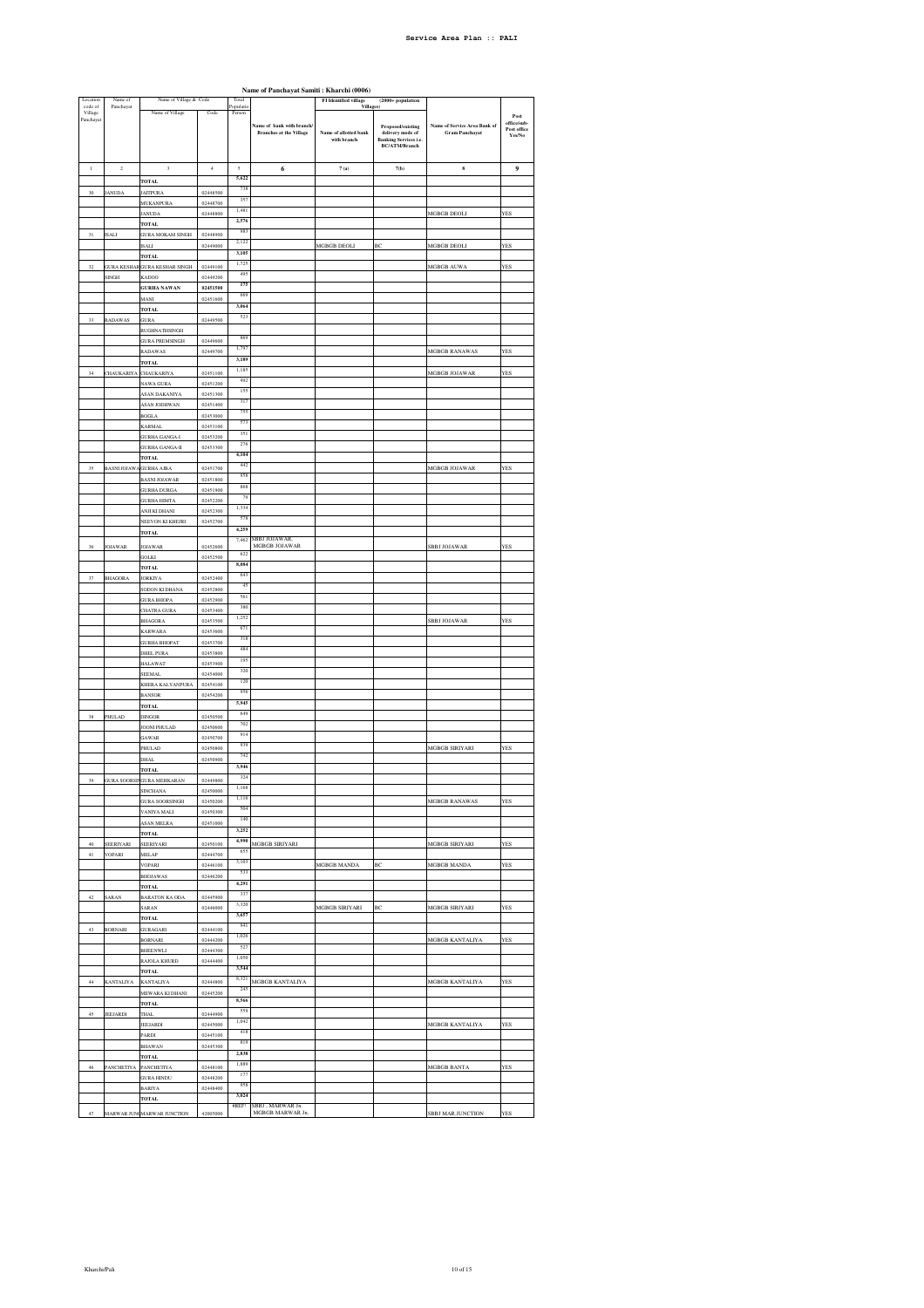## **LEAD BANK OFFICE SBBJ PALI MARWAR GRAM PANCHAYAT WISE SERVICE AREA ALLOTED TO BANKS Name of Panchayat Samiti : Rani Station (0007)**

| Locati<br>n code     | Name of Panchayat                       | Name of Village & Code              |                      | Total<br>Populatio       | Name of bank with                 | am ətatıon (vov)<br>FI Identified village (population Villages) | (2000)                             |                                                              | Post office/sul       |
|----------------------|-----------------------------------------|-------------------------------------|----------------------|--------------------------|-----------------------------------|-----------------------------------------------------------------|------------------------------------|--------------------------------------------------------------|-----------------------|
| of<br>Village        |                                         | Name of Village                     | Code                 | Person                   | branch/Branches at the<br>Village |                                                                 | Name of allotted Proposed/existing | <b>Name of Service Area</b><br><b>Bank of Gram Panchayat</b> | Post office<br>Yes/No |
| $\mathbf 1$          | $\,2\,$                                 | $_{\rm 3}$                          | $\ddot{4}$           | $\overline{\phantom{a}}$ | 6                                 | bank with branch<br>7(a)                                        | delivery mode of<br>7(b)           | $\bf{s}$                                                     | 9                     |
|                      |                                         |                                     |                      |                          |                                   |                                                                 |                                    |                                                              |                       |
|                      |                                         |                                     |                      |                          | SBBJ RANI, MGBGB<br>RANL          |                                                                 |                                    |                                                              |                       |
| $_{01}$              | <b>RANI KALAN</b>                       | <b>RANI KALAN</b><br><b>DUDWAR</b>  | 02462900<br>02463000 | 4.036<br>726             | SBI RANI, ICICI RANI              |                                                                 |                                    | <b>SBBJ RANI</b>                                             | YES                   |
|                      |                                         | <b>TOTAL</b>                        |                      | 4,762                    |                                   |                                                                 |                                    |                                                              |                       |
| $_{02}$              | <b>ITDARA CHARNAN</b>                   | <b>BHAGWAN PURA</b>                 | 02462500             | 1,114                    |                                   |                                                                 |                                    | SBBJ RANI                                                    | YES                   |
|                      |                                         | <b>ITDARA CHARNAN</b>               | 02462600             | 1,805                    |                                   |                                                                 |                                    |                                                              |                       |
|                      |                                         | PADARLI SINGHLAN<br>PUNARIYA        | 02462700<br>02462800 | 391<br>1.478             |                                   |                                                                 |                                    |                                                              |                       |
|                      |                                         | <b>TOTAL</b>                        |                      | 4,788                    |                                   |                                                                 |                                    |                                                              |                       |
| $03\,$               | <b>BEEJOWA</b>                          | <b>BEEJOWA</b>                      | 02462300             |                          | 5,360 ICICI BEEJOWA               | ICICI RANI                                                      | BC                                 | <b>ICICI RANI</b>                                            | YES                   |
|                      |                                         | <b>BHAGWANPURA</b>                  | 02462400             | 154                      |                                   |                                                                 |                                    |                                                              |                       |
|                      |                                         | <b>STATION</b><br><b>TOTAL</b>      |                      | 5,514                    |                                   |                                                                 |                                    |                                                              |                       |
| 04                   | BARKANA                                 | <b>BARKANA</b>                      | 02463100             | 1.956                    |                                   |                                                                 |                                    | ICICI RANI                                                   | YES                   |
|                      |                                         | <b>BIGARLA</b>                      | 02463200             | 1.196                    |                                   |                                                                 |                                    |                                                              |                       |
|                      |                                         | TOTAL                               |                      | 3,152                    |                                   |                                                                 |                                    |                                                              |                       |
| $_{05}$              | <b>ALARIYA</b>                          | <b>MANESHWAR</b><br><b>SALARIYA</b> | 02458600<br>02458700 | 289<br>1,289             |                                   |                                                                 |                                    | MGBGB JAWALI                                                 | YES                   |
|                      |                                         | <b>AKRAWAS</b>                      | 02458800             | 718                      |                                   |                                                                 |                                    |                                                              |                       |
|                      |                                         | <b>GURHA MEHRAM</b>                 | 02462200             | 679                      |                                   |                                                                 |                                    |                                                              |                       |
|                      |                                         | <b>TOTAL</b>                        |                      | 2,975                    |                                   |                                                                 |                                    |                                                              |                       |
| 06<br>$_{07}$        | <b>JAWALI</b><br><b>ITDARA MERTIYAN</b> | <b>JAWALI</b><br><b>HIRANKHURI</b>  | 02458300<br>02435900 | 3,483<br>291             | MGBGB JAWALI                      |                                                                 |                                    | MGBGB JAWALI                                                 | YES                   |
|                      |                                         | SEDARIYA                            | 02436000             | 413                      |                                   |                                                                 |                                    |                                                              |                       |
|                      |                                         | PADARLI TURKAN                      | 02436100             | 600                      |                                   |                                                                 |                                    |                                                              |                       |
|                      |                                         | <b>ITDARA MERTIYAN</b>              | 02454300             | 1,852                    |                                   |                                                                 |                                    | MGBGB BOOSI                                                  | YES                   |
| os                   | KISHANPURA                              | <b>TOTAL</b><br>RABRIY/             | 02458900             | 3,156<br>627             |                                   |                                                                 |                                    |                                                              |                       |
|                      |                                         | KISHANPURA                          | 02459000             | 2,079                    |                                   | MGBGB JAWAI                                                     | ВC                                 | MGBGB JAWALI                                                 | YES                   |
|                      |                                         | <b>TOTAL</b>                        |                      | 2,706                    |                                   |                                                                 |                                    |                                                              |                       |
| 09                   | DHARIYA                                 | DHARIYA                             | 02458200             | 1,380                    |                                   |                                                                 |                                    | <b>SBBJ SOMESAF</b>                                          | YES                   |
|                      |                                         | <b>KHARADA</b><br><b>TOTAL</b>      | 02459100             | 1,825<br>3,205           |                                   |                                                                 |                                    |                                                              |                       |
| $10\,$               | DEOLI                                   | <b>GURHA BHEEMSINGH</b>             | 02457900             | 193                      |                                   |                                                                 |                                    |                                                              |                       |
|                      |                                         | DEOLI                               | 02458100             | 2,022                    |                                   | SBBJ SOMESARBC                                                  |                                    | SBBJ SOMESAR                                                 | YES                   |
| $\mathbb{H}$         | SOMESAR                                 | <b>TOTAL</b><br>ODWADIYA            | 02454400             | 2,215<br>296             |                                   |                                                                 |                                    |                                                              |                       |
|                      | (BHADARLAU)                             | DUTHRIYA                            | 02454500             | 2,018                    |                                   | <b>SBBJ SOMESARBC</b>                                           |                                    |                                                              |                       |
|                      |                                         | <b>BHADARLAU</b>                    | 02454700             | 1.339                    |                                   |                                                                 |                                    |                                                              |                       |
|                      |                                         | SOMESAR                             | 02454800             | 967                      | <b>SBBJ SOMESAR</b>               |                                                                 |                                    | <b>SBBJ SOMESAR</b>                                          | <b>YES</b>            |
| 12                   |                                         | TOTAL                               |                      | 4,620                    |                                   |                                                                 |                                    |                                                              |                       |
|                      | <b>INDARWARA</b>                        | SEPTAWA<br><b>INDARWARA</b>         | 02454600<br>02454900 | 655<br>1,441             |                                   |                                                                 |                                    | SBBJ SOMESAR                                                 | YES                   |
|                      |                                         | <b>GURHA JAITSINGH</b>              | 02455000             | 1,370                    |                                   |                                                                 |                                    |                                                              |                       |
|                      |                                         | ELANI                               | 02457800             | 204                      |                                   |                                                                 |                                    |                                                              |                       |
|                      |                                         | <b>TOTAL</b>                        |                      | 3,670                    |                                   |                                                                 |                                    |                                                              |                       |
| $13\,$               | WANDAR                                  | RAIPURIYA<br>WANDAR                 | 02455100<br>02455200 | 1,217<br>1,524           |                                   |                                                                 |                                    | <b>MGBGB KHINWARA</b>                                        | YES                   |
|                      |                                         | $\rm GURA$ DAULJI                   | 02455300             | 85                       |                                   |                                                                 |                                    |                                                              |                       |
|                      |                                         | TOTAL                               |                      | 2,826                    |                                   |                                                                 |                                    |                                                              |                       |
| $14\,$               | SANWALTA                                | <b>ROONGRI</b><br><b>SANWALTA</b>   | 02457700<br>02458000 | 819<br>1.151             |                                   |                                                                 |                                    |                                                              |                       |
|                      |                                         | <b>BOLA KURA</b>                    | 02459300             | 634                      |                                   |                                                                 |                                    | SBBJ KHINWARA                                                | YES                   |
|                      |                                         | <b>JURA MEGHSINGH</b>               | 02459400             | 143                      |                                   |                                                                 |                                    |                                                              |                       |
|                      |                                         | <b>TOTAL</b>                        |                      | 2,747                    |                                   |                                                                 |                                    |                                                              |                       |
| 15                   | JEEWAND KALAN                           | JEEWAND KALAN                       | 02459200             | 1,770<br>1,089           |                                   |                                                                 |                                    | SBBJ KHINWARA                                                | YES                   |
|                      |                                         | <b>BORADI</b><br>JEEWAND KHURD      | 02461500<br>02461600 | 271                      |                                   |                                                                 |                                    |                                                              |                       |
|                      |                                         | <b>JURHA ROOPSINGH</b>              | 02461900             | 600                      |                                   |                                                                 |                                    |                                                              |                       |
|                      |                                         | <b>TOTAL</b>                        |                      | 3,730                    |                                   |                                                                 |                                    |                                                              |                       |
| $16\,$               | NEEPAL                                  | GAWARA                              | 02461200             | 1,670<br>2,351           |                                   | MGBGB KHINWBC                                                   |                                    | MGBGB KHINWARA                                               | <b>YES</b>            |
|                      |                                         | NEEPAI<br>KESARGARH                 | 02461300<br>02461400 | 156                      |                                   |                                                                 |                                    |                                                              |                       |
|                      |                                         | <b>GURA KESHAR SINGH</b>            | 02461800             | 551                      |                                   |                                                                 |                                    |                                                              |                       |
|                      |                                         | TOTA                                |                      | 4,728                    |                                   |                                                                 |                                    |                                                              |                       |
|                      | KERLI                                   | <b>GURA RAMAJI</b><br>KERLI         | 02459600<br>02459700 | 835<br>738               |                                   |                                                                 |                                    | MGBGB KHINWARA                                               | YES                   |
|                      |                                         | TOKARLA                             | 02459800             | 991                      |                                   |                                                                 |                                    |                                                              |                       |
|                      |                                         | <b>TOTAL</b>                        |                      | 2,564                    |                                   |                                                                 |                                    |                                                              |                       |
| 18                   | GHENRI                                  | PEELOWANI                           | 02457600<br>02459500 | 2.252                    |                                   | <b>MGBGB KHINW</b>                                              | BC                                 |                                                              |                       |
|                      |                                         | <b>GHENRI</b><br><b>TOTAL</b>       |                      | 2.676<br>4,928           |                                   | <b>MGBGB KHINWBC</b>                                            |                                    | <b>MGBGB KHINWARA</b>                                        | <b>YES</b>            |
| 19                   | <b>SIWAS</b>                            | <b>SIWAS</b>                        | 02457500             | 2,606                    |                                   | MGBGB KHINWBC                                                   |                                    | MGBGB KHINWARA                                               | <b>YES</b>            |
| $_{\rm 20}$          | $\operatorname{GAINIPURA}$              | <b>GAJNIPURA</b>                    | 02455500             | 1,188                    |                                   |                                                                 |                                    | SBBJ KHINWARA                                                | YES                   |
|                      |                                         | <b>GURA MATAJI</b>                  | 02455600             | 475                      |                                   |                                                                 |                                    |                                                              |                       |
|                      |                                         | BARARI<br><b>GURHA THAKURJI</b>     | 02457300<br>02457400 | 470<br>1.094             |                                   |                                                                 |                                    |                                                              |                       |
|                      |                                         | <b>TOTAL</b>                        |                      | 3,227                    |                                   |                                                                 |                                    |                                                              |                       |
|                      |                                         |                                     |                      |                          | SBBJ KHINWARA,                    |                                                                 |                                    |                                                              |                       |
| 21                   | <b>KHIWARA</b>                          | <b>KHIWARA</b>                      | 02455400             | 5,662                    | MGBGB KHINWARA                    |                                                                 |                                    | <b>SBBJ KHINWARA</b>                                         | YES                   |
| $22\,$               | NADANA BHATAN                           | <b>KHUTUKRA</b><br>NADANA BHATAN    | 02439600<br>02439700 | 1,145<br>1.074           |                                   |                                                                 |                                    | MGBGB JAWALI                                                 | <b>YES</b>            |
|                      |                                         | <b>GURHA GANGA</b>                  | 02458400             | 223                      |                                   |                                                                 |                                    |                                                              |                       |
|                      |                                         | NADANA JODHAN                       | 02458500             | 489                      |                                   |                                                                 |                                    |                                                              |                       |
|                      |                                         | <b>TOTAL</b>                        |                      | 2,931                    |                                   |                                                                 |                                    |                                                              |                       |
| $\bf 23$<br>$24\,$   | <b>CHANCHORI</b><br>KHOR                | CHANCHORI<br>KHOR                   | 02439800<br>02436700 | 3,591                    | 6,156 MGBGB KHOR                  | MGBGB RANI BC                                                   |                                    | MGBGB RANI<br>MGBGB KHOR                                     | YES<br>YES            |
| 25                   | <b>BUSI</b>                             | <b>BUSI</b>                         | 02435800             | 3,803                    | <b>MGBGB BUSI</b>                 |                                                                 |                                    | <b>MGBGB BUSI</b>                                            | <b>YES</b>            |
| 26                   | NEEMBARA                                | <b>PRATAP GARH</b>                  | 02435600             | 888                      |                                   |                                                                 |                                    |                                                              |                       |
|                      |                                         | NEEMBARA                            | 02435700             | 1,399                    |                                   |                                                                 |                                    | MGBGB BUSI                                                   | YES                   |
| $27\,$               | <b>MANDAI</b>                           | <b>TOTAL</b><br><b>JANDAI</b>       | 02440000             | 2,287<br>3,130           |                                   | Not Identified under FI                                         |                                    | MGBGB RANI                                                   | YES                   |
|                      |                                         | <b>TOTAL</b>                        |                      | 3,130                    |                                   |                                                                 |                                    |                                                              |                       |
| $_{\rm 28}$          | <b>BALRAI</b>                           | NAWAGURA                            | 02439000             | 1.024                    |                                   |                                                                 |                                    | SBIRANI                                                      | <b>YES</b>            |
|                      |                                         | <b>BALRAI</b>                       | 02439100             | 1.878                    |                                   |                                                                 |                                    |                                                              |                       |
|                      |                                         | <b>GURA KHUNI</b>                   | 02439900             | 1,023                    |                                   |                                                                 |                                    |                                                              |                       |
| $\boldsymbol{^{29}}$ | <b>KEERWA</b>                           | <b>TOTAL</b><br><b>KEERWA</b>       | 02439200             | 3,925<br>1,972           |                                   |                                                                 |                                    | <b>SBI RANI</b>                                              | YES                   |
|                      |                                         | CHANGWA                             | 02439300             | 988                      |                                   |                                                                 |                                    |                                                              |                       |
|                      |                                         | <b>KALYAN PURA</b>                  | 02439400             | 332                      |                                   |                                                                 |                                    |                                                              |                       |
|                      |                                         | <b>GURA DURGADAS</b>                | 02439500             | 125                      |                                   |                                                                 |                                    |                                                              |                       |
|                      |                                         | <b>TOTAL</b>                        |                      | 3,417                    |                                   |                                                                 |                                    |                                                              |                       |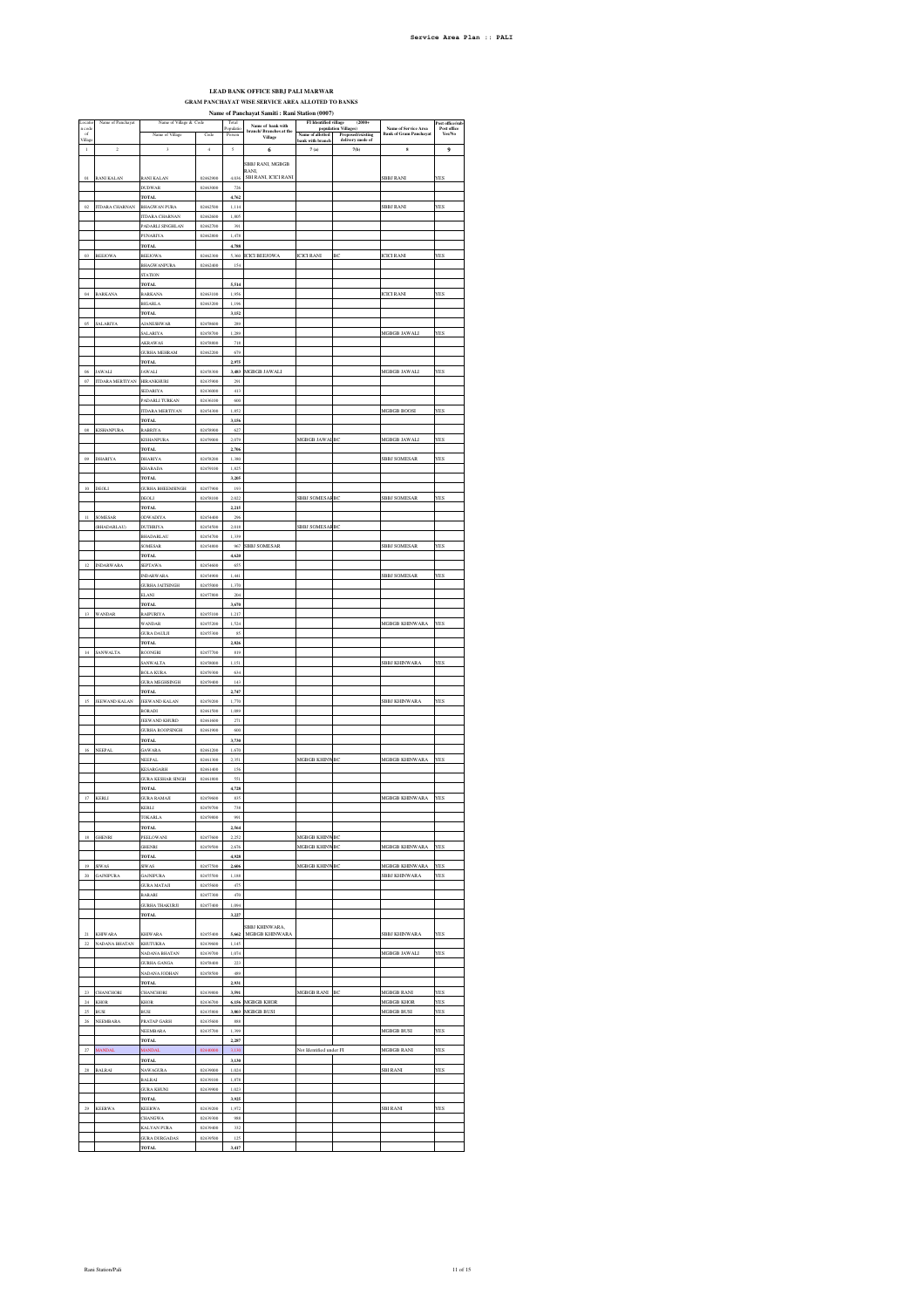## **LEAD BANK OFFICE SBBJ PALI MARWAR GRAM PANCHAYAT WISE SERVICE AREA ALLOTED TO BANKS**

**Name of Panchayat Samiti : Sumerpur (0008)**

| Location                       | Name of Panchayat          | Name of Village & Code           |                      | Total                |                                                         | FI Identified village                                   | $(2000 + population$                                                                          |                                                      |                                                                      |
|--------------------------------|----------------------------|----------------------------------|----------------------|----------------------|---------------------------------------------------------|---------------------------------------------------------|-----------------------------------------------------------------------------------------------|------------------------------------------------------|----------------------------------------------------------------------|
| code of<br>Village<br>Panchaya |                            | <b>Name of Village</b>           | $\mathbf{Code}$      | Population<br>Person | Name of bank with<br>branch/ Branches at the<br>Village | <b>Villages</b><br>Name of allotted bank<br>with branch | Proposed/existing<br>delivery mode of<br><b>Banking Services i.e.</b><br><b>BC/ATM/Branch</b> | Name of Service Area Bank o<br><b>Gram Panchayat</b> | $\boldsymbol{\mathsf{Post}}$<br>office/sub-<br>Post office<br>Yes/No |
| $\,$ 1                         | $\overline{\mathbf{c}}$    | $\boldsymbol{\mathsf{3}}$        | $\,$ 4 $\,$          | $\mathfrak s$        | 6                                                       | 7(a)                                                    | 7(b)                                                                                          | $\bf{s}$                                             | 9                                                                    |
| 01                             | <b>HANOD</b>               | CHANOD                           | 02467900             | 5,883                | MGBGB CHANOD                                            |                                                         |                                                                                               | MGBGB CHANOD                                         | YES                                                                  |
| 02                             | DHOLA                      | <b>DHOLA JAGEER</b>              | 02468200             | 2,445                |                                                         | MGBGB DHOLA                                             | <b>BRANCH</b>                                                                                 | MGBGB DHOLA                                          | YES                                                                  |
|                                |                            | DHOLA SASAN                      | 02468700             | 1,199                | MGBGB DHOLA                                             |                                                         |                                                                                               |                                                      |                                                                      |
|                                |                            | <b>KENPURA</b>                   | 02468800             | 238                  |                                                         |                                                         |                                                                                               |                                                      |                                                                      |
|                                |                            | TOTAL                            |                      | 3,882                |                                                         |                                                         |                                                                                               |                                                      |                                                                      |
| 0 <sup>3</sup>                 | <b><i>NOPPURA</i></b>      | <b>ANOPPURA</b>                  | 02468000             | 1.652                |                                                         |                                                         |                                                                                               | MGBGB CHANOD                                         | <b>YES</b>                                                           |
|                                |                            | <b>BEETHURA</b><br>BHACHOONDA    | 02468100<br>02468400 | 1,797<br>1,452       |                                                         |                                                         |                                                                                               |                                                      |                                                                      |
|                                |                            | TOTAL                            |                      | 4,901                |                                                         |                                                         |                                                                                               |                                                      |                                                                      |
| 04                             | APOD                       | <b>BARGAOWRA</b>                 | 02468300             | 1,436                |                                                         |                                                         |                                                                                               |                                                      |                                                                      |
|                                |                            | PECHAWA                          | 02468500             | 1,605                |                                                         |                                                         |                                                                                               |                                                      |                                                                      |
|                                |                            | LAPOD<br><b>TOTAL</b>            | 02468600             | 1,587<br>4,628       |                                                         |                                                         |                                                                                               | <b>MGBGB CHANOD</b>                                  | YES                                                                  |
| 05                             | DHANA                      | <b>BARLI</b>                     | 02468900             | 497                  |                                                         |                                                         |                                                                                               |                                                      |                                                                      |
|                                |                            | DHANA                            | 02469000             | 1,709                |                                                         |                                                         |                                                                                               | MGBGB KOSELAO                                        | YES                                                                  |
|                                |                            | DAULATPUR/                       | 02469100             | 860                  |                                                         |                                                         |                                                                                               |                                                      |                                                                      |
|                                |                            | <b>TOTAL</b>                     |                      | 3,066                |                                                         |                                                         |                                                                                               |                                                      |                                                                      |
| 06                             | PAWA                       | PAWA<br>KHEJARIYA                | 02469400<br>02469500 | 6,204                | MGBGB PAWA                                              |                                                         |                                                                                               | MGBGB PAWA                                           | YES                                                                  |
|                                |                            | TOTAL                            |                      | 6,204                |                                                         |                                                         |                                                                                               |                                                      |                                                                      |
| 07                             | GOGRA                      | NAWA KHERA                       | 02469600             | 1,034                |                                                         |                                                         |                                                                                               |                                                      |                                                                      |
|                                |                            | <b>GOGRA</b>                     | 02469700             | 1.512                |                                                         |                                                         |                                                                                               | MGBGB TAKHATGARH                                     | YES                                                                  |
|                                |                            | RAJPURA                          | 02469800             | 1,471                |                                                         |                                                         |                                                                                               |                                                      |                                                                      |
|                                |                            | HEENGOL/<br><b>TOTAL</b>         | 02469900             | 1,800<br>5,817       |                                                         |                                                         |                                                                                               |                                                      |                                                                      |
| $08\,$                         | BASANT                     | <b>BABA-GAON</b>                 | 02469200             | 1,967                |                                                         |                                                         |                                                                                               |                                                      |                                                                      |
|                                |                            | <b>BASANT</b>                    | 02469300             | 2,512                |                                                         | MGBGB PAWA                                              | ВC                                                                                            | <b>MGBGB PAWA</b>                                    | YES                                                                  |
|                                |                            | <b>TOTAL</b>                     |                      | 4,479                |                                                         |                                                         |                                                                                               |                                                      |                                                                      |
| 09<br>10                       | <b>KOSELAO</b><br>KHEEMARA | KOSEL AO<br>KHEEMARA             | 02470000<br>02470100 | 7,227<br>1,905       | MGBGB KOSELAO                                           | MGBGB KOSELAO                                           | BC                                                                                            | MGBGB KOSELAO<br>MGBGB KOSELAO                       | YES<br>YES                                                           |
|                                |                            | <b>BANGRI</b>                    | 02470200             | 976                  |                                                         |                                                         |                                                                                               |                                                      |                                                                      |
|                                |                            | KHANGRI                          | 02470300             | 597                  |                                                         |                                                         |                                                                                               |                                                      |                                                                      |
|                                |                            | <b>TOTAL</b>                     |                      | 3,478                |                                                         |                                                         |                                                                                               |                                                      |                                                                      |
| $^{11}$                        | <b>BEERAMI</b>             | <b>BEERAMI</b>                   | 02470400             | 3,008                |                                                         | MGBGB DHOLA                                             | ВC                                                                                            | MGBGB DHOLA                                          | YES                                                                  |
| 12                             | DEOTARA                    | VENPURA<br>DEOTARA               | 02470500<br>02470600 | 707<br>964           |                                                         |                                                         |                                                                                               | MGBGB SANDERAO                                       | YES                                                                  |
|                                |                            | AKDARA                           | 02470700             | 939                  |                                                         |                                                         |                                                                                               |                                                      |                                                                      |
|                                |                            | TOTAL                            |                      | 2,610                |                                                         |                                                         |                                                                                               |                                                      |                                                                      |
| 13                             | SANDERAO                   | <b>SANDERAO</b>                  | 02470800             | 8.057                | CICI SANDERAO .<br><b>MGBGB SANDERAO</b>                |                                                         |                                                                                               | <b>ICICI SANDERAO</b>                                | YES                                                                  |
| 14                             | DUJAN/                     | <b>DUJANA</b>                    | 02470900             | 5,332                | MGB DUJANA                                              | <b>MGBGB SANDERAC</b>                                   |                                                                                               | <b>MGBGB SANDERAO</b>                                | YES                                                                  |
| 15                             | BALANA                     | GURIYA                           | 02471000             | 524                  |                                                         |                                                         |                                                                                               |                                                      |                                                                      |
|                                |                            | <b>BALANA</b>                    | 02471100             | 4,233                |                                                         | SBBJ TAKHATGARH                                         | BC                                                                                            | SBBJ TAKHATGARH                                      | YES                                                                  |
| 16                             | <b>BALUPURA</b>            | <b>TOTAL</b><br><b>BITHIYA</b>   | 02471200             | 4,757<br>1,074       |                                                         |                                                         |                                                                                               |                                                      |                                                                      |
|                                |                            | <b>JANA</b>                      | 02471400             | 1,195                |                                                         |                                                         |                                                                                               |                                                      |                                                                      |
|                                |                            | <b>BALUPURA</b>                  | 02471500             | 1.072                |                                                         |                                                         |                                                                                               | <b>MGBGB BANKLI</b>                                  | <b>YES</b>                                                           |
|                                |                            | <b>TOTAL</b>                     |                      | 3,341                |                                                         |                                                         |                                                                                               |                                                      |                                                                      |
| 17                             | <b>BANKALI</b>             | <b>BANKALI</b>                   | 02471600             | 5,392                | <b>MGBGB BANKLI</b>                                     |                                                         |                                                                                               | <b>MGBGB BANKLI</b>                                  | YES                                                                  |
| 18                             | <b>KHIWANDI</b>            | KHIWANDI                         | 02471700             | 5,665                | MGBGB KHINWANDI                                         |                                                         |                                                                                               | MGBGB KHINWANDI<br>JNION BANK OF INDIA               | YES                                                                  |
| 19                             | SINDROO                    | <b>SINDROO</b><br>KHINDARA GAON  | 02471800             | 2,763                |                                                         | SBBJ TAKHATGARH                                         | ВC                                                                                            | <b>SUMERPUR</b>                                      | YES                                                                  |
|                                |                            | <b>TOTAL</b>                     | 02471900             | 1,346<br>4,109       |                                                         |                                                         |                                                                                               |                                                      |                                                                      |
| $20\,$                         | <b>KOLIWARA</b>            | <b>JAKHORA</b>                   | 02473600             | 2,635                |                                                         | MGBGB SUMERPUR                                          | ВC                                                                                            |                                                      |                                                                      |
|                                |                            | KOLIWAR/                         | 02473800             | 2.917                |                                                         | <b>MGRGR SUMERPUR</b>                                   | ВĊ                                                                                            | <b>MGBGB SUMERPUR</b>                                | <b>YES</b>                                                           |
|                                |                            | ANGOR                            | 02473900             | 1,034                |                                                         |                                                         |                                                                                               |                                                      |                                                                      |
| 21                             | <b>BHAROONDA</b>           | <b>TOTAL</b><br><b>BHAROONDA</b> | 02472400             | 6,586<br>4,042       |                                                         | <b>SBI SUMERPUR</b>                                     | ВC                                                                                            | <b>SBI SUMERPUR</b>                                  | YES                                                                  |
| 22                             | <b>KORTA</b>               | KORTA                            | 02472600             | 2,732                |                                                         | CBI SUMERPUR                                            | ВC                                                                                            | <b>CBI SUMERPUR</b>                                  | YES                                                                  |
|                                |                            | ١А                               | 02                   |                      |                                                         |                                                         |                                                                                               |                                                      |                                                                      |
|                                |                            | <b>KHERA NARWI</b>               | 02472800             | 282                  |                                                         |                                                         |                                                                                               |                                                      |                                                                      |
|                                |                            | <b>TOTAL</b>                     | 02472700             | 3,014                |                                                         |                                                         |                                                                                               | UCO BANK SUMERPUR                                    | YES                                                                  |
| 23                             | <b>BAMNERA</b>             | <b>BAMNERA</b><br>POYANA         | 02472900             | 680<br>426           |                                                         |                                                         |                                                                                               |                                                      |                                                                      |
|                                |                            | DHANAPURA                        | 02473000             | 880                  |                                                         |                                                         |                                                                                               |                                                      |                                                                      |
|                                |                            | <b>TOTAL</b>                     |                      | 1,986                |                                                         |                                                         |                                                                                               |                                                      |                                                                      |
| $^{24}$                        | PALRI                      | PALRI                            | 02473100             | 4,280                |                                                         | SBBJ SUMERPUR                                           | ВĊ                                                                                            | SBBJ SUMERPUR                                        | <b>FES</b>                                                           |
| 25                             | SALODARIYA                 | <b>SALODARIYA</b><br>FATAPURA    | 02473200<br>02473300 | 1,182<br>520         |                                                         |                                                         |                                                                                               | SBBJ TAKHATGARH                                      | YES                                                                  |
|                                |                            | KANPURA                          | 02473500             | 1,774                |                                                         |                                                         |                                                                                               |                                                      |                                                                      |
|                                |                            | <b>TOTAL</b>                     |                      | 3,476                |                                                         |                                                         |                                                                                               |                                                      |                                                                      |
| $\sqrt{26}$                    | NETRA                      | <b>NETRA</b>                     | 02472000             | 1,870                |                                                         |                                                         |                                                                                               | <b>ICICI BANK SUMERPUR</b>                           | <b>YES</b>                                                           |
|                                |                            | <b>ROJRA</b>                     | 02472100             | 1.303                |                                                         |                                                         |                                                                                               |                                                      |                                                                      |
|                                |                            | PARAKHIYA<br><b>TOTAL</b>        | 02473700             | 1,162<br>4,335       |                                                         |                                                         |                                                                                               |                                                      |                                                                      |
| $27\,$                         | POMAWA                     | <b>MORDOO</b>                    | 02472200             | 465                  |                                                         |                                                         |                                                                                               |                                                      |                                                                      |
|                                |                            | POMAWA                           | 02472300             | 3,147                |                                                         | SBBJ SUMERPUR                                           | ВC                                                                                            | <b>SBBJ SUMERPUR</b>                                 | YES                                                                  |
|                                |                            | <b>PURARA</b>                    | 02473400             | 3,032                |                                                         | <b>SBBJ SUMERPUR</b>                                    | ВĊ                                                                                            |                                                      |                                                                      |
|                                |                            | <b>TOTAL</b>                     |                      | 6,644                |                                                         |                                                         |                                                                                               |                                                      |                                                                      |
| 28<br>29                       | VOWI<br><b>AIRANPURA</b>   | NOW <sub>1</sub><br>SONPURA      | 02471300<br>02474000 | 4,684<br>344         | MGBGB NOVI                                              | MGBGB NOVI                                              | <b>BRANCH</b>                                                                                 | MGBGB NOVI                                           | YES                                                                  |
|                                |                            | RAMNAGAR                         | 02474100             | 770                  |                                                         |                                                         |                                                                                               |                                                      |                                                                      |
|                                |                            | <b>GALTHANI</b>                  | 02474200             | 1,529                |                                                         |                                                         |                                                                                               |                                                      |                                                                      |
|                                |                            | <b>BALWANA</b>                   | 02474300             | 4,473                |                                                         | SBBJ SUMERPUR                                           | ВC                                                                                            | <b>BOB SUMERPUR</b>                                  | YES                                                                  |
|                                |                            | <b>TOTAL</b>                     |                      | 7,116                |                                                         |                                                         |                                                                                               |                                                      |                                                                      |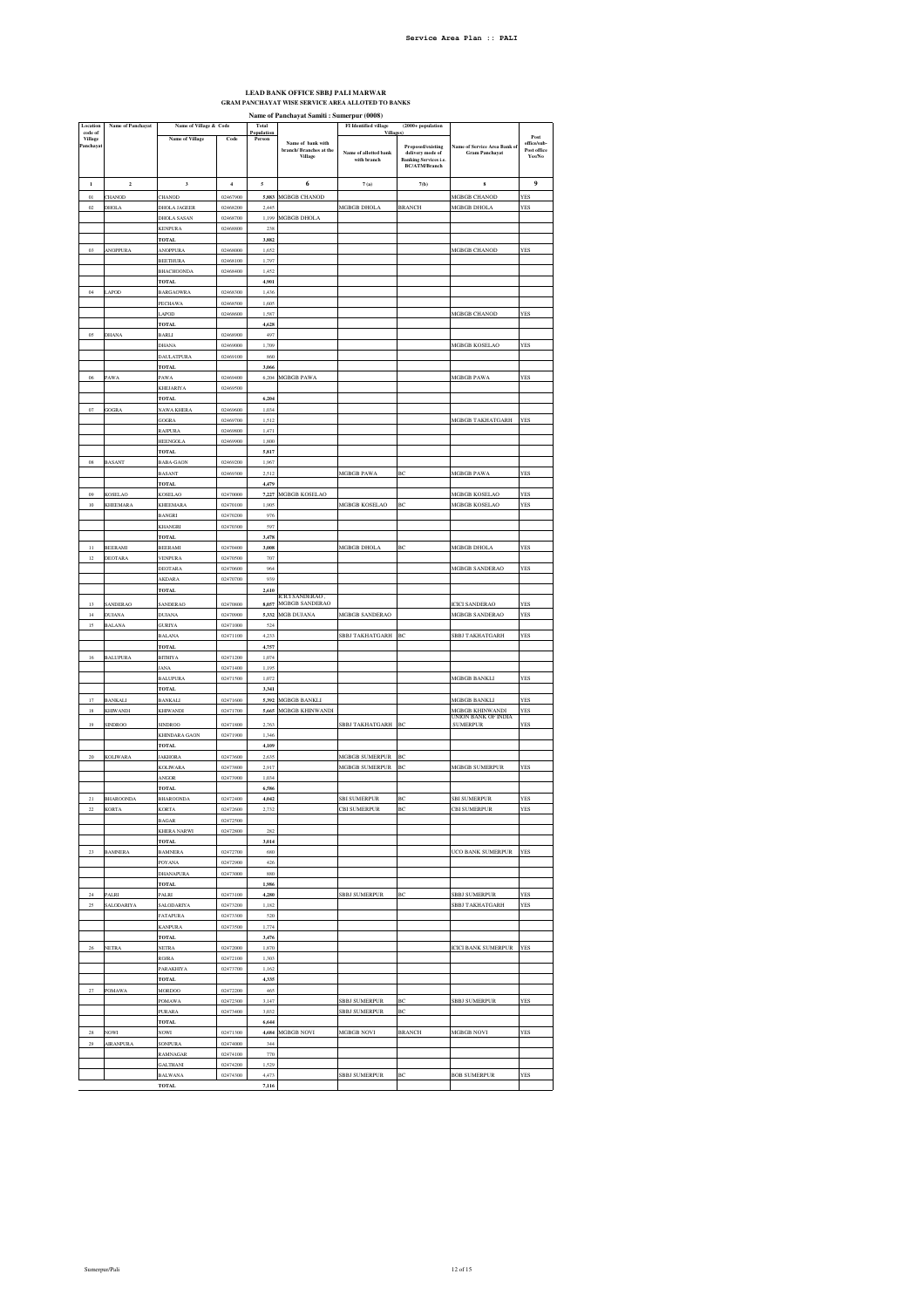## **LEAD BANK OFFICE SBBJ PALI MARWAR GRAM PANCHAYAT WISE SERVICE AREA ALLOTED TO BANKS**

|                       | Name of Panchayat Samiti : Bali (0009) |                                   |                      |                    |                                                             |                                      |                                                                       |                                                       |                                      |
|-----------------------|----------------------------------------|-----------------------------------|----------------------|--------------------|-------------------------------------------------------------|--------------------------------------|-----------------------------------------------------------------------|-------------------------------------------------------|--------------------------------------|
| Location<br>code of   | Name of Panchayat                      | Name of Village & Code            |                      | Total<br>Populatio |                                                             | <b>FI</b> Identified village         | (2000+ population Villages)                                           |                                                       | Post                                 |
| Village<br>Panchaya   |                                        | <b>Name of Village</b>            | Code                 | Person             | Name of bank with branch/<br><b>Branches at the Village</b> | Name of allotted bank with<br>branch | Proposed/existing<br>delivery mode of<br><b>Banking Services i.e.</b> | Name of Service Area Bank of<br><b>Gram Panchayat</b> | office/sub-<br>Post office<br>Yes/No |
| $\,$ 1                | $\mathbf 2$                            | $\overline{\mathbf{3}}$           | $\overline{4}$       | 5                  | 6                                                           | 7(a)                                 | <b>BC/ATM/Branch</b><br>7(b)                                          | $\bf{s}$                                              | 9                                    |
| $0\,l$                | KHEEMEL                                | KHEEMEL                           | 02474400             | 4,421              | <b>MGBGB KHEMEL</b>                                         |                                      |                                                                       | <b>MGBGB KHEMEL</b>                                   | YES                                  |
| $02\,$                | MOKHAMPURA                             | <b>MOKHAMPURA</b>                 | 02474500             | 2,193              |                                                             | MGBGB KHEMEL                         | ВC                                                                    | MGBGB KHEMEL                                          | YES                                  |
|                       |                                        | SARKHEJRA                         | 02474600             | 113                |                                                             |                                      |                                                                       |                                                       |                                      |
|                       |                                        | DHANDA                            | 02474700             | 765                |                                                             |                                      |                                                                       |                                                       |                                      |
|                       |                                        | MATAJI KA BARA                    | 02474800             | 1.399              |                                                             |                                      |                                                                       |                                                       |                                      |
|                       |                                        | <b>BAMNIY/</b>                    | 02475000             | 859                |                                                             |                                      |                                                                       |                                                       |                                      |
|                       |                                        | <b>TOTAL</b>                      |                      | 5,329              |                                                             |                                      |                                                                       |                                                       |                                      |
| 03                    | PERWA                                  | <b>SOKRA</b>                      | 02477200             | 725                |                                                             |                                      |                                                                       |                                                       |                                      |
|                       |                                        | PERWA<br><b>BHAGLI</b>            | 02477300<br>02477600 | 1,443<br>564       |                                                             |                                      |                                                                       | PNB FALNA                                             | YES                                  |
|                       |                                        | <b>TOTAL</b>                      |                      | 2,732              |                                                             |                                      |                                                                       |                                                       |                                      |
| 04                    | <b>BEESALPUR</b>                       | <b>BEESALPUR</b>                  | 02477500             | 5.507              | <b>MGBGB BEESALPUR</b>                                      |                                      |                                                                       | MGBGB BEESALPUR                                       | <b>YES</b>                           |
| 05                    | PHALNA (RURAL)                         | PHALNA (RURAL)                    | 02475400             | 2,872              | MGBGB FALNA                                                 |                                      |                                                                       | MGBGB FALNA                                           | <b>YES</b>                           |
| $06\,$                | DHANI                                  | DHANI                             | 02475300             | 2,155              |                                                             | <b>SBI FALNA</b>                     | BC                                                                    | <b>SBI FALNA</b>                                      | <b>YES</b>                           |
|                       |                                        | <b>SELA</b>                       | 02475700             | 1,558              |                                                             |                                      |                                                                       |                                                       |                                      |
|                       |                                        | CHAMUNDERI                        | 02475800             | 440                |                                                             |                                      |                                                                       |                                                       |                                      |
|                       |                                        | MERTIYAN                          |                      | 422                |                                                             |                                      |                                                                       |                                                       |                                      |
|                       |                                        | KAGRI<br>KARLAI                   | 02475900<br>02476000 | 19                 |                                                             |                                      |                                                                       |                                                       |                                      |
|                       |                                        | <b>TOTAL</b>                      |                      | 4,594              |                                                             |                                      |                                                                       |                                                       |                                      |
| 07                    | BOYA                                   | <b>BOYA</b>                       | 02477100             | 2.397              |                                                             | <b>SBBJ BALI</b>                     | BC                                                                    | <b>SBBJ BALI</b>                                      | <b>YES</b>                           |
|                       |                                        | KOTR/                             | 02477700             | 235                |                                                             |                                      |                                                                       |                                                       |                                      |
|                       |                                        | TOTAL                             |                      | 2,632              |                                                             |                                      |                                                                       |                                                       |                                      |
| $08\,$                | KOTBALIYAN                             | <b>KERAPURA</b>                   | 02476100             | 149                |                                                             |                                      |                                                                       |                                                       |                                      |
|                       |                                        | TEEPRI                            | 02476500<br>02476600 | 696<br>682         |                                                             |                                      |                                                                       |                                                       |                                      |
|                       |                                        | <b>SADALWA</b><br>KOTBALIYAN      | 02476800             | 2,964              |                                                             | MGBGB BALI                           | ВC                                                                    | MGBGB BALI                                            | YES                                  |
|                       |                                        | <b>PUNARIYA</b>                   | 02476900             | 748                |                                                             |                                      |                                                                       |                                                       |                                      |
|                       |                                        | TOTAL                             |                      | 5,239              |                                                             |                                      |                                                                       |                                                       |                                      |
| 09                    | <b>GURALAS</b>                         | <b>ATTAPURA</b>                   | 02474900             | 686                |                                                             |                                      |                                                                       |                                                       |                                      |
|                       |                                        | RAMANIYA                          | 02475100             | 291                |                                                             |                                      |                                                                       |                                                       |                                      |
|                       |                                        | GURALAS                           | 02475200             | 1,315              |                                                             |                                      |                                                                       | SBI FALNA                                             | YES                                  |
|                       |                                        | PANCHALWARA                       | 02476300             | 897                |                                                             |                                      |                                                                       |                                                       |                                      |
| 10                    | BHEETWARA                              | <b>TOTAL</b><br><b>DANTIWARA</b>  | 02476200             | 3,189<br>1.560     |                                                             |                                      |                                                                       |                                                       |                                      |
|                       |                                        | <b>BHEETWARA</b>                  | 02476400             | 1,710              |                                                             |                                      |                                                                       | <b>MGBGB MUNDARA</b>                                  | <b>YES</b>                           |
|                       |                                        | TOTAL                             |                      | 3,270              |                                                             |                                      |                                                                       |                                                       |                                      |
| П                     | <b>BARWA</b>                           | <b>BARWA</b>                      | 02478000             | 2,874              |                                                             | MGBGB LUNAWA                         | ВC                                                                    | MGBGB LUNAWA                                          | YES                                  |
| $^{\rm 12}$           | SESLI                                  | SESLI                             | 02477000             | 2,280              |                                                             | MGBGB BALI                           | BC                                                                    | MGBGB BALI                                            | YES                                  |
|                       |                                        | <b>LALRAI</b>                     | 02478200             | 1,835              |                                                             |                                      |                                                                       |                                                       |                                      |
|                       |                                        | <b>TOTAL</b>                      |                      | 4,115              |                                                             |                                      |                                                                       |                                                       |                                      |
| 13                    | MIRGESAR                               | <b>PATAWA</b>                     | 02477900<br>02479000 | 861<br>1,577       |                                                             |                                      |                                                                       |                                                       |                                      |
|                       |                                        | <b>KARANWA</b><br><b>MIRGESAR</b> | 02479100             | 494                |                                                             |                                      |                                                                       | <b>MGBGB CHAMUNDARY</b>                               | <b>YES</b>                           |
|                       |                                        | TOTAL                             |                      | 2,932              |                                                             |                                      |                                                                       |                                                       |                                      |
| 14                    | <b>PADARLA</b>                         | <b>PADARLA</b>                    | 02479200             | 1,232              |                                                             |                                      |                                                                       | <b>MGBGB SEWARI</b>                                   | <b>YES</b>                           |
|                       |                                        | <b>KHINDAWA</b>                   | 02479300             | 507                |                                                             |                                      |                                                                       |                                                       |                                      |
|                       |                                        | <b>GURA DEVISINGH</b>             | 02479400             | 101                |                                                             |                                      |                                                                       |                                                       |                                      |
|                       |                                        | <b>GURA GUMANSINGH</b>            | 02479500             | 792                |                                                             |                                      |                                                                       |                                                       |                                      |
| 15                    | PEEPLA                                 | <b>TOTAL</b><br>PEEPLA            | 02479600             | 2,632<br>2.595     |                                                             | <b>MGBGB SEWARI</b>                  | BC                                                                    | <b>MGBGB SEWARI</b>                                   | <b>YES</b>                           |
| lć                    | SEWARI                                 | SEWARI                            | 02477800             | 8,844              | MGBGB SEWARI                                                |                                      |                                                                       | MGBGB SEWARI                                          | YES                                  |
| 17                    | LATARA                                 | LATARA                            | 02478700             | 3,123              |                                                             | <b>MGRGR LINAWA</b>                  | вc                                                                    | <b>MGBGB LUNAWA</b>                                   | <b>YES</b>                           |
|                       |                                        | <b>GURHA KALYAN</b>               | 02478800             | 574                |                                                             |                                      |                                                                       |                                                       |                                      |
|                       |                                        | SINGH                             |                      |                    |                                                             |                                      |                                                                       |                                                       |                                      |
|                       |                                        | <b>SADRA</b>                      | 02478900             | 1,421              |                                                             |                                      |                                                                       |                                                       |                                      |
|                       |                                        | TOTAL                             |                      | 5,118              |                                                             |                                      |                                                                       |                                                       |                                      |
| $1\,\mathrm{s}$<br>19 | <b>LUNAWA</b><br><b>MUNDARA</b>        | <b>LUNAWA</b>                     | 02478100<br>02476700 | 4,998              | MGBGB LUNAWA<br>MGBGB MUNDARA                               |                                      |                                                                       | MGBGB LUNAWA<br>MGBGB MUNDARA                         | <b>YES</b><br>YES                    |
| 20                    | <b>BERA</b>                            | <b>MUNDARA</b><br><b>BERA</b>     | 02480600             | 7,737              | 9,853 MGBGB BERA                                            |                                      |                                                                       | MGBGB BERA                                            | YES                                  |
|                       |                                        | <b>BERDI</b>                      | 02480700             | $811\,$            |                                                             |                                      |                                                                       |                                                       |                                      |
|                       |                                        | <b>TOTAL</b>                      |                      | 10,664             |                                                             |                                      |                                                                       |                                                       |                                      |
| $^{21}$               | <b>KUMTIYA</b>                         | SENDL/                            | 02480800             | 2,097              |                                                             | MGBGB BERA                           | BC                                                                    |                                                       |                                      |
|                       |                                        | KUMTIYA                           | 02481100             | 1,141              |                                                             |                                      |                                                                       | MGBGB BERA                                            | <b>YES</b>                           |
|                       |                                        | TOTAL                             |                      | 3,238              |                                                             |                                      |                                                                       |                                                       |                                      |
| $\bf{22}$             | <b>DOODNI</b>                          | DOODNI                            | 02480200<br>02480300 | 2,342<br>1,371     |                                                             | MGBGB BERA                           | ВC                                                                    | MGBGB BERA                                            | YES                                  |
|                       |                                        | RUGHNATHPURA<br><b>BARAWAL</b>    | 02480400             | $423\,$            |                                                             |                                      |                                                                       |                                                       |                                      |
|                       |                                        | <b>TOTAL</b>                      |                      | 4.136              |                                                             |                                      |                                                                       |                                                       |                                      |
| 23                    | KOTHAR                                 | MORI                              | 02480500             | 982                |                                                             |                                      |                                                                       |                                                       |                                      |
|                       |                                        | KOTHAR                            | 02481200             | 2,328              |                                                             | MGBGB BERA                           | ВC                                                                    | <b>MGBGB BERA</b>                                     | <b>YES</b>                           |
|                       |                                        | <b>VELAR</b>                      | 02481300             | 899                |                                                             |                                      |                                                                       |                                                       |                                      |
|                       |                                        | <b>TOTAL</b>                      |                      | 4,209              |                                                             |                                      |                                                                       |                                                       |                                      |
| $\bf 24$              | BEEJAPUR                               | KUNDAL<br><b>BEEJAPUR</b>         | 02479700<br>02479800 | 1,937              | 7,204 MGBGB BEEJAPUR                                        | MGBGB BEEJAPUR                       | <b>BRANCH</b>                                                         | <b>MGBGB BEEJAPUR</b>                                 | YES                                  |
|                       |                                        | <b>TOTAL</b>                      |                      | 9,141              |                                                             |                                      |                                                                       |                                                       |                                      |
| 25                    | <b>BHATOOND</b>                        | <b>BHATOOND</b>                   | 02479900             | 5,103              | <b>MGBGB BHATUND</b>                                        |                                      |                                                                       | MGBGB BHATUND                                         | YES                                  |
| 26                    | <b>SENA</b>                            | <b>JEEWDA</b>                     | 02480000             | 945                |                                                             |                                      |                                                                       |                                                       |                                      |
|                       |                                        | <b>SENA</b>                       | 02480100             | 1,289              |                                                             |                                      |                                                                       | <b>MGBGB BEEJAPUR</b>                                 | <b>YES</b>                           |
| 27                    |                                        | <b>TOTAL</b>                      | 02481800             | 2,234              |                                                             |                                      |                                                                       | MGBGB CHAMUNDARI                                      | YES                                  |
|                       | CHAMUNDERI<br>RANAWATAN                | CHAMUNDERI<br>RANAWATAN           |                      |                    | 6,543 MGBGB CHAMUNDARI                                      |                                      |                                                                       |                                                       |                                      |
| 28                    | <b>LUNDARA</b>                         | CHIMANPURA                        | 02481400             | 787                |                                                             |                                      |                                                                       |                                                       |                                      |
|                       |                                        | LUNDARA                           | 02481500             | 2,764              |                                                             | MGBGB CHAMUNDERI                     | ВC                                                                    | MGBGB CHAMUNDERI                                      | YES                                  |
|                       |                                        | TOTAL                             |                      | 3,551              |                                                             |                                      |                                                                       |                                                       |                                      |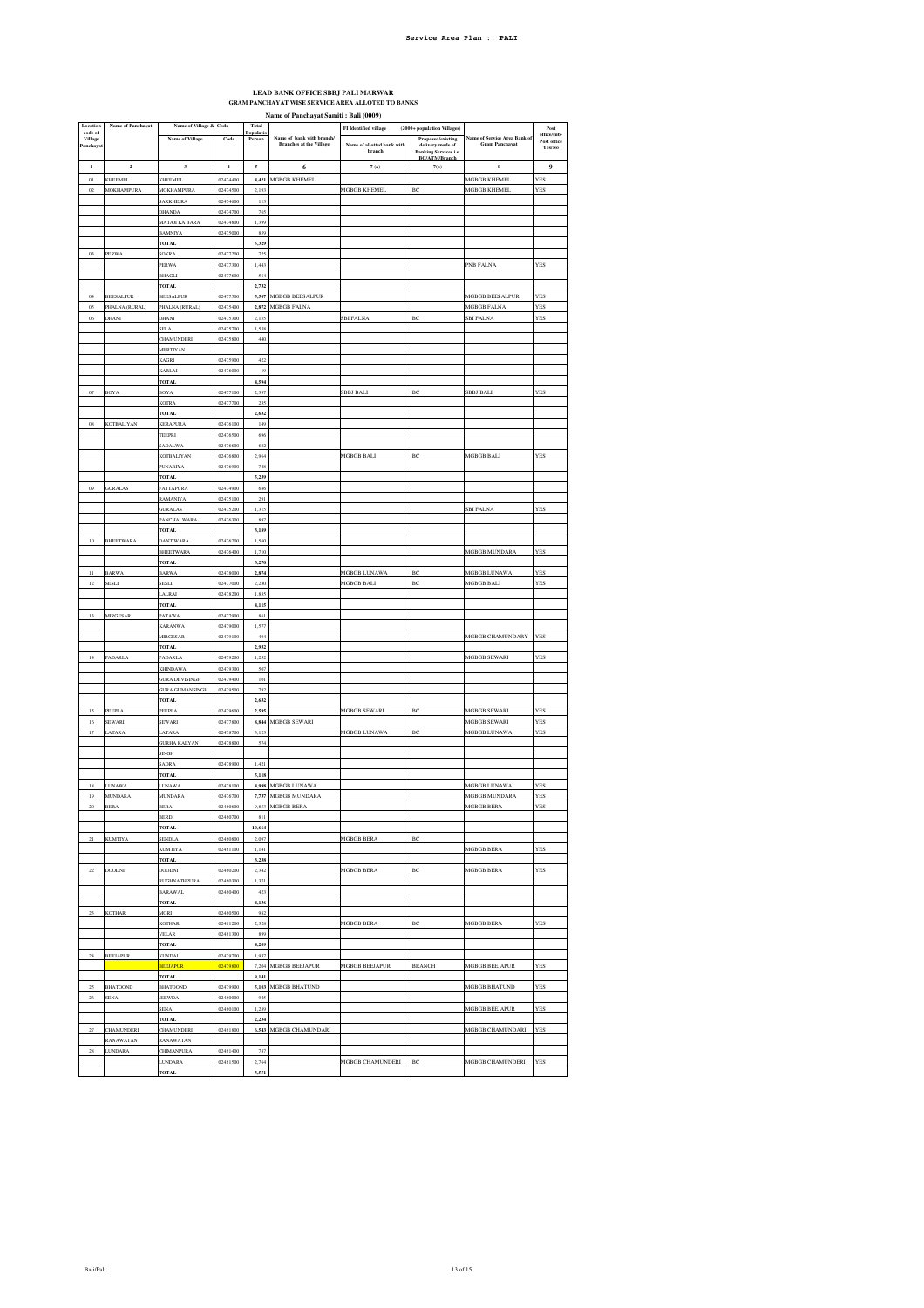| Location<br>code of  | Name of Panchayat | Name of Village & Code |                         | Total<br>Populatio | --- -- - <i>--------------</i>                              | <b>FI</b> Identified village<br>(2000+ population Villages) |                                                                                               |                                                       | Post                                 |
|----------------------|-------------------|------------------------|-------------------------|--------------------|-------------------------------------------------------------|-------------------------------------------------------------|-----------------------------------------------------------------------------------------------|-------------------------------------------------------|--------------------------------------|
| Village<br>Panchayat |                   | Name of Village        | Code                    | Person             | Name of bank with branch/<br><b>Branches at the Village</b> | Name of allotted bank with<br>branch                        | Proposed/existing<br>delivery mode of<br><b>Banking Services i.e.</b><br><b>BC/ATM/Branch</b> | Name of Service Area Bank of<br><b>Gram Panchayat</b> | office/sub-<br>Post office<br>Yes/No |
| $\,$ 1               | $\mathbf 2$       | $\mathbf{3}$           | $\overline{\mathbf{4}}$ | 5                  | 6                                                           | 7(a)                                                        | 7(b)                                                                                          | ${\bf s}$                                             | 9                                    |
| 29                   | <b>SHIVTALAO</b>  | <b>DOONGLI</b>         | 02478300                | 1,504              |                                                             |                                                             |                                                                                               |                                                       |                                      |
|                      |                   | <b>SHIVTALAO</b>       | 02478400                | 1,641              |                                                             |                                                             |                                                                                               | <b>MGBGB MUNDARA</b>                                  | <b>YES</b>                           |
|                      |                   | <b>BILIYA</b>          | 02478500                | 577                |                                                             |                                                             |                                                                                               |                                                       |                                      |
|                      |                   | MALARI                 | 02478600                | 649                |                                                             |                                                             |                                                                                               |                                                       |                                      |
|                      |                   | TOTAL                  |                         | 4,371              |                                                             |                                                             |                                                                                               |                                                       |                                      |
| 30                   | NANA              | NANA                   | 02482200                | 10,298             | <b>SBBJ NANA</b>                                            |                                                             |                                                                                               | <b>SBBJ NANA</b>                                      | <b>YES</b>                           |
| 31                   | <b>AMLIYA</b>     | <b>AMLIYA</b>          | 02482000                | 1,293              |                                                             |                                                             |                                                                                               | <b>SBBJ NANA</b>                                      | <b>YES</b>                           |
|                      |                   | <b>KAGDARA</b>         | 02482100                | 1.072              |                                                             |                                                             |                                                                                               |                                                       |                                      |
|                      |                   | <b>THANDI BERI</b>     | 02482300                | 1,779              |                                                             |                                                             |                                                                                               |                                                       |                                      |
|                      |                   | <b>TOTAL</b>           |                         | 4,144              |                                                             |                                                             |                                                                                               |                                                       |                                      |
| 32                   | KOYALVAO          | <b>KOYALVAO</b>        | 02482500                | 4,927              |                                                             | <b>MGBGB BHANDAR</b>                                        | ВC                                                                                            | <b>SBBJ NANA</b>                                      | <b>YES</b>                           |
| 33                   | <b>KOORAN</b>     | <b>KOLWARA</b>         | 02483000                | 735                |                                                             |                                                             |                                                                                               |                                                       |                                      |
|                      |                   | <b>KOORAN</b>          | 02483100                | 2,051              |                                                             | <b>MGBGB CHAMUNDARI</b>                                     | BC                                                                                            | <b>SBBJ NANA</b>                                      | <b>YES</b>                           |
|                      |                   | <b>KHETARLI</b>        | 02483300                | 1,558              |                                                             |                                                             |                                                                                               |                                                       |                                      |
|                      |                   | <b>TOTAL</b>           |                         | 4,344              |                                                             |                                                             |                                                                                               |                                                       |                                      |
| 34                   | <b>GORIYA</b>     | <b>GORIYA</b>          | 02482600                | 2,303              |                                                             | <b>MGBGB BEEJAPUR</b>                                       | ВC                                                                                            | <b>MGBGB BEEJAPUR</b>                                 | <b>YES</b>                           |
|                      |                   | <b>KORWA</b>           | 02483200                | 779                |                                                             |                                                             |                                                                                               |                                                       |                                      |
|                      |                   | TOTAL                  |                         | 3,082              |                                                             |                                                             |                                                                                               |                                                       |                                      |
| 35                   | <b>BHEEMANA</b>   | <b>BHEEMANA</b>        | 02482400                | 7,066              |                                                             | Not identified under FI                                     |                                                                                               | <b>SBBJ NANA</b>                                      | <b>YES</b>                           |
| 36                   | <b>KAKRADI</b>    | <b>KAKRADI</b>         | 02482700                | 777                |                                                             |                                                             |                                                                                               | <b>MGBGB BERA</b>                                     | <b>YES</b>                           |
|                      |                   | <b>DANVERLI</b>        | 02482800                | 805                |                                                             |                                                             |                                                                                               |                                                       |                                      |
|                      |                   | <b>ARADWAN</b>         | 02482900                | 439                |                                                             |                                                             |                                                                                               |                                                       |                                      |
|                      |                   | SAMBHARWARA            | 02483400                | 967                |                                                             |                                                             |                                                                                               |                                                       |                                      |
|                      |                   | <b>TOTAL</b>           |                         | 2,988              |                                                             |                                                             |                                                                                               |                                                       |                                      |
| 37                   | <b>BHANDAR</b>    | <b>VIRAMPURA</b>       | 02480900                | 1,259              |                                                             |                                                             |                                                                                               |                                                       |                                      |
|                      |                   | <b>BHANDAR</b>         | 02481000                | 4,723              | <b>MGBGB BHANDAR</b>                                        |                                                             |                                                                                               | <b>MGBGB BHANDAR</b>                                  | <b>YES</b>                           |
|                      |                   | <b>TOTAL</b>           |                         | 5,982              |                                                             |                                                             |                                                                                               |                                                       |                                      |
| 38                   | <b>MALNOO</b>     | LALPURA                | 02481600                | 704                |                                                             |                                                             |                                                                                               |                                                       |                                      |
|                      |                   | <b>HEEROLA</b>         | 02481700                | 263                |                                                             |                                                             |                                                                                               |                                                       |                                      |
|                      |                   | <b>MALNOO</b>          | 02481900                | 2,317              |                                                             | <b>MGBGB CHAMUNDARI</b>                                     | ВC                                                                                            | <b>MGBGB CHAMUNDARI</b>                               | <b>YES</b>                           |
|                      |                   | <b>TOTAL</b>           |                         | 3,284              |                                                             |                                                             |                                                                                               |                                                       |                                      |
| 39                   | <b>BERAL</b>      | <b>JADRI</b>           | 02475500                | 776                |                                                             |                                                             |                                                                                               |                                                       |                                      |
|                      |                   | <b>BERAL</b>           | 02475600                | 1,182              |                                                             |                                                             |                                                                                               | <b>SBBJ FALNA</b>                                     | <b>YES</b>                           |
|                      |                   | <b>BEEROLIYA</b>       | 02477400                | 909                |                                                             |                                                             |                                                                                               |                                                       |                                      |
|                      |                   | <b>TOTAL</b>           |                         | 2,867              |                                                             |                                                             |                                                                                               |                                                       |                                      |

**Name of Panchayat Samiti : Bali (0009)**